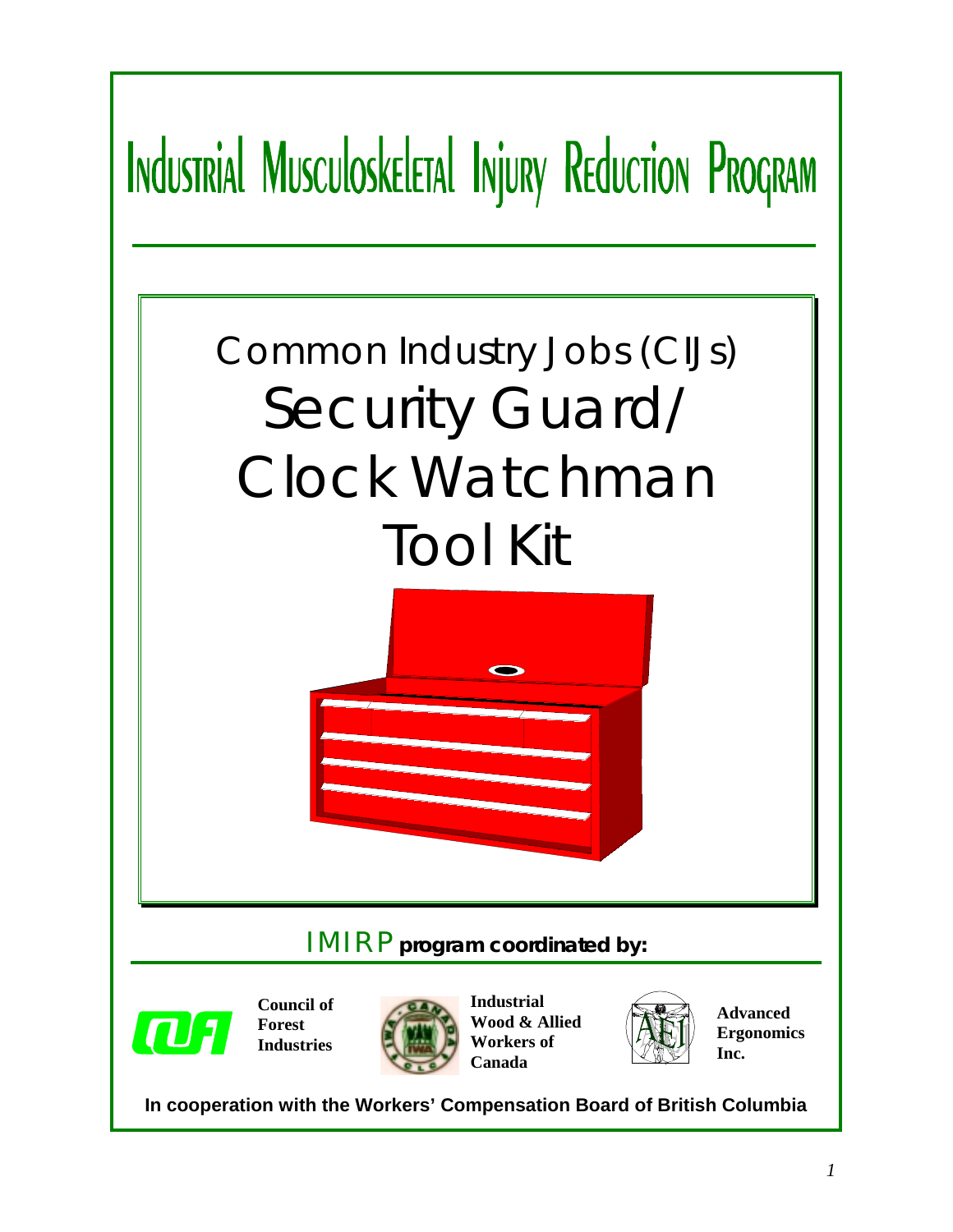#### **SECURITY GUARD/CLOCK WATCHMAN TOOL KIT Table of Contents**

| <b>OVERVIEW</b>                                             | 5  |  |  |  |
|-------------------------------------------------------------|----|--|--|--|
| <b>Job Summary</b>                                          | 5  |  |  |  |
| <b>Physical Demands</b>                                     | 5  |  |  |  |
| <b>Mental Demands</b>                                       | 5  |  |  |  |
| <b>Major Variations</b>                                     | 6  |  |  |  |
| <b>Minor Variations</b>                                     | 6  |  |  |  |
| PHYSICAL DEMANDS ANALYSIS                                   | 7  |  |  |  |
| <b>PDA</b> General Instructions                             | 7  |  |  |  |
| PDA Table of Contents                                       |    |  |  |  |
| <b>Task List</b>                                            | 9  |  |  |  |
| Job Profile                                                 | 13 |  |  |  |
| Work Organisation                                           | 14 |  |  |  |
| <b>Task Description</b><br>$\blacktriangleright$            | 14 |  |  |  |
| <b>Workstation Characteristics</b>                          | 16 |  |  |  |
| Dimensions & Layout<br>➤                                    | 16 |  |  |  |
| Flooring, Displays and Seating<br>➤                         | 17 |  |  |  |
| Equipment & Machinery Controls                              | 18 |  |  |  |
| <b>Physical Demands</b>                                     | 19 |  |  |  |
| $\blacktriangleright$<br><b>Whole Body Physical Demands</b> | 19 |  |  |  |
| <b>Body Postures</b><br>$\blacktriangleright$               | 20 |  |  |  |
| <b>Manual Material Handling</b>                             | 23 |  |  |  |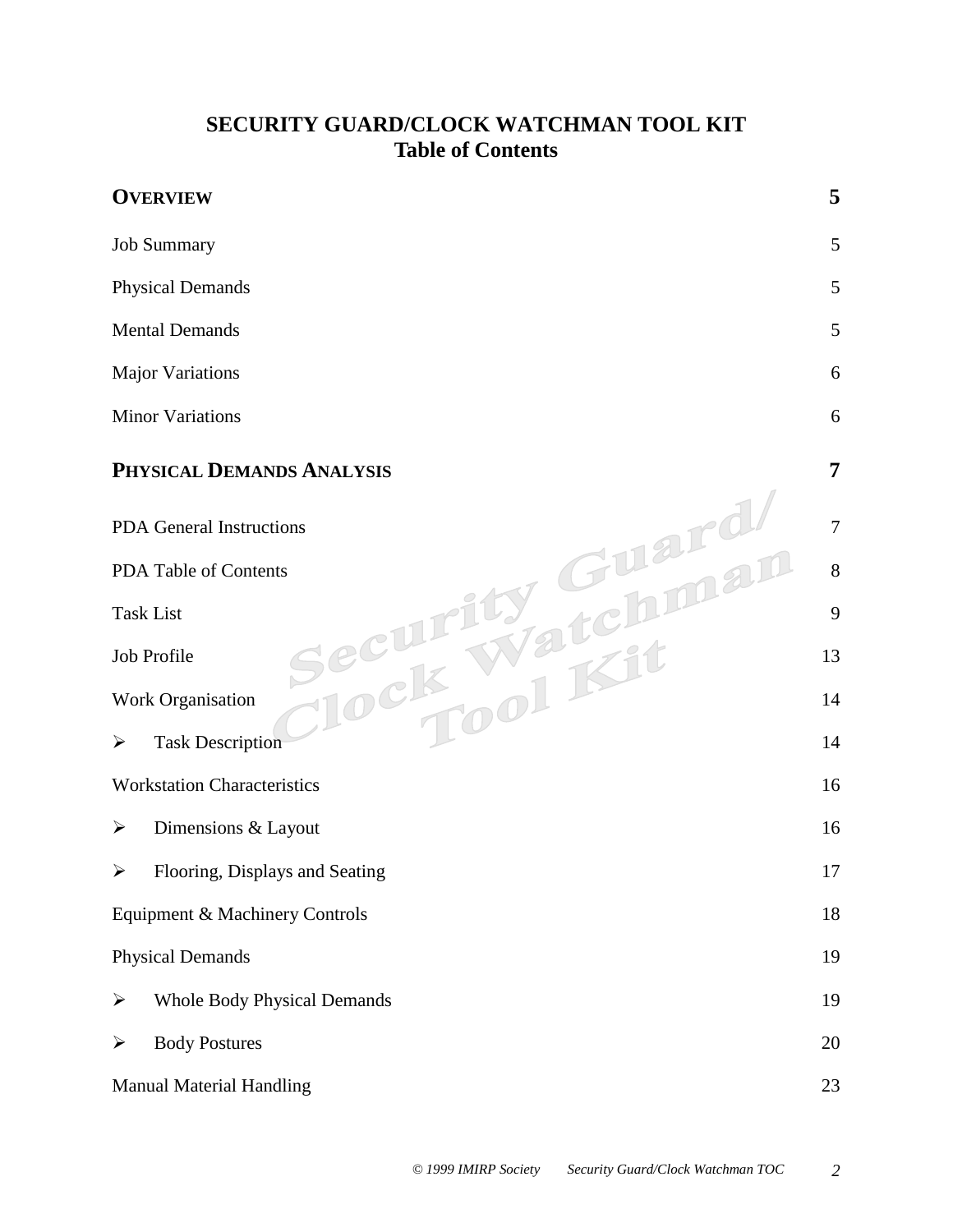| ➤                     | <b>Hand Tools</b>                               | 24 |
|-----------------------|-------------------------------------------------|----|
|                       | <b>Environmental Conditions</b>                 | 25 |
| $\blacktriangleright$ | Work Environment                                | 25 |
| $\blacktriangleright$ | <b>Location of Workstation</b>                  | 25 |
| $\blacktriangleright$ | Temperature                                     | 26 |
|                       | Personal Protective Equipment                   | 26 |
|                       | Appendix A - Regional Map                       | 27 |
|                       | <b>RISK FACTOR IDENTIFICATION CHECKLIST</b>     | 28 |
|                       | Job History                                     | 30 |
| Neck                  |                                                 | 31 |
|                       | <b>Shoulder</b>                                 | 32 |
| Elbow                 |                                                 | 34 |
|                       | Wrist/Hand                                      | 36 |
|                       | Low Back or Hip/Thigh                           | 39 |
| Knee                  |                                                 | 41 |
|                       | Ankle/Foot                                      | 42 |
|                       | <b>Characteristics of Objects Being Handled</b> | 43 |
|                       | <b>Environmental Conditions</b>                 | 43 |
|                       | Work Organisation                               | 44 |
|                       | <b>WORK MANUAL</b>                              | 45 |
|                       | Work Manual Table of Contents                   | 47 |
|                       | <b>Injury Education</b>                         | 48 |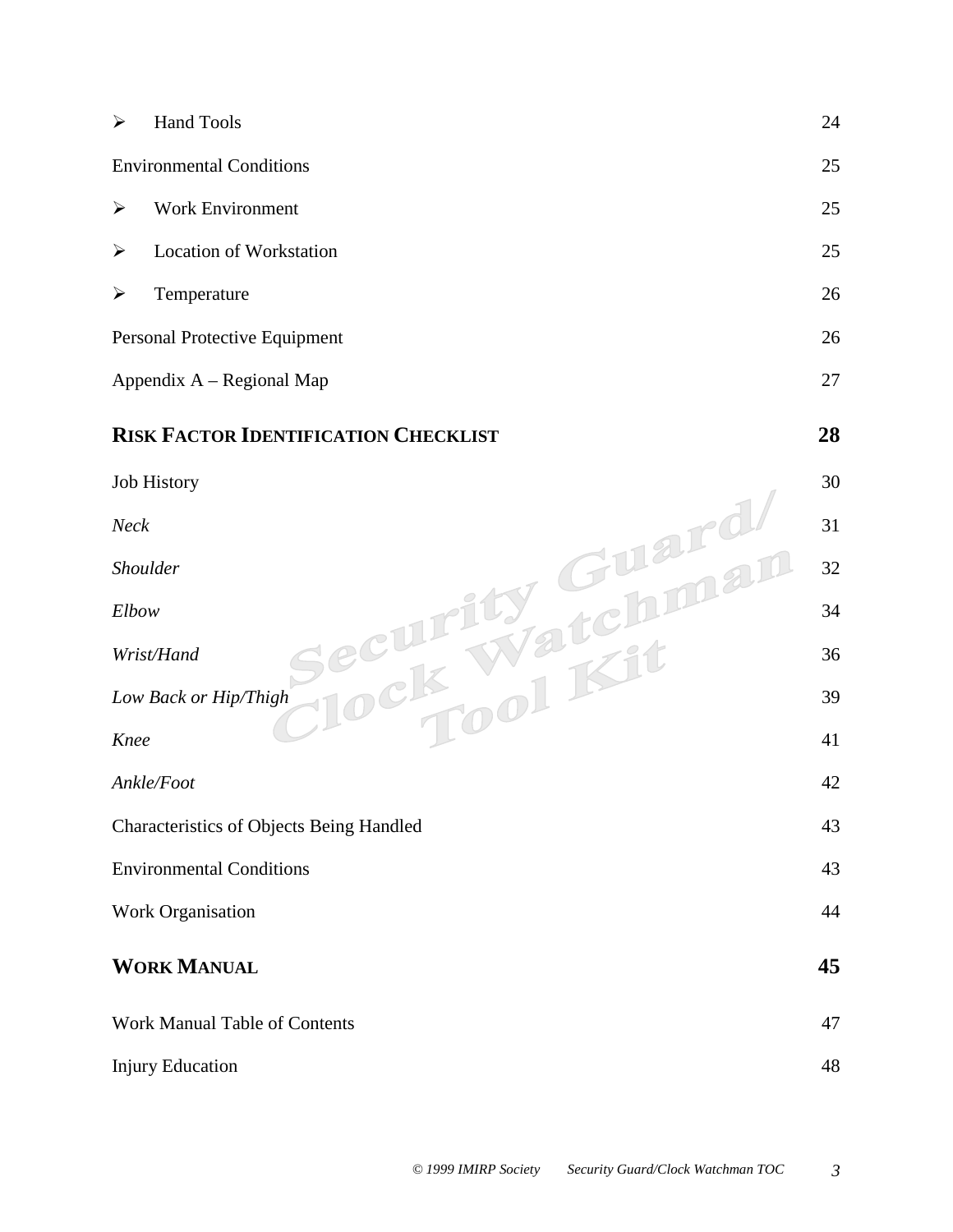|                       | <b>MSI SAFETY GUIDE</b>    | 52 |
|-----------------------|----------------------------|----|
| ➤                     | <b>Suggested Solutions</b> | 51 |
|                       | <b>Injury Prevention</b>   | 50 |
| $\blacktriangleright$ | Body Parts at Risk         | 49 |

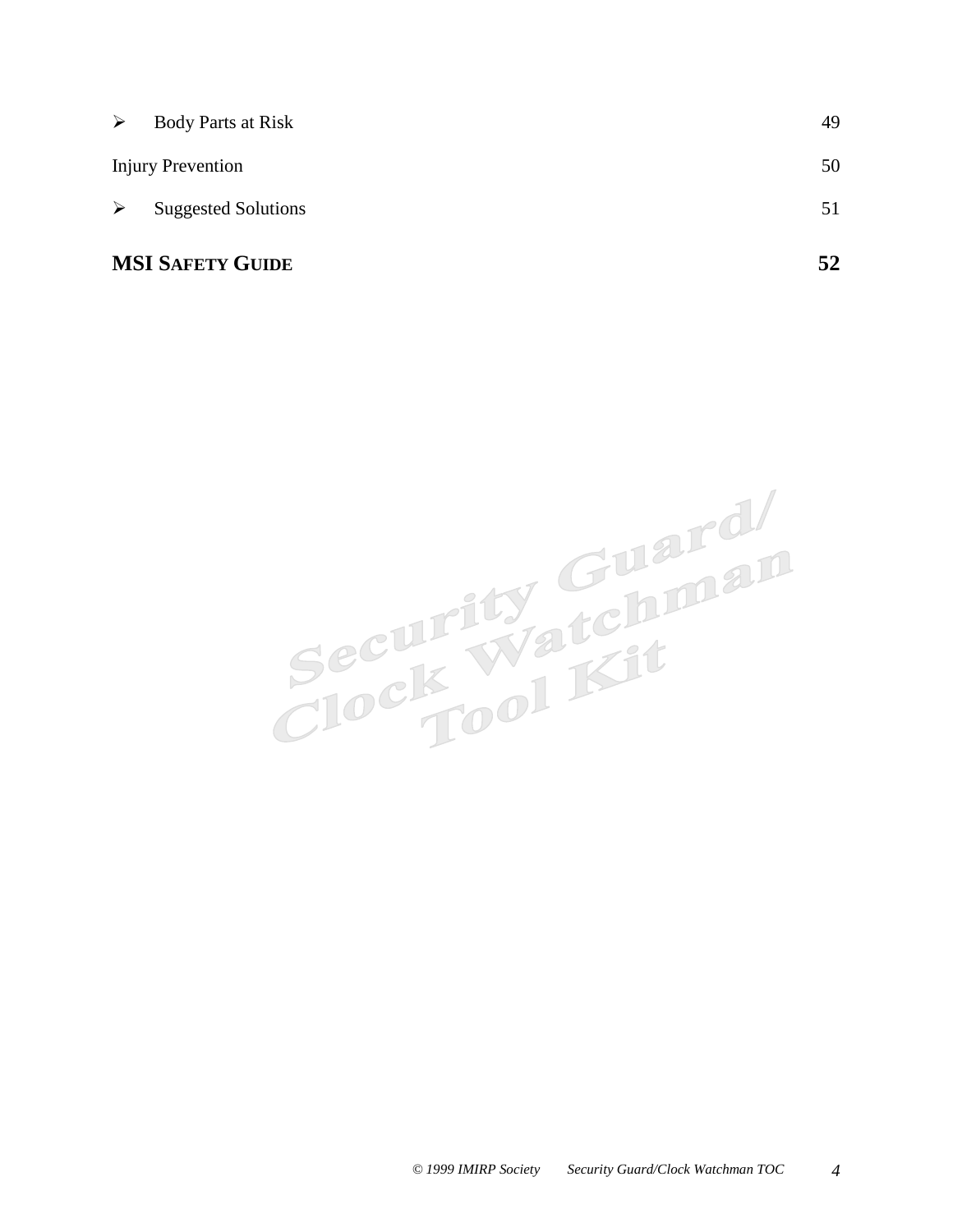## <span id="page-4-0"></span>**Overview Security Guard/Clock Watchman**

#### **Job Summary**

A Security Guard/Clock Watchman is responsible for the security of the mill, including fire watch. A Security Guard/Clock Watchman will drive and/or walk to various check points, monitor the gate and/or road leading to the mill, provide fire watch while Millwrights or Welders are working, check fire extinguishers, extinguish fires as needed, and write reports detailing any unusual occurrences at the mill. Because a Security Guard/Clock Watchman generally works when the rest of the employees are not at the mill, he or she may be assigned to other duties as required (e.g., loading/unloading kilns, providing first aid if qualified). Refer to the Physical Demands Analysis for more detail.

The physical demands of the Security Guard/Clock Watchman may include:

- a) Frequent walking
- b) Occasional to frequent stair-climbing
- c) Driving a truck between checkpoints
- d) Pulling water hoses to extinguish fires
- e) Manual handling of fire extinguishers

#### **Mental Demands**

**Physical Demands**

> A Security Guard/Clock Watchman must be mentally alert when performing rounds, to be aware of anything unusual in the mill. Mental alertness and rapid decision-making are also important while providing fire watch for Millwrights and Welders.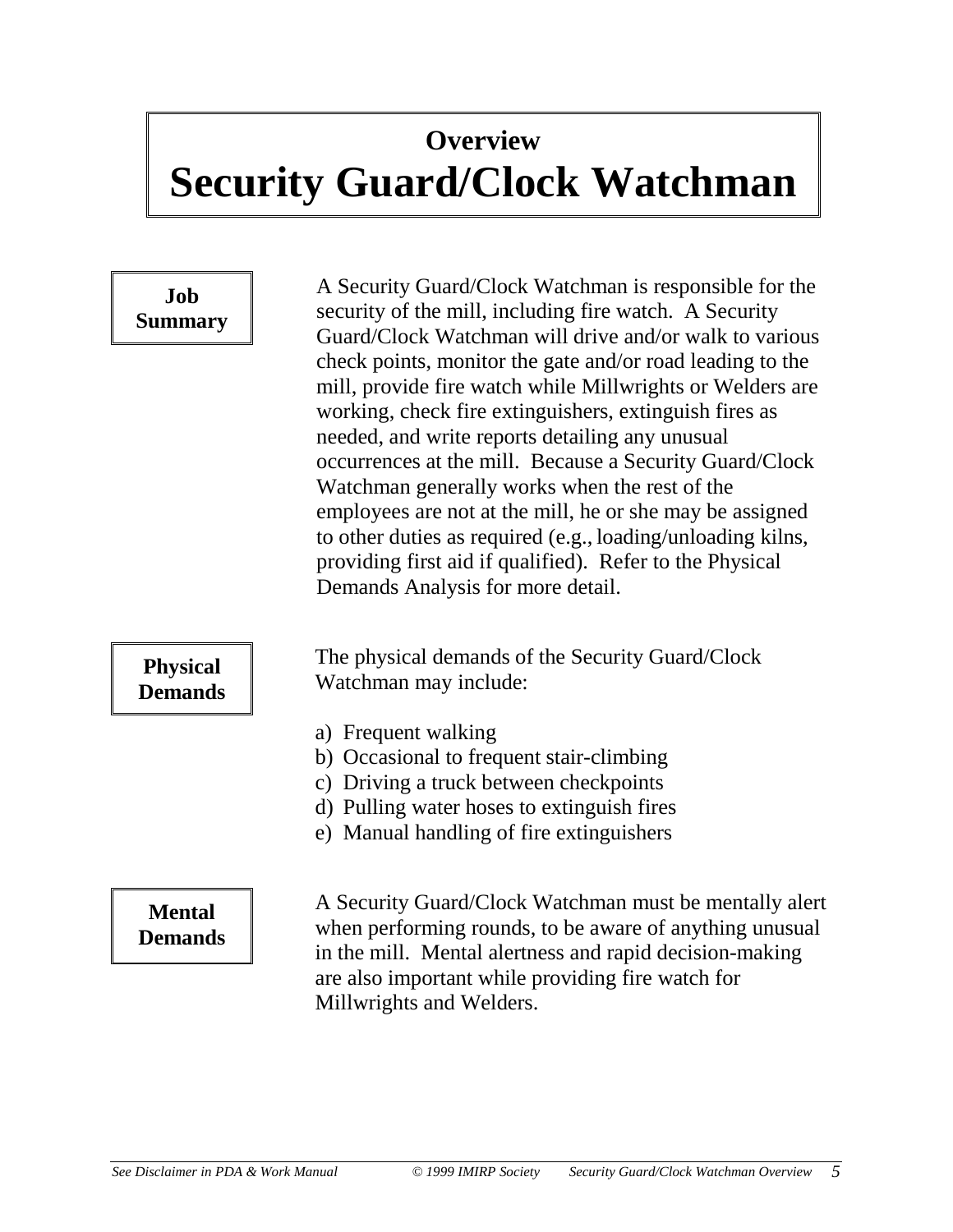### <span id="page-5-0"></span>**Major Variations**

With different mills, the following major variations may be found:

1) "Other duties as required" vary from mill to mill, therefore MSI risk factors vary depending on the physical demands of the tasks involved in those duties.

**Minor Variations** With different mills, the following minor variations may be found:

- 1) While performing rounds, checkpoints may be recorded using:
	- a) A Morse Watchman (scanner)
	- b) A key-activated clock
- 2) Walking distance and number of stairs climbed per shift vary depending on the physical layout of the mill.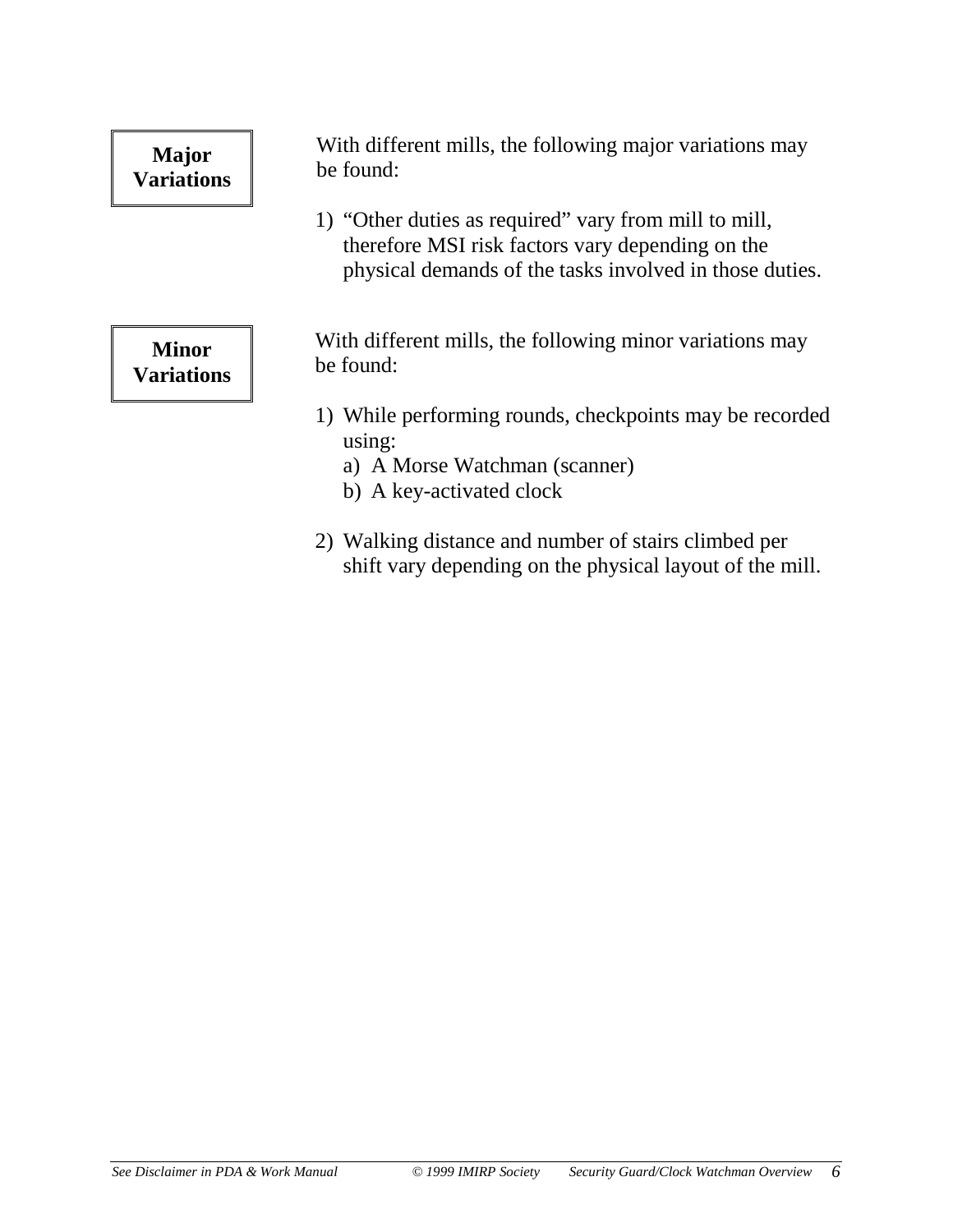## <span id="page-6-0"></span>**Physical Demands Analysis Security Guard/Clock Watchman**

#### **PDA General Instructions: Security Guard/Clock Watchman**

The purpose of this PDA is to familiarise healthcare professionals with the physical demands of a Security Guard/Clock Watchman. This PDA can be used to gather information about an individual's job and to assist in developing a rehabilitation and return-to-work plan. It is not intended for use in claims adjudication.

Where applicable, common industry job data (e.g., hand tools, tasks) have been included in the tables of this document. The information reported was collected from a sample of Security Guard/Clock Watchman(s) in the BC Sawmill Industry. However, the PDA requires completion by the healthcare professional, with input from the injured worker to highlight tasks that aggravate the injury or prevent the worker from returning to their job. The worker's supervisor may be contacted for further information or verification of tasks.

A PDA should be filled out for each individual worker following an injury. Subsequent changes in the work process may reduce the accuracy of any pre-existing physical demands assessments. The IMIRP Society accepts no responsibility for the use or misuse of this Physical Demands Analysis, or for the accuracy of the PDA as it applies to any specific workplace.

#### **Disclaimer**

*The IMIRP Society accepts no responsibility for the use or misuse of the PDA, or the accuracy of the PDA as it applies to any specific workplace.*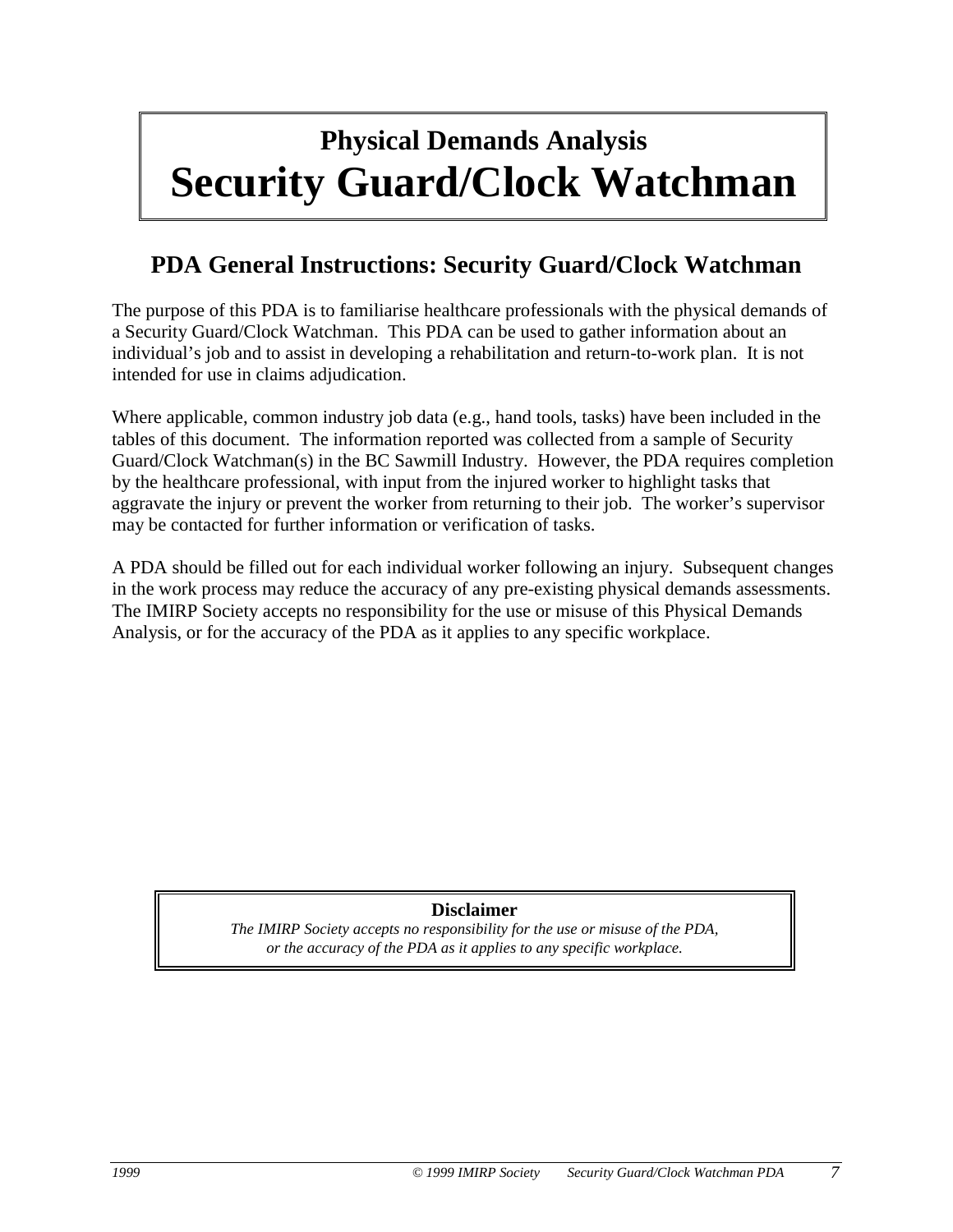## **PDA Table of Contents**

<span id="page-7-0"></span>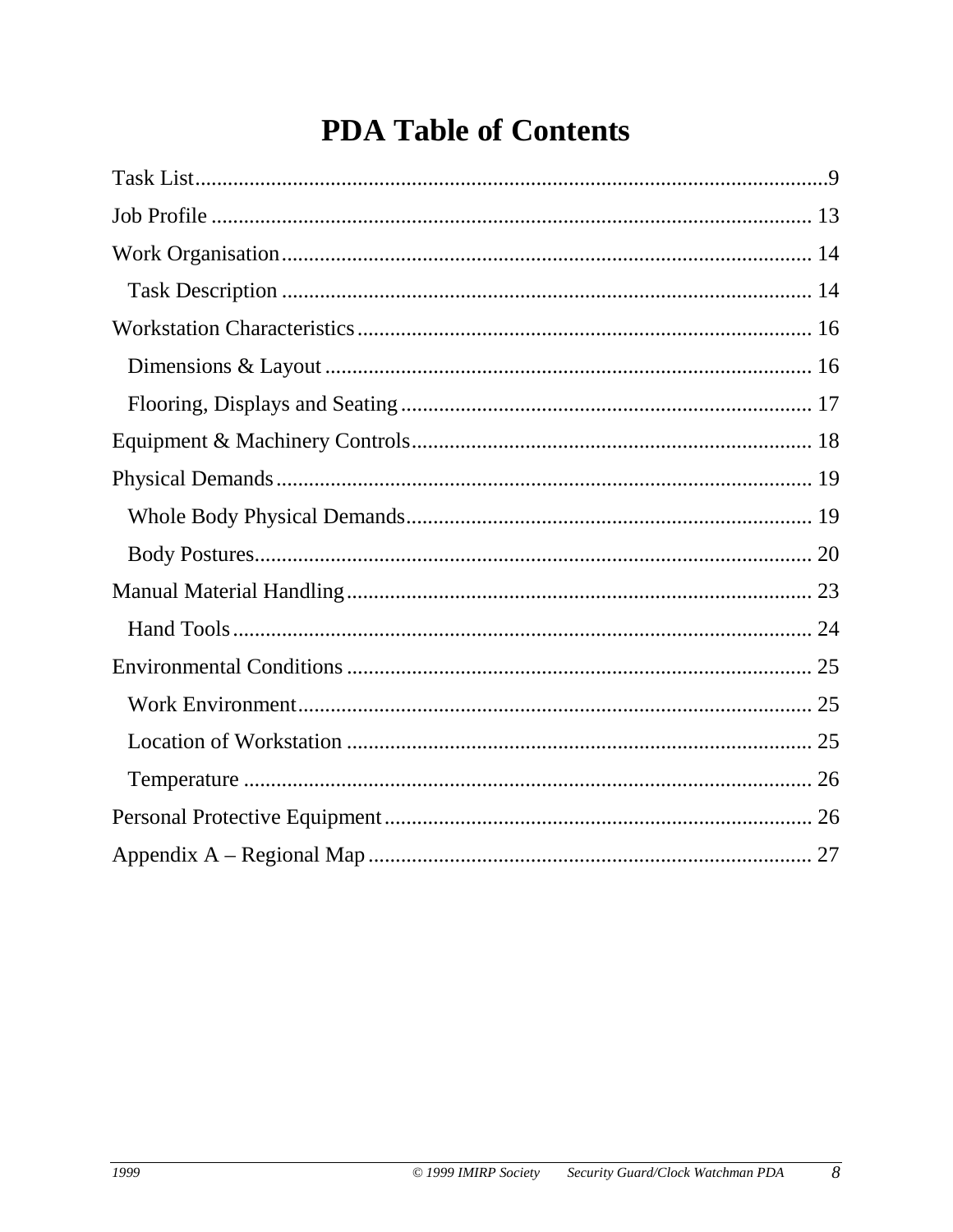## <span id="page-8-1"></span><span id="page-8-0"></span>**Physical Demands Analysis Security Guard/Clock Watchman**

#### **Task List**

For each of the tasks listed below, please indicate whether it occurs at your mill.

#### **Operate truck**

A Security Guard/Clock Watchman drives from one area of the mill to another (or from mill to mill, for multiple sites) to record a checkpoint, inspect a site, or other tasks.

*Does this task occur at your mill?*

 $\Box$  Yes  $\Box$  No

#### **Conduct rounds and/or key station checks**

A Security Guard/Clock Watchman walks to different areas of the mill to check for potential fires and other unusual activity. A tracking device is used to record the time of each station check.

Sub-tasks may include checking dry valves and water barrels, inspecting compressor rooms and kiln instrumentation, distributing and collecting mail, recording licenses of suspicious vehicles, evicting trespassers, turning off machinery, and closing and locking gates.

*Does this task occur at your mill?*

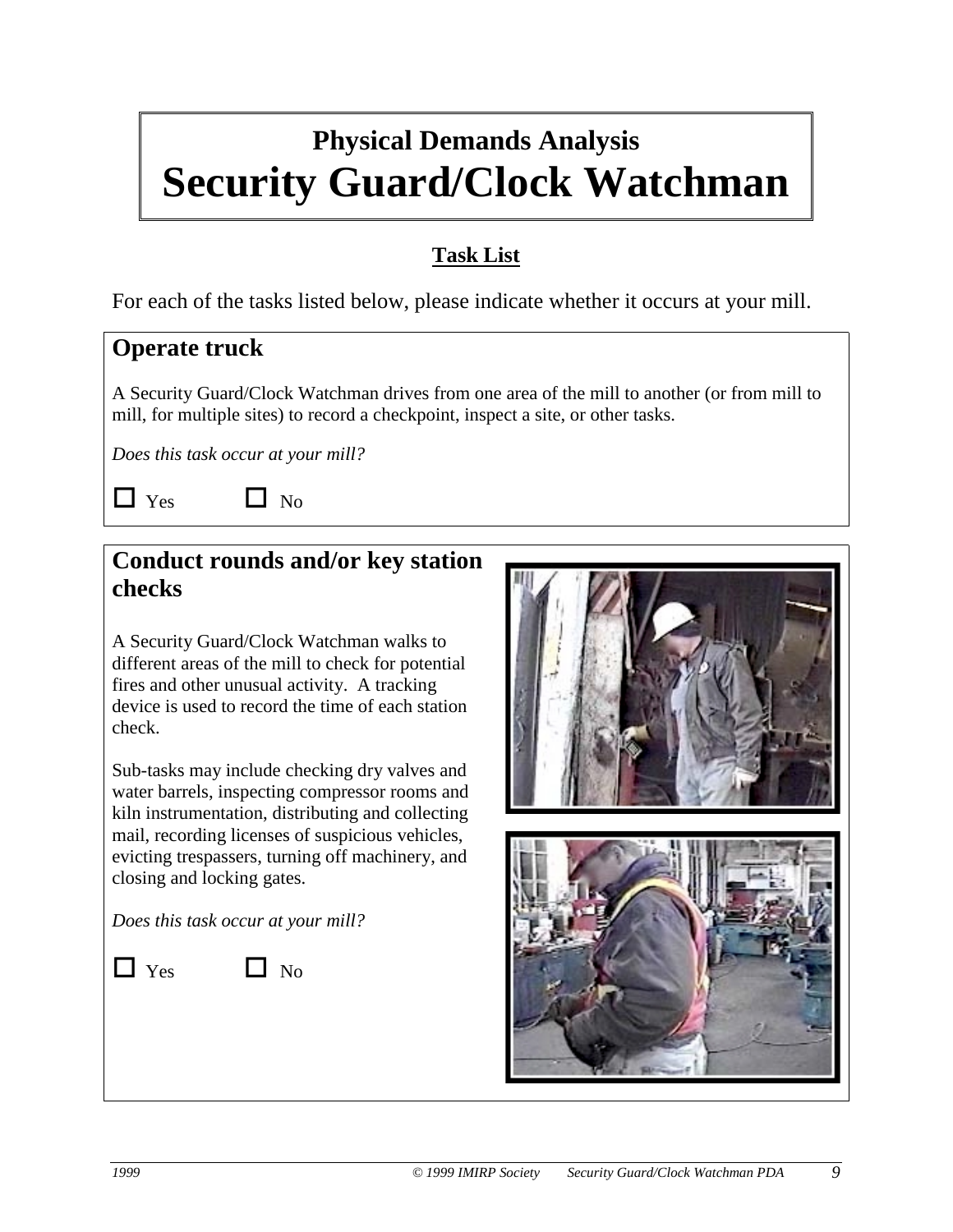#### **Monitor gates and road to mill**

A Security Guard/Clock Watchman monitors vehicles entering and exiting mill property. This monitoring is usually done from a booth or shack.

*Does this task occur at your mill?*

 $\Box$  Yes  $\Box$  No

## **Spark watch/Hot work permits**

A Security Guard/Clock Watchman checks for fires in areas where Millwrights or Welders have been working, and provides water and/or fire extinguisher for hot work permits.

*Does this task occur at your mill?*

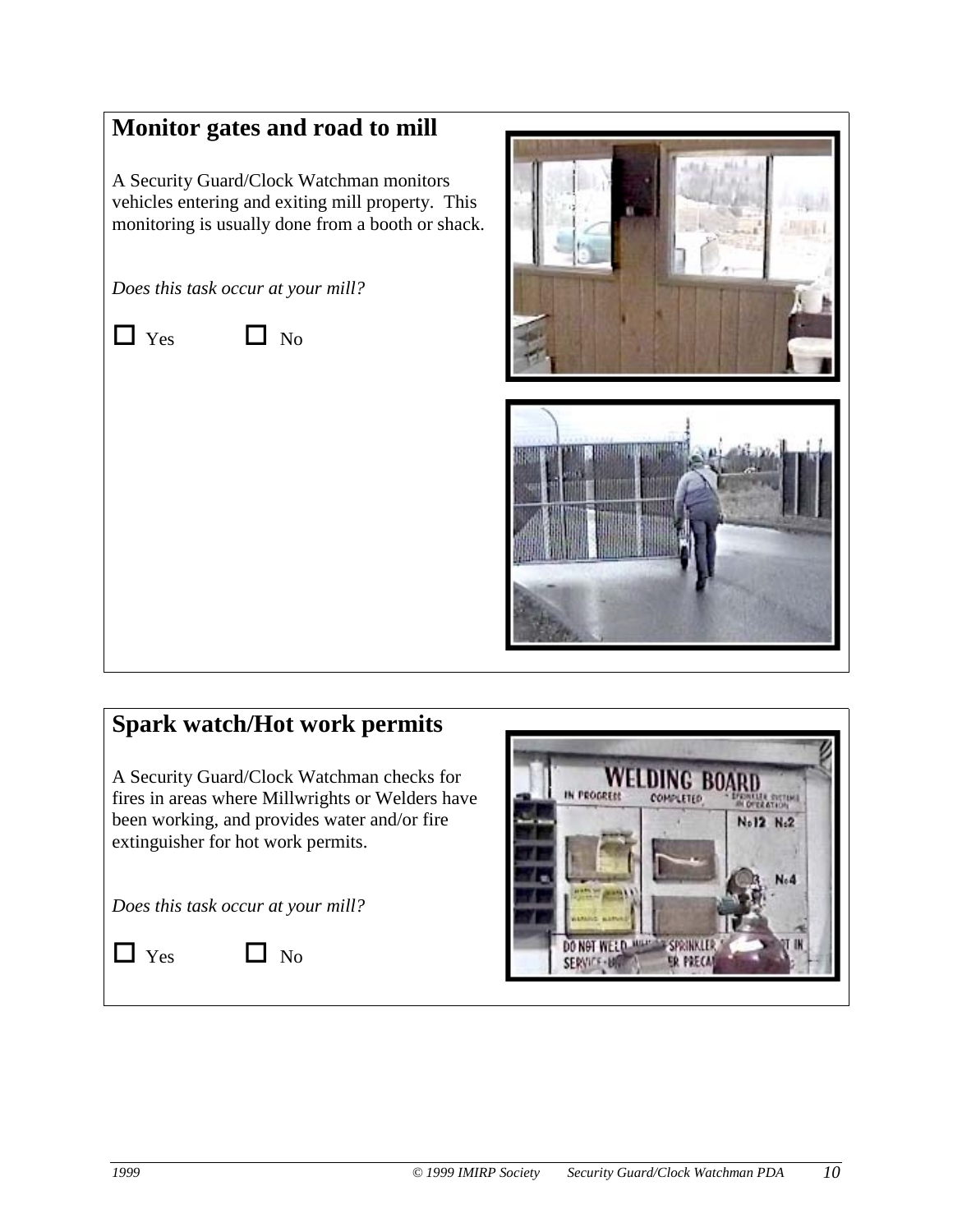#### **Extinguish fires**

A Security Guard/Clock Watchman may be required to extinguish a fire using a fire hose or fire extinguisher.

*Does this task occur at your mill?*

 $\Box$  Yes  $\Box$  No



#### **Check fire extinguishers**

A Security Guard/Clock Watchman regularly checks and refills fire extinguishers (e.g., once a month).

*Does this task occur at your mill?*

 $\Box$  Yes  $\Box$  No



#### **Write shift report**

A Security Guard/Clock Watchman keeps a log of any occurrences during the shift.

*Does this task occur at your mill?*

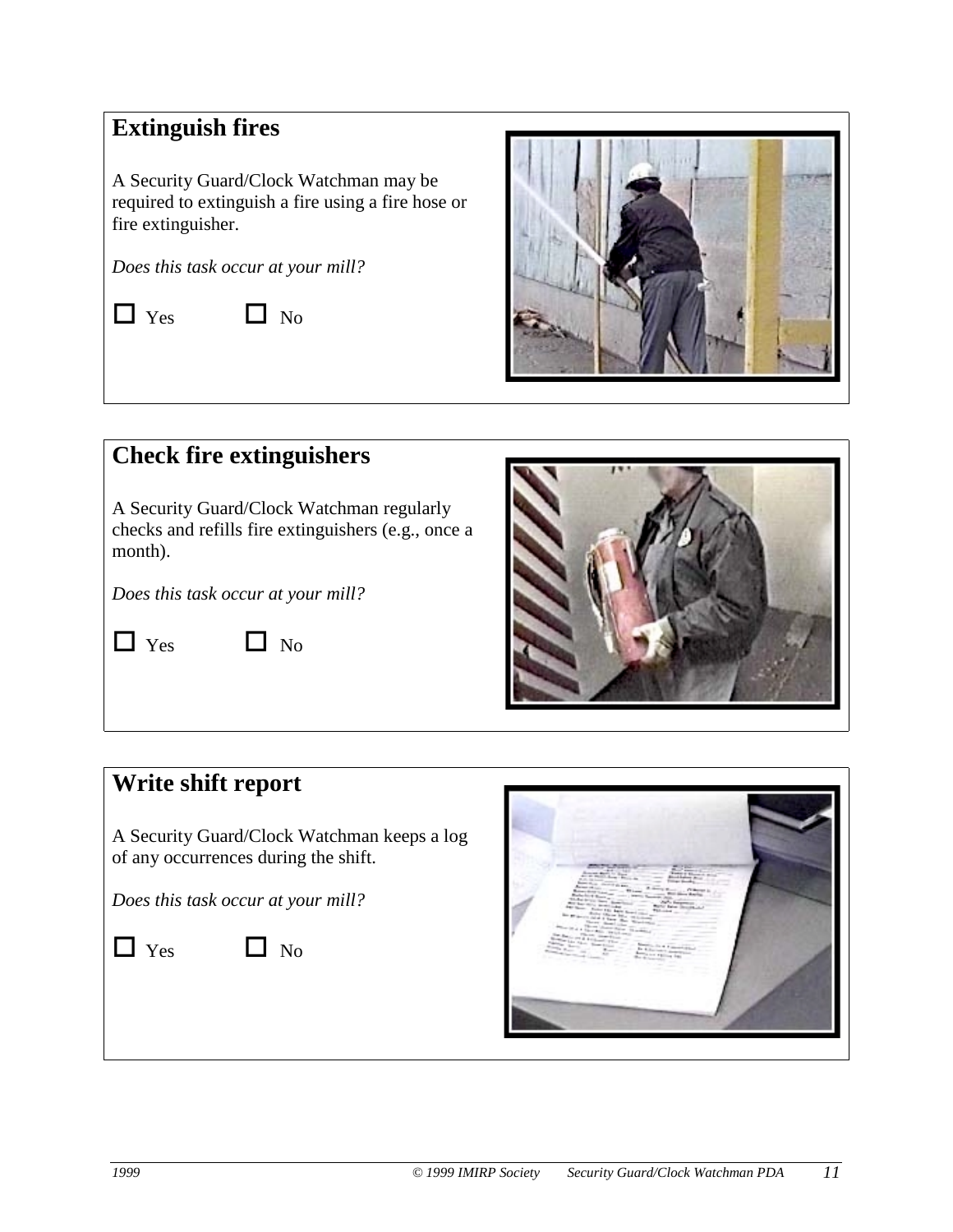#### **Other duties as required:**

Because a Security Guard/Clock Watchman generally works when the rest of the employees are not at the mill, he or she may be assigned to other duties as required. These duties may include:

- Loading/unloading kilns
- Providing first aid
- Yard maintenance
- Supervising the unloading of supplies

*Does this task occur at your mill?*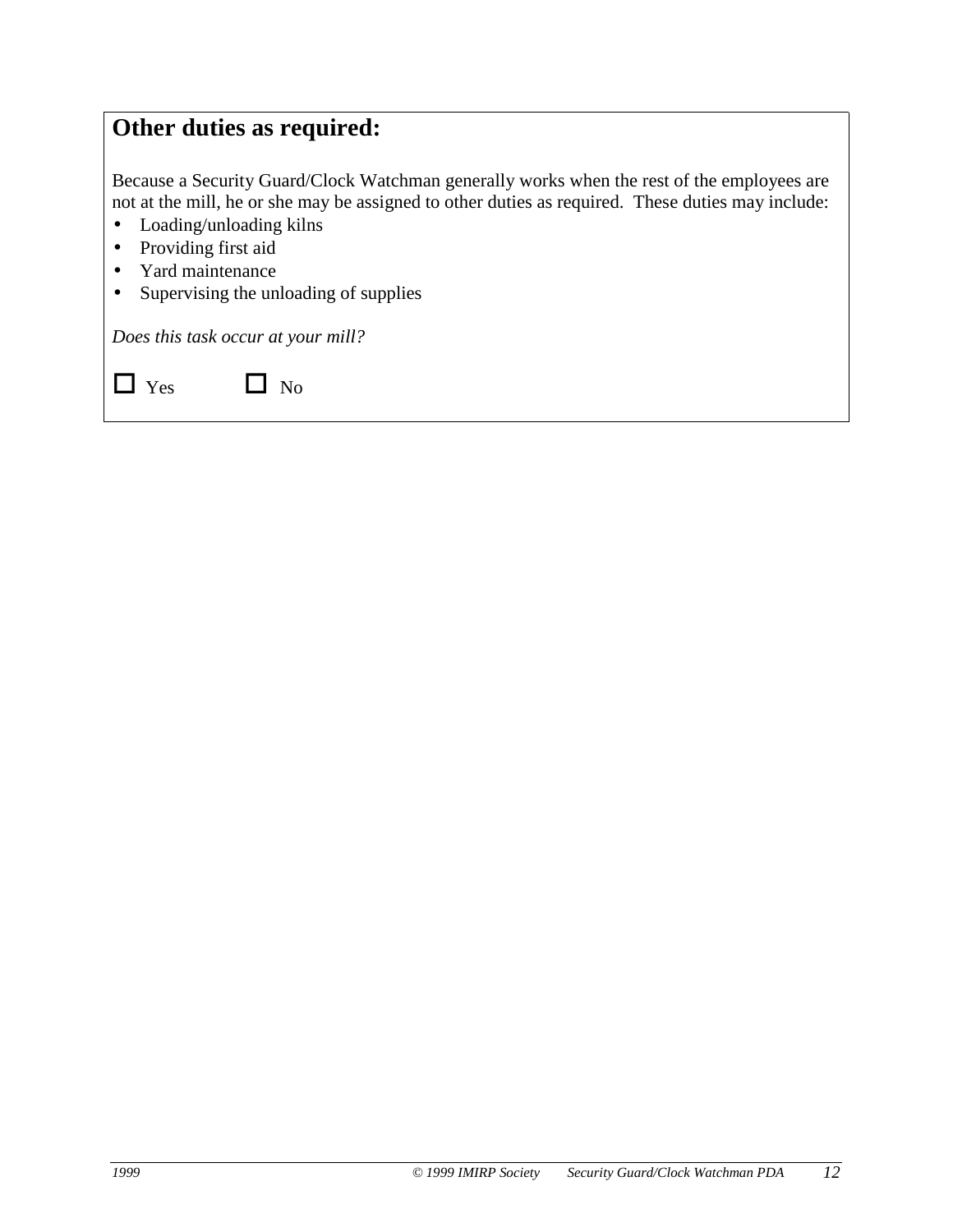#### **Job Profile**

<span id="page-12-1"></span><span id="page-12-0"></span>

|                                              | Supervisor:                                                                                     |
|----------------------------------------------|-------------------------------------------------------------------------------------------------|
|                                              |                                                                                                 |
| Is a Return-to-Work (RTW) strategy in place? | $\Box$ Yes $\Box$ No                                                                            |
|                                              | If yes, check all that apply: $\Box$ Modified Job $\Box$ Modified Worksite $\Box$ Graduated RTW |
| Describe:                                    |                                                                                                 |
|                                              |                                                                                                 |
|                                              |                                                                                                 |
| Length of shift                              | <u>__________________________</u> hours                                                         |
| Formal breaks                                | Two 10 minute breaks                                                                            |
|                                              | One 30 minute lunch break                                                                       |
| Informal breaks                              |                                                                                                 |
|                                              | Yes, length of break varies                                                                     |
| Work pace control                            |                                                                                                 |
|                                              | Self-paced<br>Time pressure (e.g., completing a task during the 30                              |
|                                              | minute lunch break)                                                                             |
| Job rotation                                 | Describe:                                                                                       |
| $\Box$ No                                    |                                                                                                 |
| Yes                                          |                                                                                                 |
|                                              |                                                                                                 |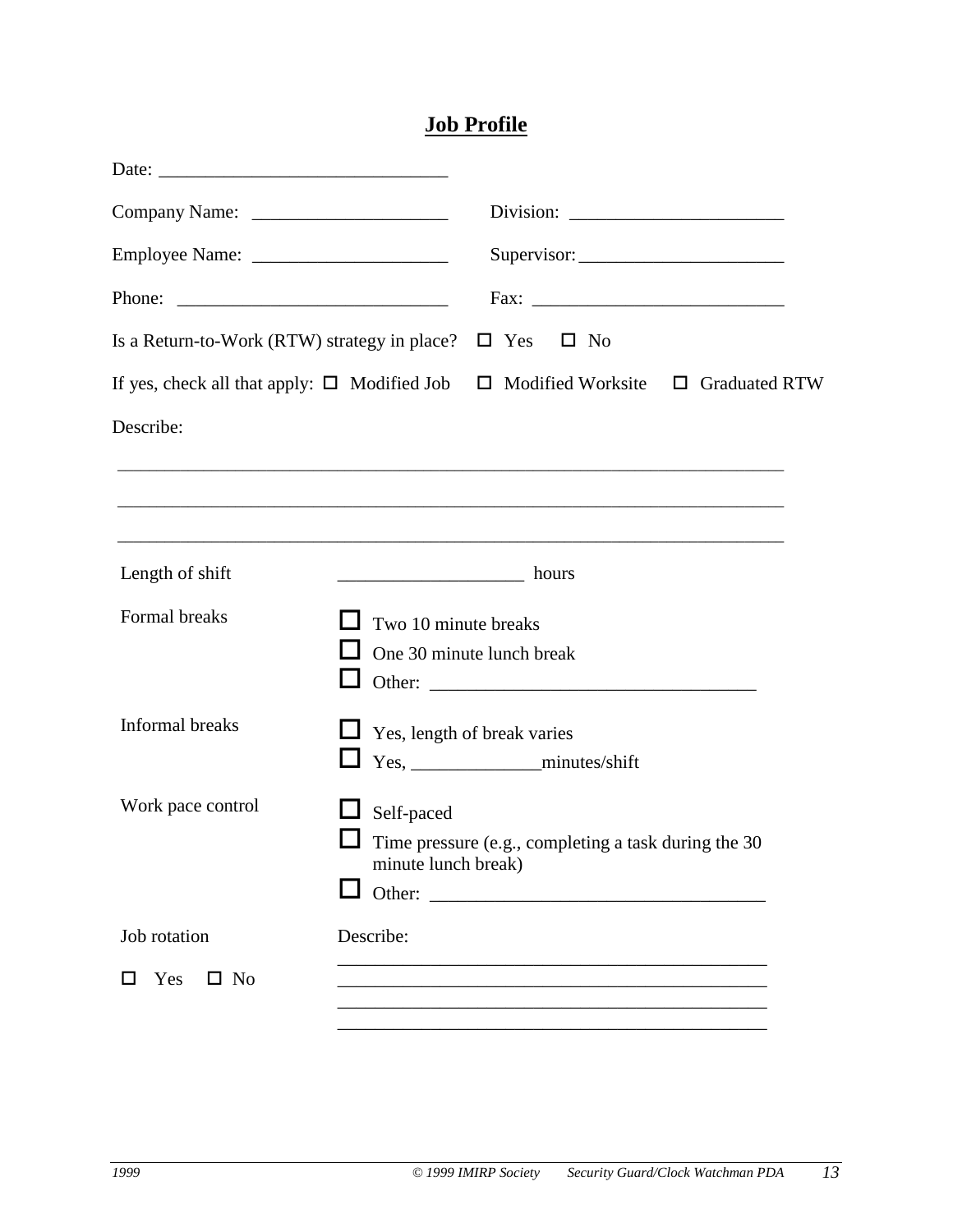#### **Work Organisation**

#### <span id="page-13-1"></span><span id="page-13-0"></span>**Task Description**

The table below contains a list of tasks performed by a Security Guard/Clock Watchman. Use the left column to check off tasks that are present. Estimate the *Percent of Shift* each task is performed and place a check mark in the appropriate column. The *Comments* section may be used to include information related to duration, frequency, and cycle times. Additional tasks can also be included under *Other*.

|                                             |                     | <b>Percent of Shift</b>       |                              |                            |                                                                                                                                                                                                                                                                                                                                                         |  |  |
|---------------------------------------------|---------------------|-------------------------------|------------------------------|----------------------------|---------------------------------------------------------------------------------------------------------------------------------------------------------------------------------------------------------------------------------------------------------------------------------------------------------------------------------------------------------|--|--|
| <b>Task</b>                                 | Rarely<br>$0$ to 5% | Occasionally<br>$6$ to $33\%$ | Frequently<br>$34$ to $66\%$ | Constantly $67$ to $100\%$ | <b>Comments</b>                                                                                                                                                                                                                                                                                                                                         |  |  |
| Operate truck                               |                     |                               |                              |                            | May be from one area of the mill to<br>$\bullet$<br>another, or from mill to mill<br>Frequent stops made to record a<br>$\bullet$<br>check point, inspect a site, etc.                                                                                                                                                                                  |  |  |
| Conduct rounds and/or key station<br>checks |                     |                               |                              |                            | Distance of walking and number of<br>$\bullet$<br>checkpoints/key stations varies<br>from mill to mill<br>Frequency of rounds varies from<br>$\bullet$<br>mill to mill, from "occasionally" to<br>"constantly"<br>While doing rounds, a variety of<br>$\bullet$<br>different areas in the mill are<br>checked. For sub-tasks, see<br>previous Task List |  |  |
| Monitor gates and road to mill              |                     |                               |                              |                            | Observations made from a booth or<br>$\bullet$<br>shack<br>Performed between rounds and<br>$\bullet$<br>other duties<br>Observe vehicle entering/exiting<br>$\bullet$                                                                                                                                                                                   |  |  |
| Spark watch/Hot work permits                |                     |                               |                              |                            | Checking Millwright/Welding areas<br>$\bullet$<br>for potential fire, providing water<br>or fire extinguisher for hot work<br>permits<br>Performed as needed<br>$\bullet$                                                                                                                                                                               |  |  |
| Extinguish fires                            |                     |                               |                              |                            | Pulling/handling a water hose<br>$\bullet$<br>and/or lifting/carrying a fire<br>extinguisher                                                                                                                                                                                                                                                            |  |  |
| Check fire extinguishers                    |                     |                               |                              |                            | Done periodically (e.g. monthly)<br>$\bullet$<br>May include refilling extinguishers<br>with powder chemical                                                                                                                                                                                                                                            |  |  |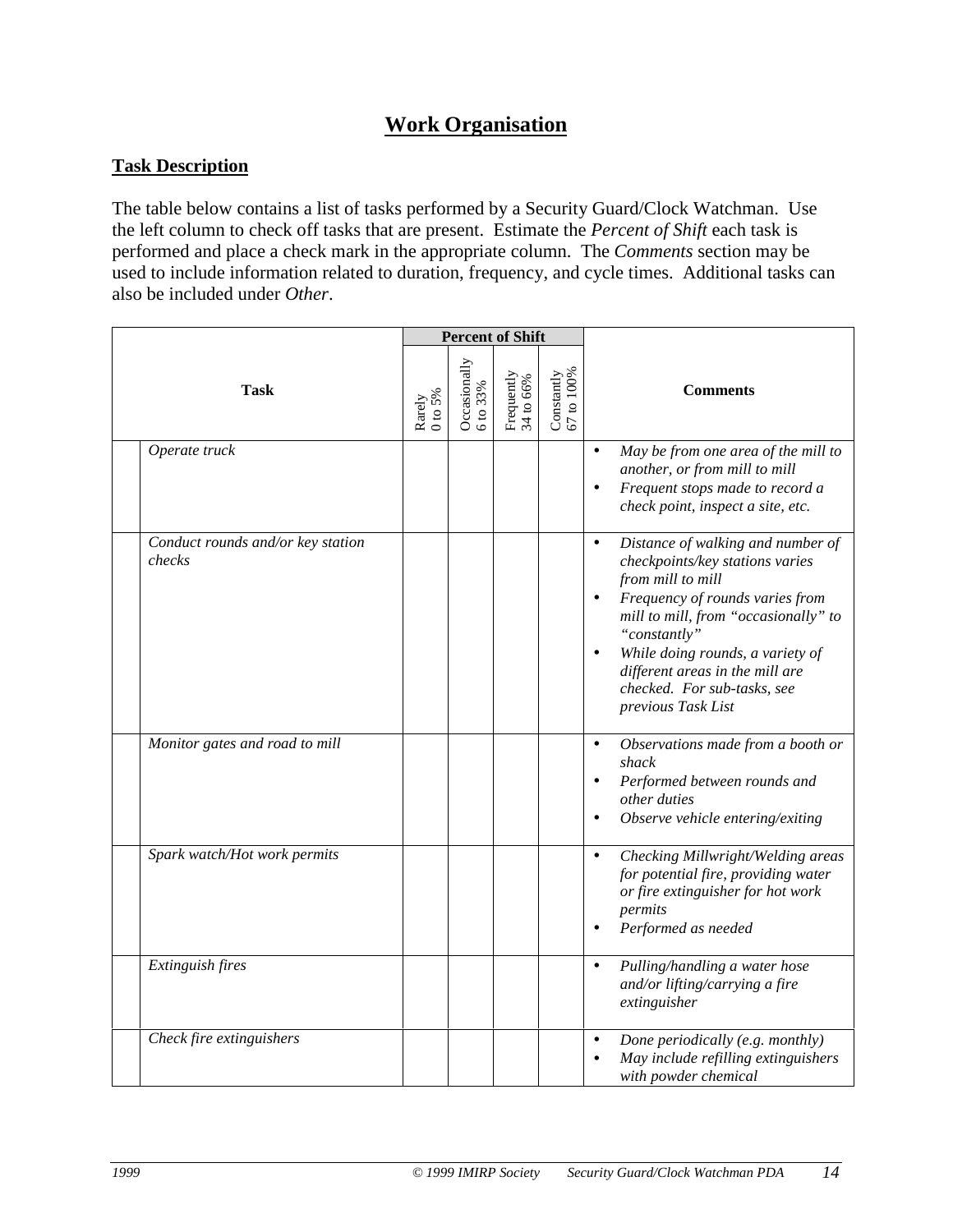|             |                                 | <b>Percent of Shift</b> |                               |                           |                            |                                                                                           |
|-------------|---------------------------------|-------------------------|-------------------------------|---------------------------|----------------------------|-------------------------------------------------------------------------------------------|
| <b>Task</b> |                                 | Rarely<br>0 to 5%       | Occasionally<br>$6$ to $33\%$ | Frequently $34$ to $66\%$ | Constantly $67$ to $100\%$ | <b>Comments</b>                                                                           |
|             | Other duties as required:       |                         |                               |                           |                            |                                                                                           |
|             | Write shift report              |                         |                               |                           |                            | Generally once per shift<br>$\bullet$<br>Usually brief - 2 pages or less<br>$\bullet$     |
|             | Load and unload kilns           |                         |                               |                           |                            | Performed as needed - refer to the<br>$\bullet$<br>Kiln Operator Tool Kit                 |
|             | First aid                       |                         |                               |                           |                            | Provided as required, if qualified<br>$\bullet$                                           |
|             | Yard maintenance                |                         |                               |                           |                            | Examples include weed eating in<br>$\bullet$<br>the summer, snow removal in the<br>winter |
|             | Supervise unloading of supplies |                         |                               |                           |                            | As required<br>$\bullet$                                                                  |
|             | Other:                          |                         |                               |                           |                            |                                                                                           |
|             | Other:                          |                         |                               |                           |                            |                                                                                           |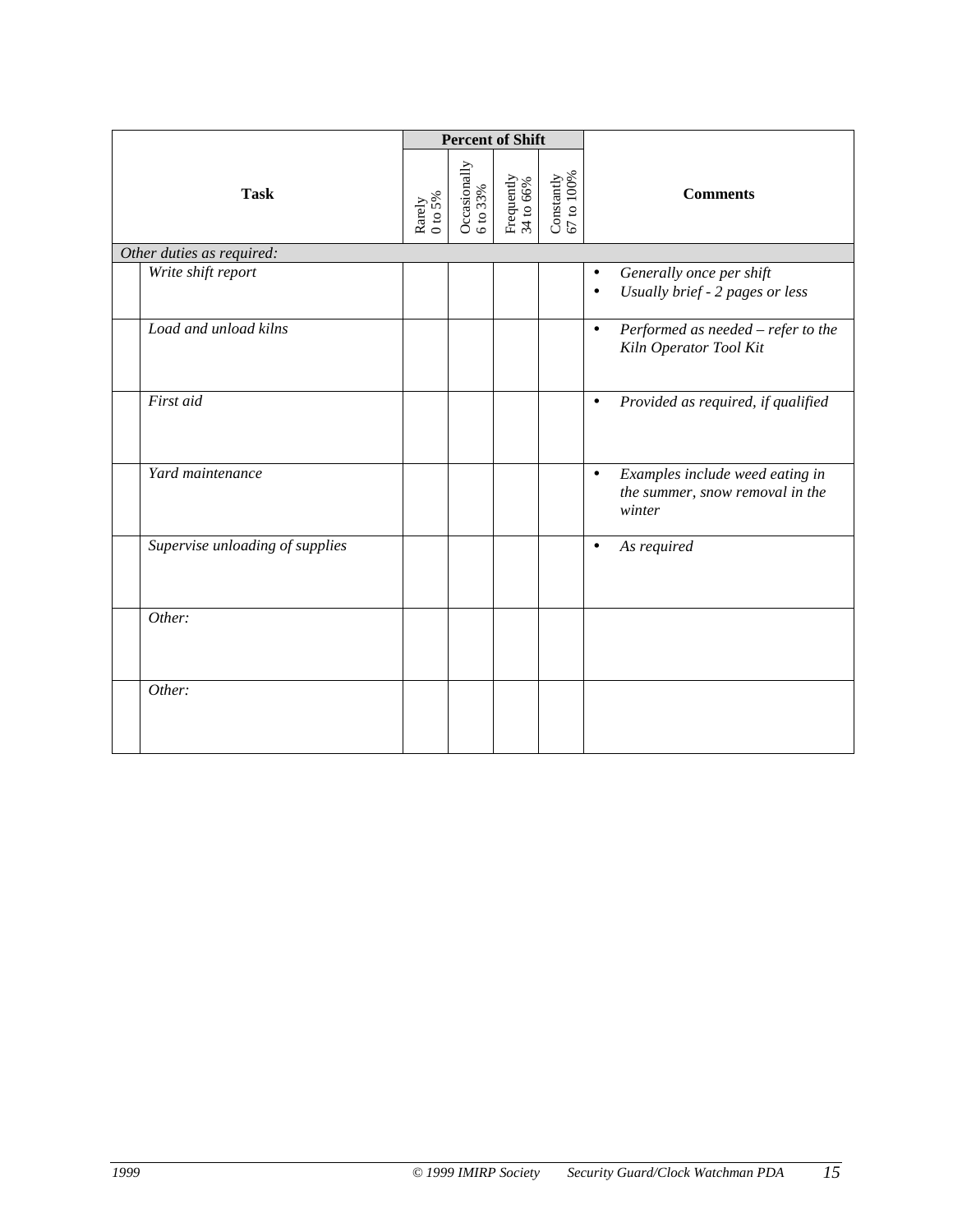#### **Workstation Characteristics**

#### <span id="page-15-1"></span><span id="page-15-0"></span>**Dimensions & Layout**

Sketch workstation(s) and indicate relevant measurements, such as working heights and reaches.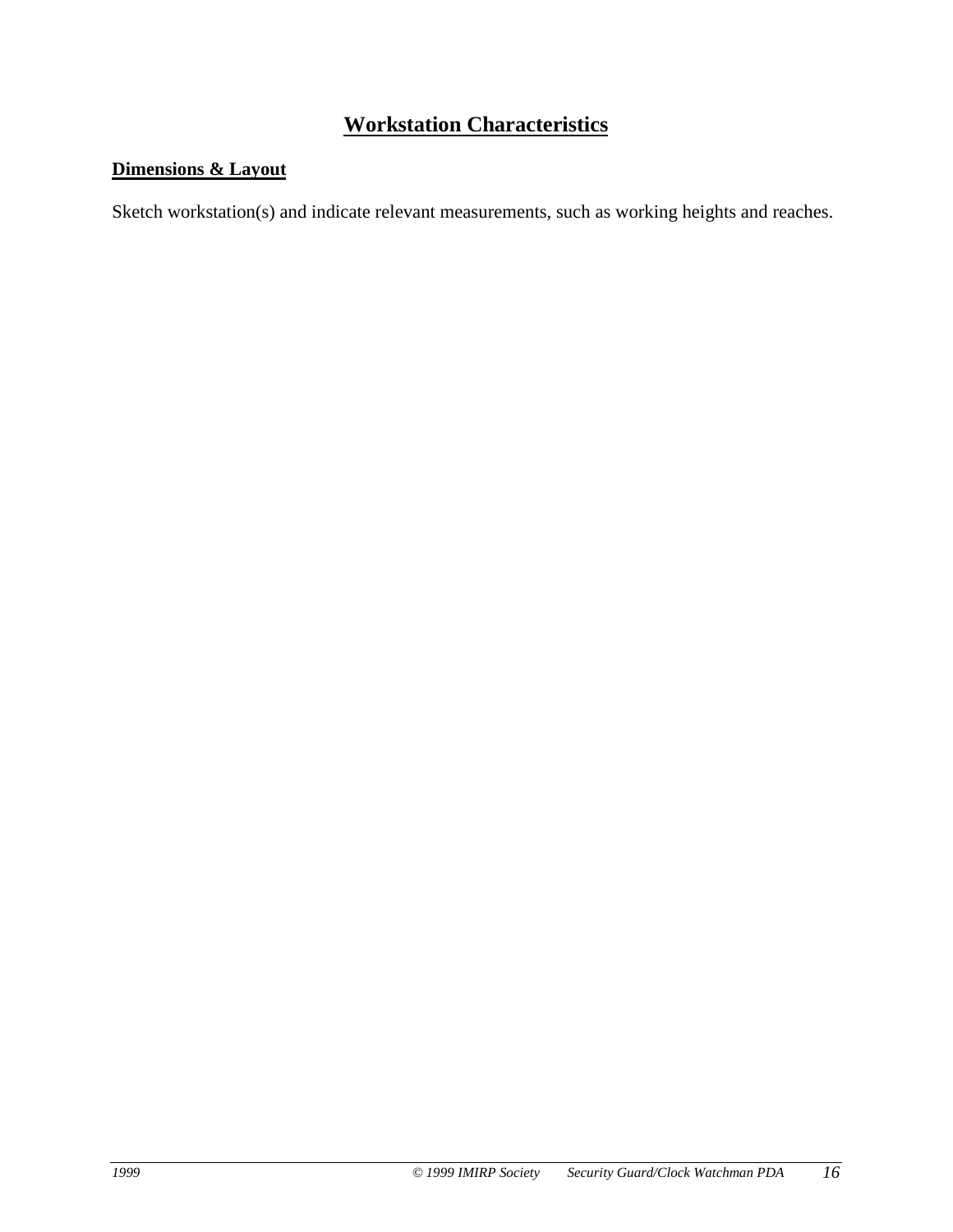#### <span id="page-16-1"></span><span id="page-16-0"></span>**Flooring, Displays and Seating**

The table below lists several components of a workstation. For *Flooring* and *Displays* there are several options provided. Please indicate all of the options that apply to the workstation. For the *Seating* section, describe and identify the features of the seat, if applicable. The *Comments* section may be used to include additional information, especially any workstation characteristics of concern.

| <b>Workstation Characteristics</b>              | <b>Comments</b> |    |
|-------------------------------------------------|-----------------|----|
| Flooring (Check all that apply)                 |                 |    |
| Cement                                          |                 |    |
| Wood                                            |                 |    |
| Rubber matting                                  |                 |    |
| Metal                                           |                 |    |
|                                                 |                 |    |
| <b>Displays</b> ( <i>Check all that apply</i> ) |                 |    |
| Lights on console                               |                 |    |
| Mirrors                                         |                 |    |
| Video monitors                                  |                 |    |
| Computer monitors                               |                 |    |
| Scrolling display                               |                 |    |
| Signal lights                                   |                 |    |
|                                                 |                 |    |
|                                                 |                 |    |
| <b>Seating</b> (Check all that apply)           |                 |    |
| <b>Armrests</b>                                 |                 | cm |
| <b>Backrest</b>                                 |                 |    |
| Swivel seat                                     |                 |    |
| Slide track                                     |                 |    |
| Lumbar support                                  |                 |    |
| Foot rest                                       |                 |    |
|                                                 |                 |    |
| Indicate if adjustable:                         |                 |    |
| $\Box$ Height                                   |                 |    |
| Armrests                                        |                 |    |
| <b>Backrest</b>                                 |                 |    |
| Forward tilt                                    |                 |    |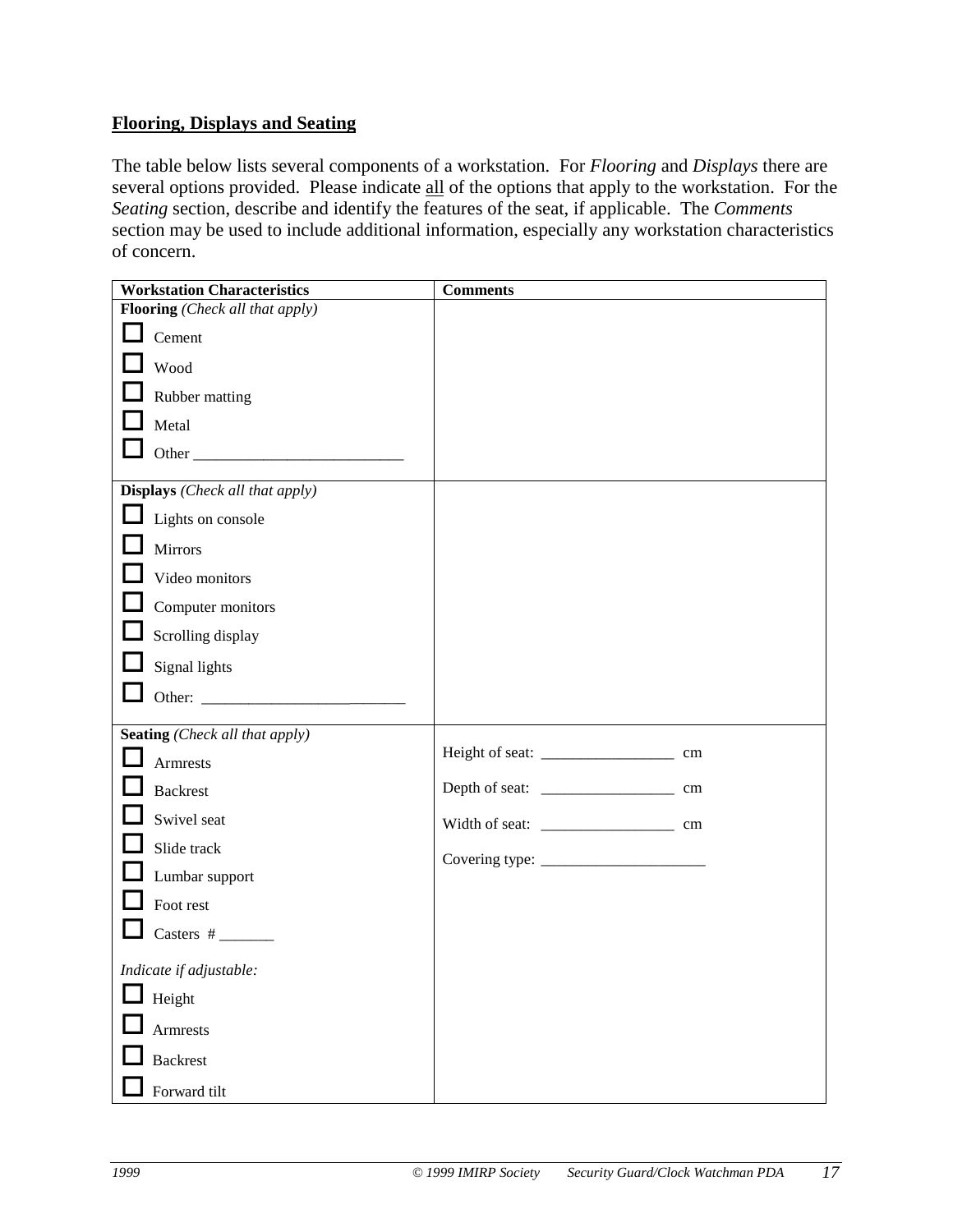#### **Equipment & Machinery Controls**

<span id="page-17-1"></span><span id="page-17-0"></span>The table below contains a list of the types of controls used by a Security Guard/Clock Watchman. Use the left column to check off controls that are present at the work site. Highlight controls that may aggravate the injury, or which the worker finds difficult to use. The *Comments* section may be used to include any additional information. Additional controls can be included under *Other*.

| <b>Type of Control</b> |                     | <b>Function</b>                                | <b>Comments</b>                                   |
|------------------------|---------------------|------------------------------------------------|---------------------------------------------------|
|                        | Levers              | Operate fire extinguishers<br>$\bullet$        | Used as needed<br>$\bullet$                       |
|                        | Finger push buttons | Enter data into Morse<br>$\bullet$<br>Watchman | A code is entered before every round<br>$\bullet$ |
|                        | Other:              |                                                |                                                   |
|                        |                     |                                                |                                                   |
|                        |                     |                                                |                                                   |
|                        |                     |                                                |                                                   |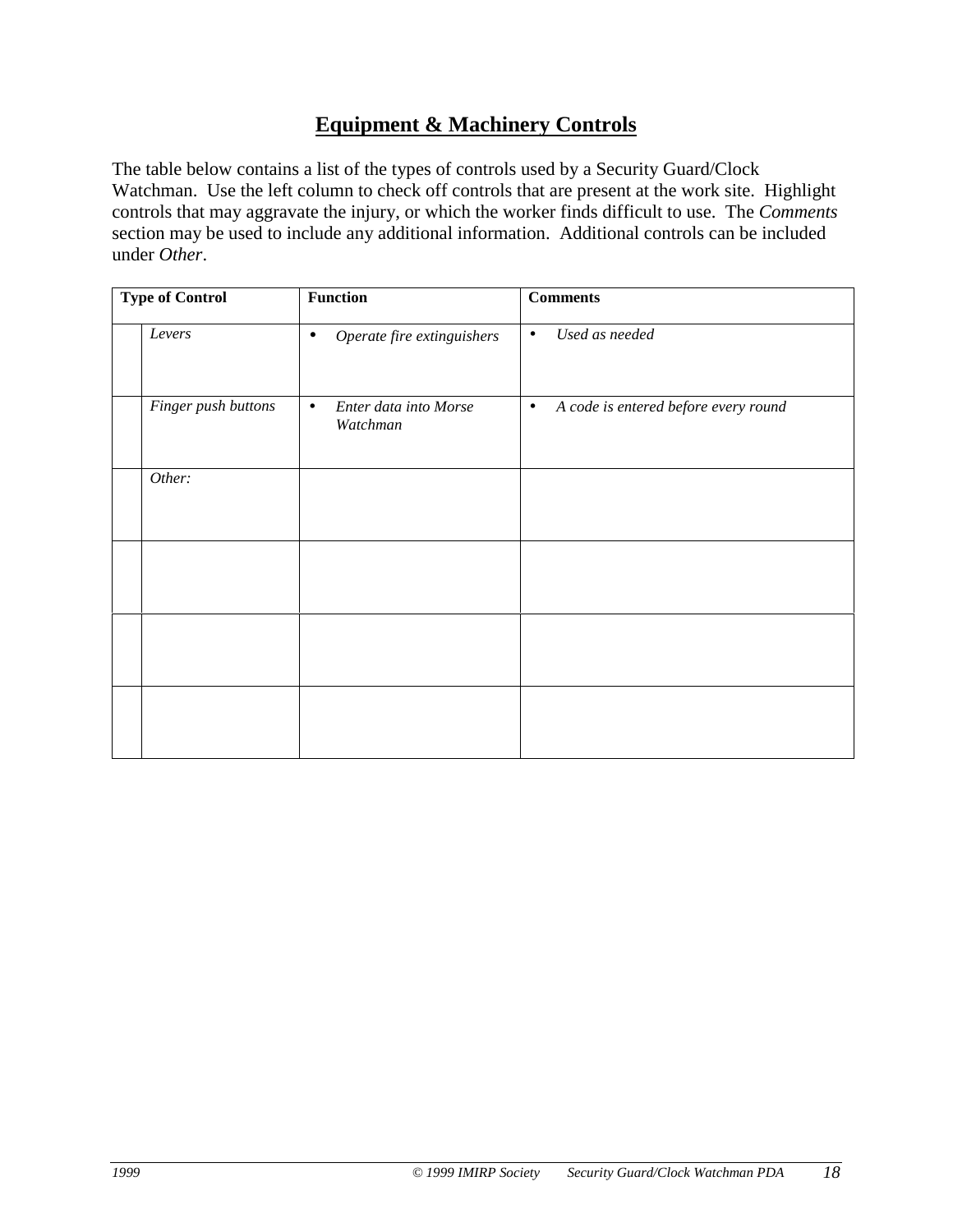#### **Physical Demands**

#### <span id="page-18-1"></span><span id="page-18-0"></span>**Whole Body Physical Demands**

Identify each of the physical demands required by a Security Guard/Clock Watchman and list the corresponding tasks in the second column.Check off (✔) the estimated *Percent of Shift,* and use the *Comments* section to include information related to duration, frequency, and cycle times.

|                         |                                                          |                     | <b>Percent of Shift</b>                                               |                         |                            |                                                                                                                                  |
|-------------------------|----------------------------------------------------------|---------------------|-----------------------------------------------------------------------|-------------------------|----------------------------|----------------------------------------------------------------------------------------------------------------------------------|
| <b>Physical Demands</b> | <b>Tasks or Activity</b>                                 | Rarely $0$ to $5\%$ | $\begin{array}{c} {\rm Occasionally}\\ 6\ {\rm to}\ 33\% \end{array}$ | Frequently 34 to $66\%$ | Constantly $67$ to $100\%$ | <b>Comments</b>                                                                                                                  |
| Example:<br>Walking     | Conduct rounds and/or<br>$\bullet$<br>key station checks |                     | $\overline{\bm{J}}$                                                   |                         |                            | 2 hours of total walking<br>$\bullet$<br>time per 8 hour shift (4<br>rounds per shift,<br>approximately 30 minutes<br>per round) |
| Walking                 |                                                          |                     |                                                                       |                         |                            |                                                                                                                                  |
| <b>Sitting</b>          |                                                          |                     |                                                                       |                         |                            |                                                                                                                                  |
| <b>Standing</b>         |                                                          |                     |                                                                       |                         |                            |                                                                                                                                  |
| Climbing                |                                                          |                     |                                                                       |                         |                            |                                                                                                                                  |
| Balancing               |                                                          |                     |                                                                       |                         |                            |                                                                                                                                  |
| Kneeling/<br>Crouching  |                                                          |                     |                                                                       |                         |                            |                                                                                                                                  |
| Other:                  |                                                          |                     |                                                                       |                         |                            |                                                                                                                                  |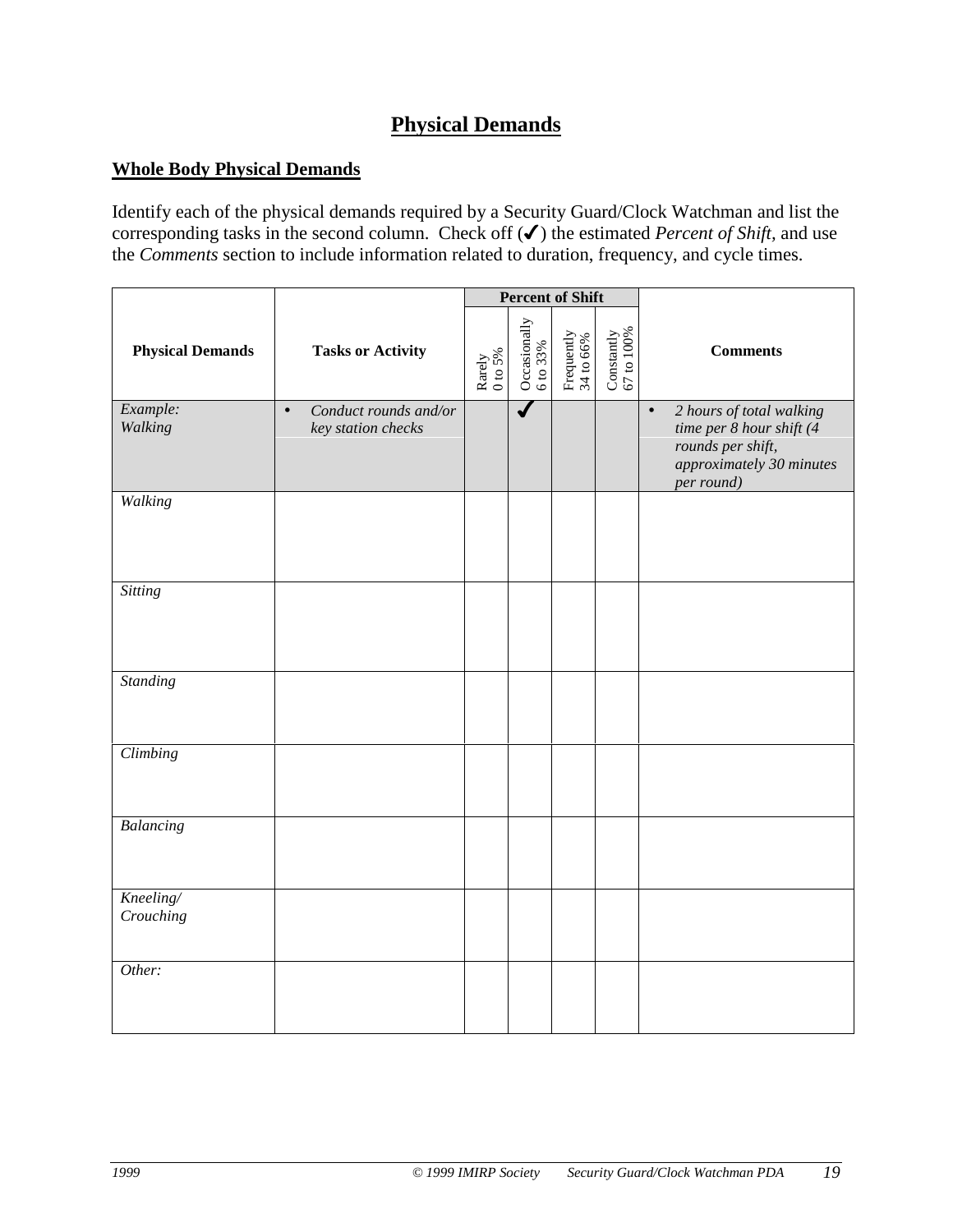#### <span id="page-19-1"></span><span id="page-19-0"></span>**Body Postures**

The table below outlines the body postures that may be adopted throughout the shift by a Security Guard/Clock Watchman, related to tasks. Check off (✔) the estimated *Percent of Shift,* and use the *Comments* section to include information describing posture duration, frequency, cycle times, and hand used.

|                                 | <b>Percent of Shift</b>                                                                                                                                 |                     |                               |                                                                        |                            |                                                                                                                                                                |
|---------------------------------|---------------------------------------------------------------------------------------------------------------------------------------------------------|---------------------|-------------------------------|------------------------------------------------------------------------|----------------------------|----------------------------------------------------------------------------------------------------------------------------------------------------------------|
| <b>Body Posture</b>             | Task(s)                                                                                                                                                 | Rarely $0$ to $5\%$ | Occasionally<br>$6$ to $33\%$ | $\begin{array}{c} \rm{Frequently} \\ 34 \text{ to } 66 \% \end{array}$ | Constantly $67$ to $100\%$ | <b>Comments</b>                                                                                                                                                |
| Example:<br><b>Back Flexion</b> | Operate truck<br>$\bullet$<br>Conduct rounds and/<br>$\bullet$<br>or key station checks<br>Check fire<br>extinguishers<br>Yard maintenance<br>$\bullet$ |                     |                               |                                                                        |                            | Sitting while driving<br>$\bullet$<br>Bend to check areas under<br>$\bullet$<br>machinery<br>Bend to pick up fire<br>extinguishers<br>Shovel snow<br>$\bullet$ |
| <b>Neck</b>                     |                                                                                                                                                         |                     |                               |                                                                        |                            |                                                                                                                                                                |
| Flexion                         |                                                                                                                                                         |                     |                               |                                                                        |                            |                                                                                                                                                                |
| Extension                       |                                                                                                                                                         |                     |                               |                                                                        |                            |                                                                                                                                                                |
| $\overline{T}$ wisting          |                                                                                                                                                         |                     |                               |                                                                        |                            |                                                                                                                                                                |
| <b>Shoulder</b>                 |                                                                                                                                                         |                     |                               |                                                                        |                            |                                                                                                                                                                |
| Flexion                         |                                                                                                                                                         |                     |                               |                                                                        |                            |                                                                                                                                                                |
| Abduction/adduction             |                                                                                                                                                         |                     |                               |                                                                        |                            |                                                                                                                                                                |
| Extension                       |                                                                                                                                                         |                     |                               |                                                                        |                            |                                                                                                                                                                |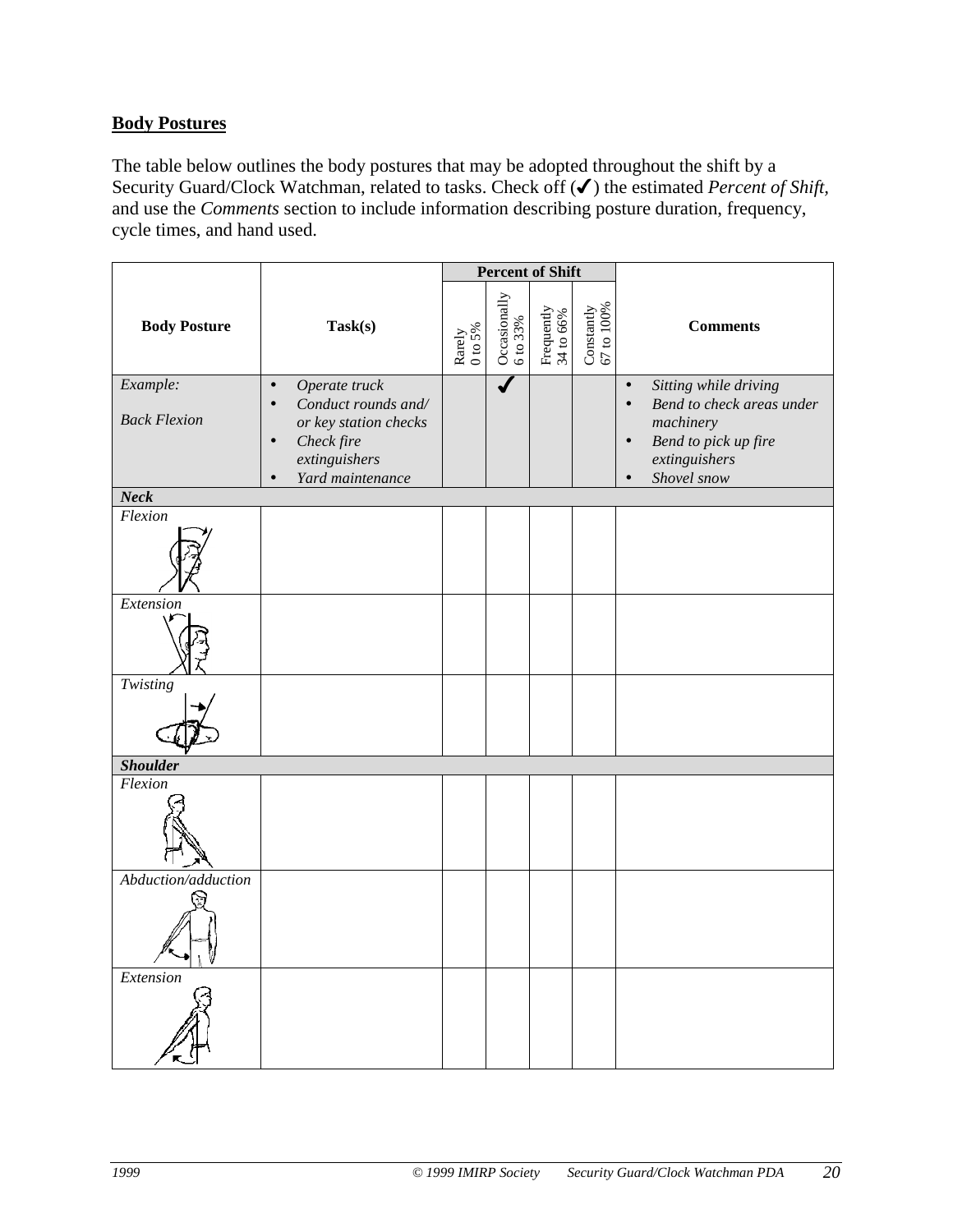|                        |         | <b>Percent of Shift</b> |                          |                                                                       |                            |                 |  |
|------------------------|---------|-------------------------|--------------------------|-----------------------------------------------------------------------|----------------------------|-----------------|--|
| <b>Body Posture</b>    | Task(s) | Rarely 0 to 5%          | Occasionally<br>6 to 33% | $\begin{array}{c} \rm{Frequently} \\ 34 \text{ to } 66\% \end{array}$ | Constantly $67$ to $100\%$ | <b>Comments</b> |  |
| <b>Forearm</b>         |         |                         |                          |                                                                       |                            |                 |  |
| Rotation               |         |                         |                          |                                                                       |                            |                 |  |
| Wrist                  |         |                         |                          |                                                                       |                            |                 |  |
| <b>Wrist Movements</b> |         |                         |                          |                                                                       |                            |                 |  |
|                        |         |                         |                          |                                                                       |                            |                 |  |
| <b>Hand/Fingers</b>    |         |                         |                          |                                                                       |                            |                 |  |
| $*$ Handling           |         |                         |                          |                                                                       |                            |                 |  |
| $*Fingering$           |         |                         |                          |                                                                       |                            |                 |  |
| $*Gripping$            |         |                         |                          |                                                                       |                            |                 |  |

#### **Legend for Hand/Fingers**

| Handling  | grasping, turning, holding, etc. |       |      |           |  |  |  |
|-----------|----------------------------------|-------|------|-----------|--|--|--|
| Fingering | picking, pinching, etc.          |       |      |           |  |  |  |
| Gripping  | Power                            | Pinch | Hook | Precision |  |  |  |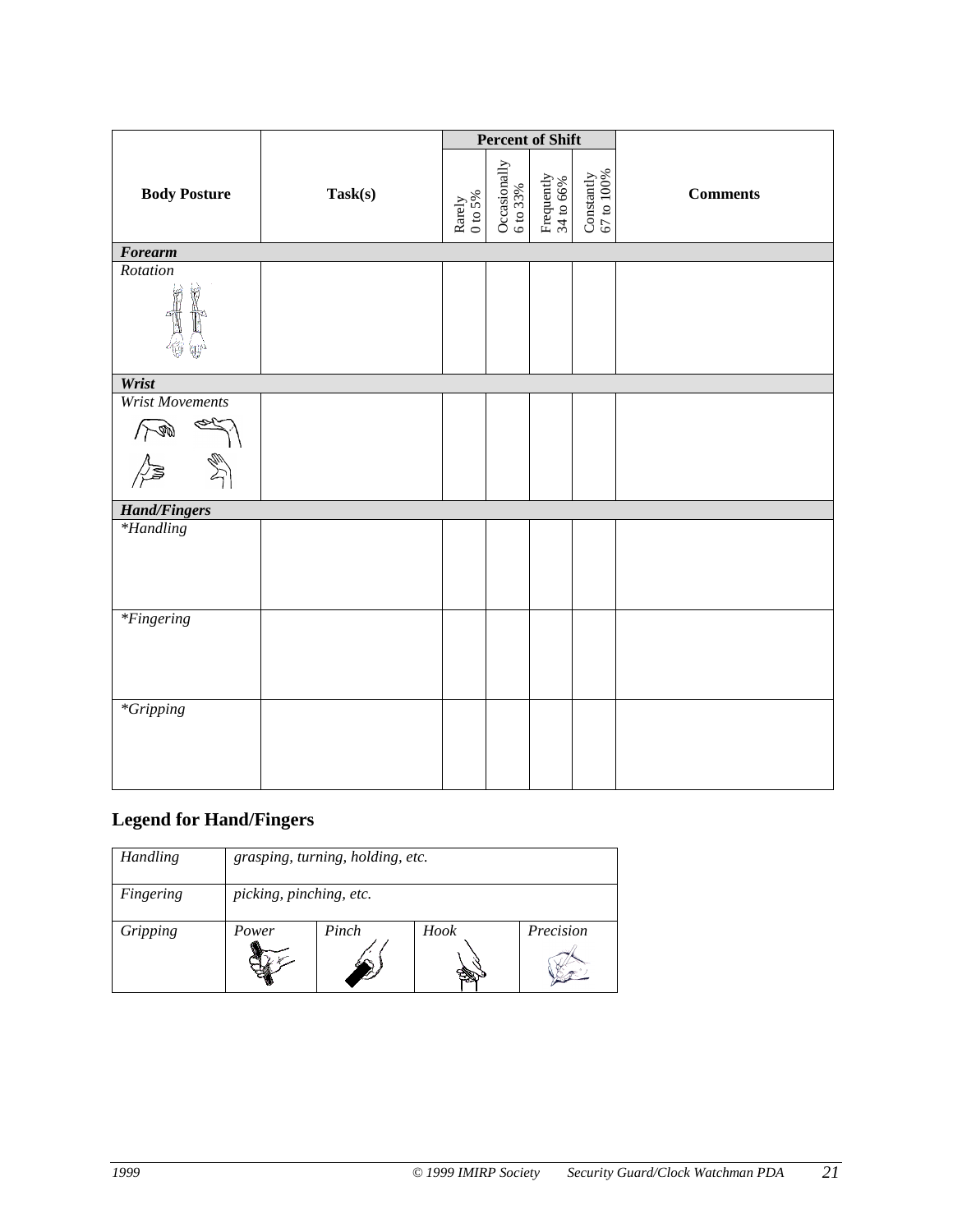|                        |         |                |                               | <b>Percent of Shift</b>                                                   |                            |                 |  |
|------------------------|---------|----------------|-------------------------------|---------------------------------------------------------------------------|----------------------------|-----------------|--|
| <b>Body Posture</b>    | Task(s) | Rarely 0 to 5% | Occasionally<br>$6$ to $33\%$ | $\begin{array}{c} \mathrm{Frequently} \\ 34 \text{ to } 66\% \end{array}$ | Constantly $67$ to $100\%$ | <b>Comments</b> |  |
| <b>Back</b>            |         |                |                               |                                                                           |                            |                 |  |
| Flexion                |         |                |                               |                                                                           |                            |                 |  |
|                        |         |                |                               |                                                                           |                            |                 |  |
| <b>Lateral Flexion</b> |         |                |                               |                                                                           |                            |                 |  |
|                        |         |                |                               |                                                                           |                            |                 |  |
| Twisting               |         |                |                               |                                                                           |                            |                 |  |
|                        |         |                |                               |                                                                           |                            |                 |  |
| Extension              |         |                |                               |                                                                           |                            |                 |  |
|                        |         |                |                               |                                                                           |                            |                 |  |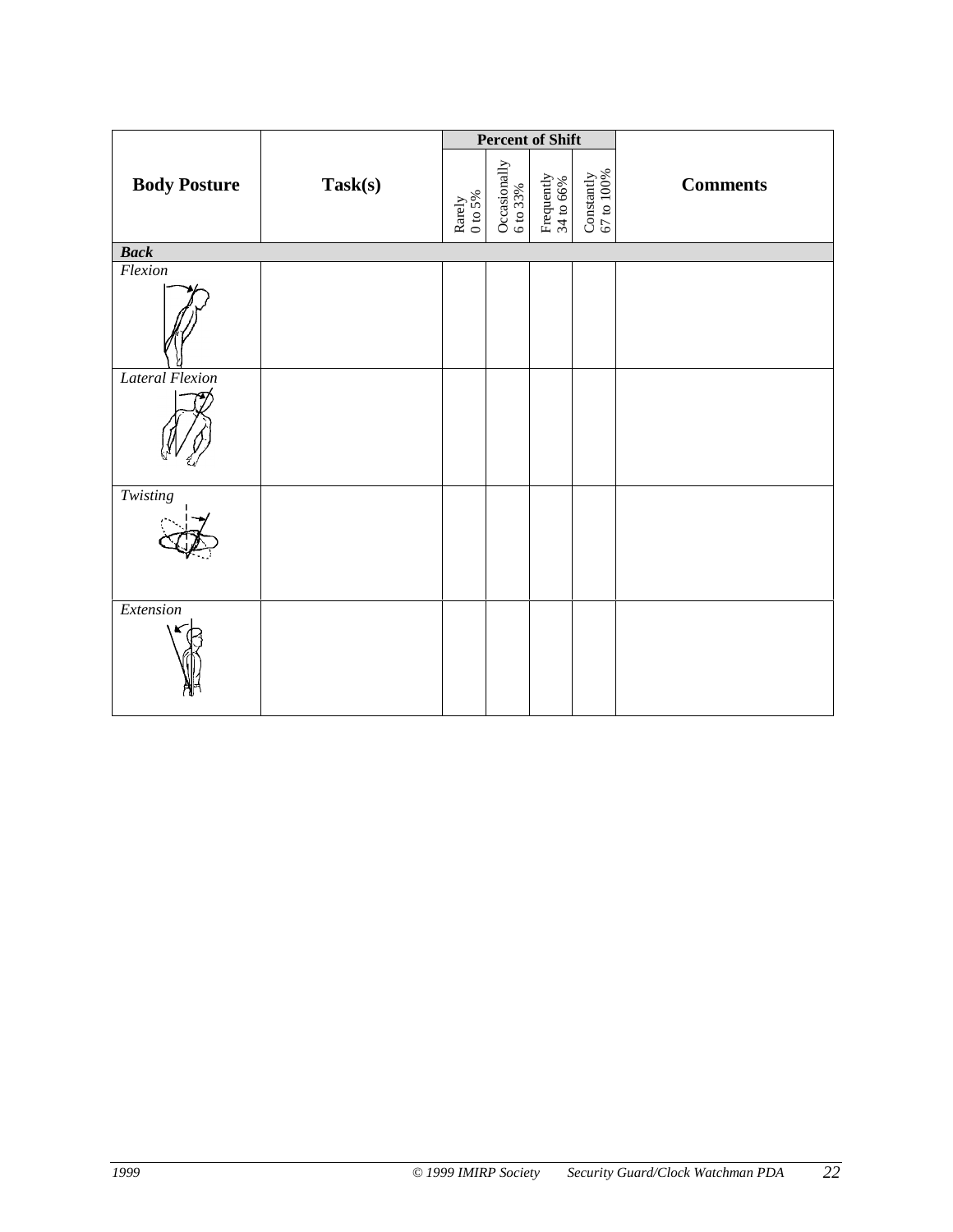#### **Manual Material Handling**

<span id="page-22-1"></span><span id="page-22-0"></span>The table below contains a list of general manual material handling activities performed by a Security Guard/Clock Watchman. Indicate tasks that require one or more of these activities, and fill in the weight of the objects, or the force required, for each action. Check off  $(\checkmark)$  the estimated *Percent of Shift,* and use the *Comments* section to include information related to duration, frequency, cycle times, and characteristics of objects handled. If necessary, please refer to Appendix A to calculate the weight of the wood being handled.

|          |                         |                |                        | <b>Percent of Shift</b>    |                         |                            |            |
|----------|-------------------------|----------------|------------------------|----------------------------|-------------------------|----------------------------|------------|
| Activity | <b>Task Description</b> | Weight<br>(kg) | Rarely<br>$0$ to $5\%$ | Occasionally $6$ to $33\%$ | Frequently<br>34 to 66% | Constantly $67$ to $100\%$ | $Comments$ |
| Pushing  |                         |                |                        |                            |                         |                            |            |
|          |                         |                |                        |                            |                         |                            |            |
| Pulling  |                         |                |                        |                            |                         |                            |            |
|          |                         |                |                        |                            |                         |                            |            |
| Lifting  |                         |                |                        |                            |                         |                            |            |
|          |                         |                |                        |                            |                         |                            |            |
| Lowering |                         |                |                        |                            |                         |                            |            |
|          |                         |                |                        |                            |                         |                            |            |
| Carrying |                         |                |                        |                            |                         |                            |            |
|          |                         |                |                        |                            |                         |                            |            |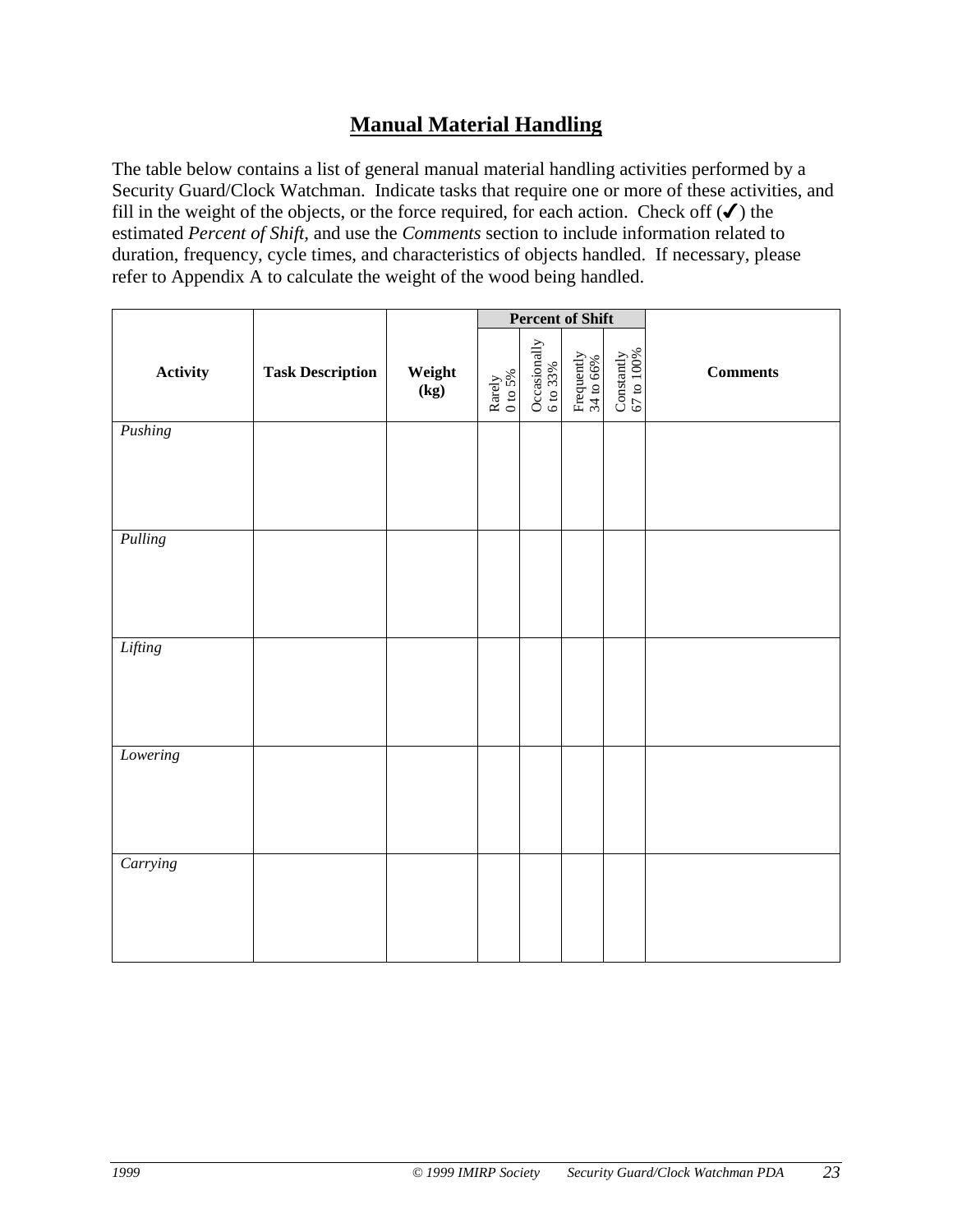#### <span id="page-23-1"></span><span id="page-23-0"></span>**Hand Tools**

Indicate the hand tools used by a Security Guard/Clock Watchman by placing a check mark  $(\checkmark)$ in the far left column. Determine the weight of the hand tool and enter it in the appropriate column. Check off (✔) the estimated *Percent of Shift,* and use the *Comments* section to include information related to duration, frequency, cycle times, and characteristics of objects handled.

|                                   |         |                  |                  | <b>Percent of Shift</b>       |                                                                     |                            |                                                                                                                    |
|-----------------------------------|---------|------------------|------------------|-------------------------------|---------------------------------------------------------------------|----------------------------|--------------------------------------------------------------------------------------------------------------------|
| <b>Type of Tool</b>               | Task(s) | Weight<br>(kg)   | Rarely $0$ to 5% | Occasionally<br>$6$ to $33\%$ | $\begin{array}{c} \rm{Frequently} \\ \rm{34\ to\ 66\%} \end{array}$ | Constantly $67$ to $100\%$ | <b>Comments</b>                                                                                                    |
| Key-activated<br>clock            |         | 1.5              |                  |                               |                                                                     |                            | Used at each key<br>$\bullet$<br>check station<br>Number of stations<br>$\bullet$<br>varies from mill to<br>$mill$ |
| Morse<br>Watchman                 |         | $0.1$ to 0.3     |                  |                               |                                                                     |                            | Used at each key<br>$\bullet$<br>check station<br>Number of stations<br>$\bullet$<br>varies from mill to<br>mill   |
| Radio                             |         | 0.2              |                  |                               |                                                                     |                            |                                                                                                                    |
| Dry chemical<br>fire extinguisher |         | 17.5 to<br>21.1  |                  |                               |                                                                     |                            | Used as needed<br>$\bullet$                                                                                        |
| Shovel                            |         | $1.4$ to 1.7     |                  |                               |                                                                     |                            |                                                                                                                    |
| Rake                              |         | 1.4              |                  |                               |                                                                     |                            |                                                                                                                    |
| Pitchfork                         |         | $\overline{1.2}$ |                  |                               |                                                                     |                            |                                                                                                                    |
| <b>Broom</b>                      |         | $\overline{1.7}$ |                  |                               |                                                                     |                            |                                                                                                                    |
| Picaroon                          |         | $\overline{2.0}$ |                  |                               |                                                                     |                            |                                                                                                                    |
| Other:                            |         |                  |                  |                               |                                                                     |                            |                                                                                                                    |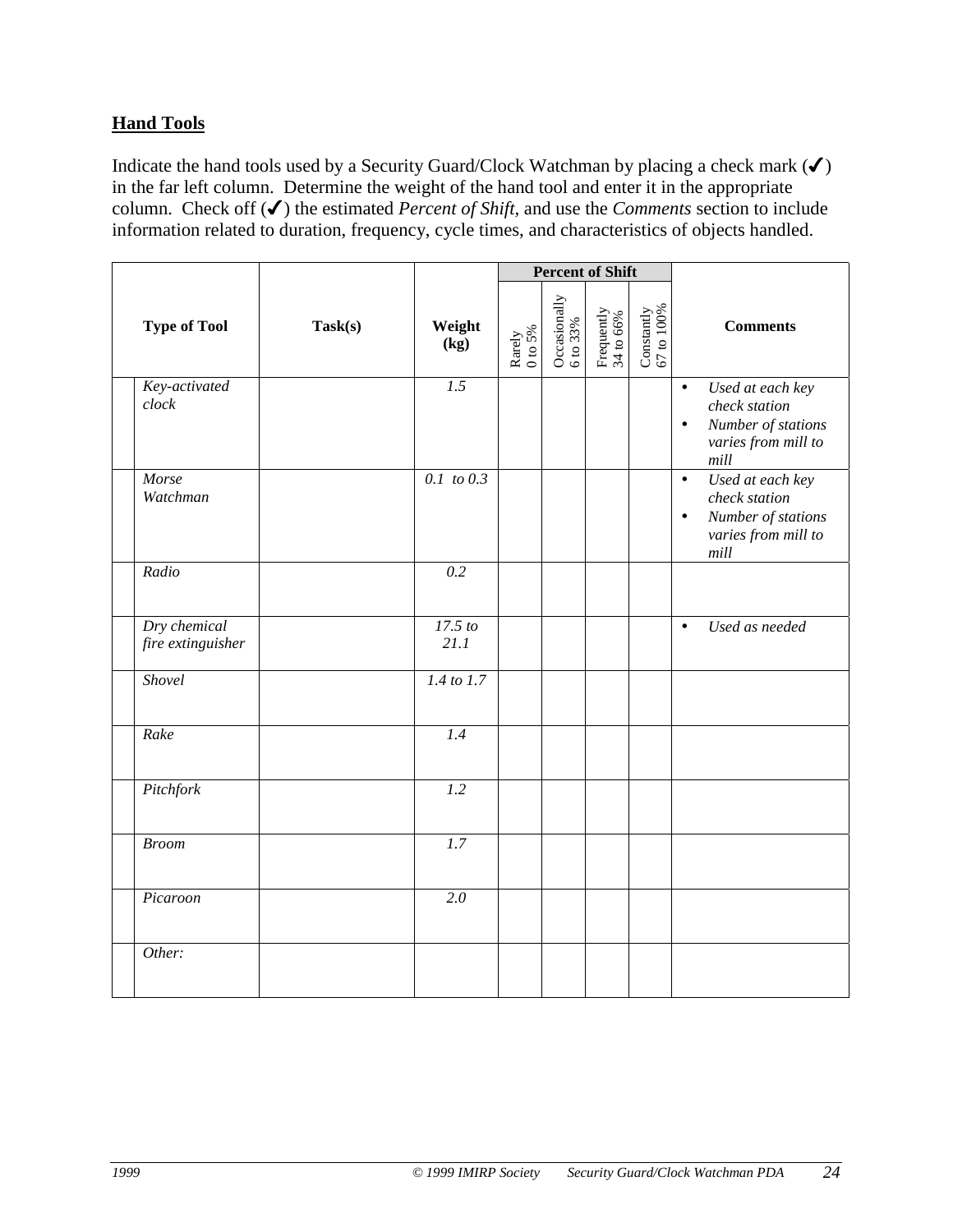#### **Environmental Conditions**

#### <span id="page-24-1"></span><span id="page-24-0"></span>**Work Environment**

The table below contains a list of environmental conditions that may be of concern. If any of these factors aggravate the injury, describe in the *Comments* section.

| Factor                      | <b>Comments</b> |
|-----------------------------|-----------------|
| Vibration (Indicate source) |                 |
| Seat                        |                 |
| Floor                       |                 |
| $\Box$<br>Tool              |                 |
| Other:                      |                 |
| <b>Noise level</b>          |                 |
|                             |                 |
| <b>Lighting level</b>       |                 |
|                             |                 |
| Other:                      |                 |
|                             |                 |
|                             |                 |

#### **Location of Workstation**

The table below contains a list of potential work environments. Indicate with a check mark  $(\checkmark)$ in the left column which of the work environments apply to the specific workstation. For example, the workstation may be inside a building with both a local fan and heater, exposed to the outside by a doorway that is always open. In this situation, 'Inside exposed', 'Heater present', and 'Fan present' would all be checked.

| <b>Work Environment</b> |
|-------------------------|
| Outside uncovered       |
| Outside covered         |
| Inside enclosed         |
| Inside exposed          |
| Heater present          |
| Fan present             |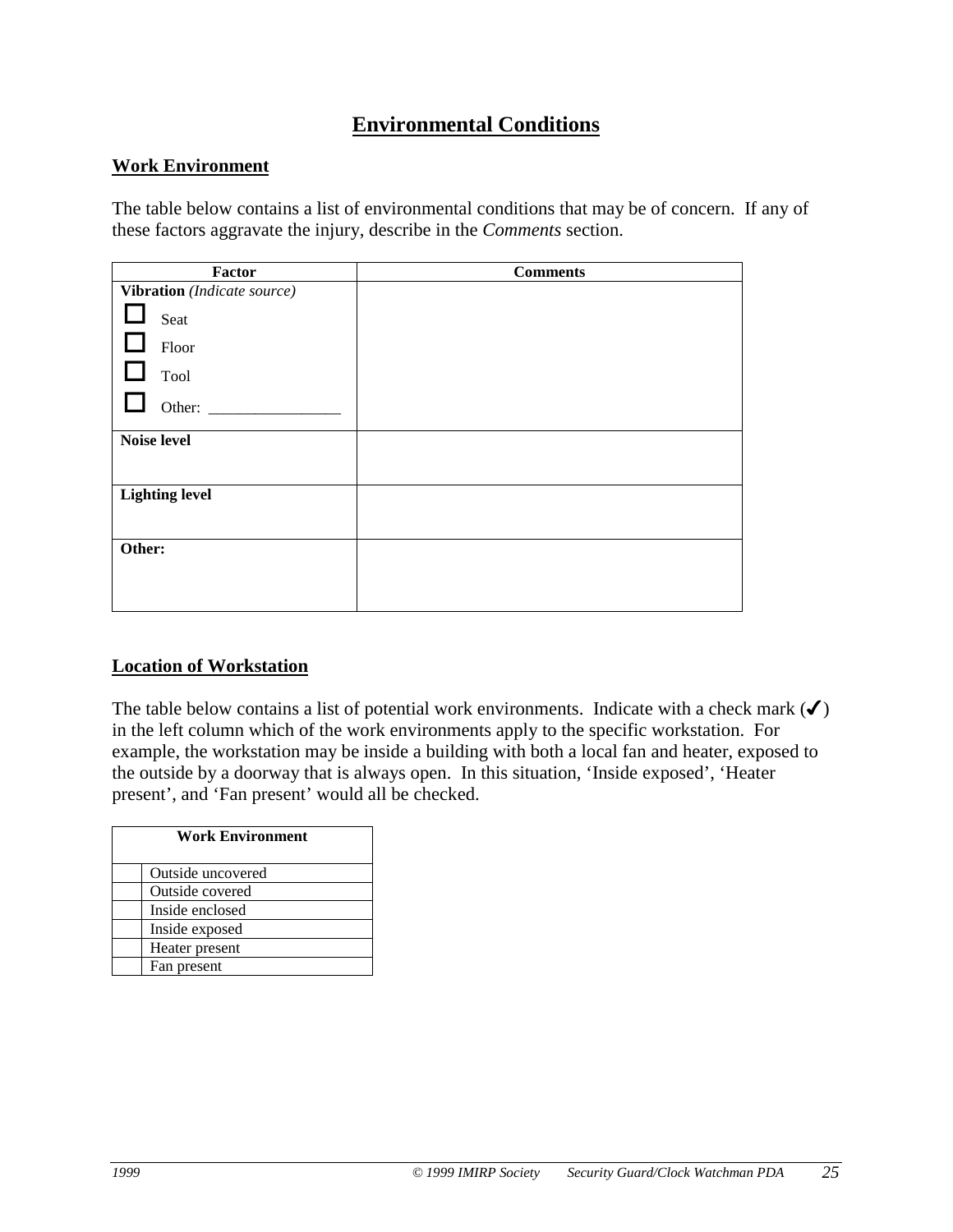#### <span id="page-25-1"></span><span id="page-25-0"></span>**Temperature**

The table below contains a list of the geographical regions of British Columbia. Indicate the appropriate region with a check mark  $(\checkmark)$  in the left column. Refer to the regional map in Appendix A of the PDA.

| <b>Region</b>                   | Avg. Max         | Avg. Min                  | <b>Extreme Max.</b> | <b>Extreme Min.</b>         |
|---------------------------------|------------------|---------------------------|---------------------|-----------------------------|
|                                 | July/Aug         | Dec/Jan                   |                     |                             |
| Vancouver Island                | $22.5\text{ °C}$ | $-0.6\degree C$           | $36.1\text{°C}$     | $-18.8\,^{\circ}\mathrm{C}$ |
| Southwestern BC                 | $22.9^{\circ}$ C | $0.4\degree C$            | $35.6^{\circ}$ C    | $-18.3\text{ °C}$           |
| Cariboo Chilcotin Coast         | $22.2^{\circ}$ C | $-11.6\,^{\circ}\text{C}$ | $36.4\text{ °C}$    | $-42.5\,\mathrm{^oC}$       |
| <b>High Country</b>             | $26.3\degree C$  | $-9.9^{\circ}C$           | $39.6^{\circ}$ C    | $-39.7^{\circ}$ C           |
| Okanagan Similkameen            | $26.5\text{ °C}$ | $-8.4\text{ °C}$          | $36.0\degree C$     | $-36.3\text{ °C}$           |
| Kootenay Country                | $26.2\degree C$  | -6.7 $^{\circ}$ C         | $38.5^{\circ}$ C    | $-32.0\degree C$            |
| <b>British Columbia Rockies</b> | $24.7^{\circ}$ C | $-12.3\,\mathrm{^oC}$     | $37.5^{\circ}$ C    | $-42.2^{\circ}C$            |
| North by Northwest              | $19.5\text{°C}$  | $-11.7^{\circ}C$          | $32.9^{\circ}$ C    | $-38.1$ °C                  |
| Peace River Alaska Highway      | $20.0\degree C$  | $-20.2\degree C$          | $34.6\degree C$     | $-47.7^{\circ}$ C           |

#### **Personal Protective Equipment**

The table below contains a list of the personal protective equipment (PPE). For the Security Guard/Clock Watchman job at your mill, indicate with a check mark  $(\checkmark)$  which of the PPE items are required.

| Gloves<br>Type:    | Hard Hat                | Leather Apron |
|--------------------|-------------------------|---------------|
| Glove Liners       | <b>Steel-toed Boots</b> | Dust Mask     |
| Eye Protection     | Hearing Protection      | Seat Belt     |
| Face Shield/Helmet | Life Jacket             | Harness       |
| Knee Pads          | Other:                  | Other:        |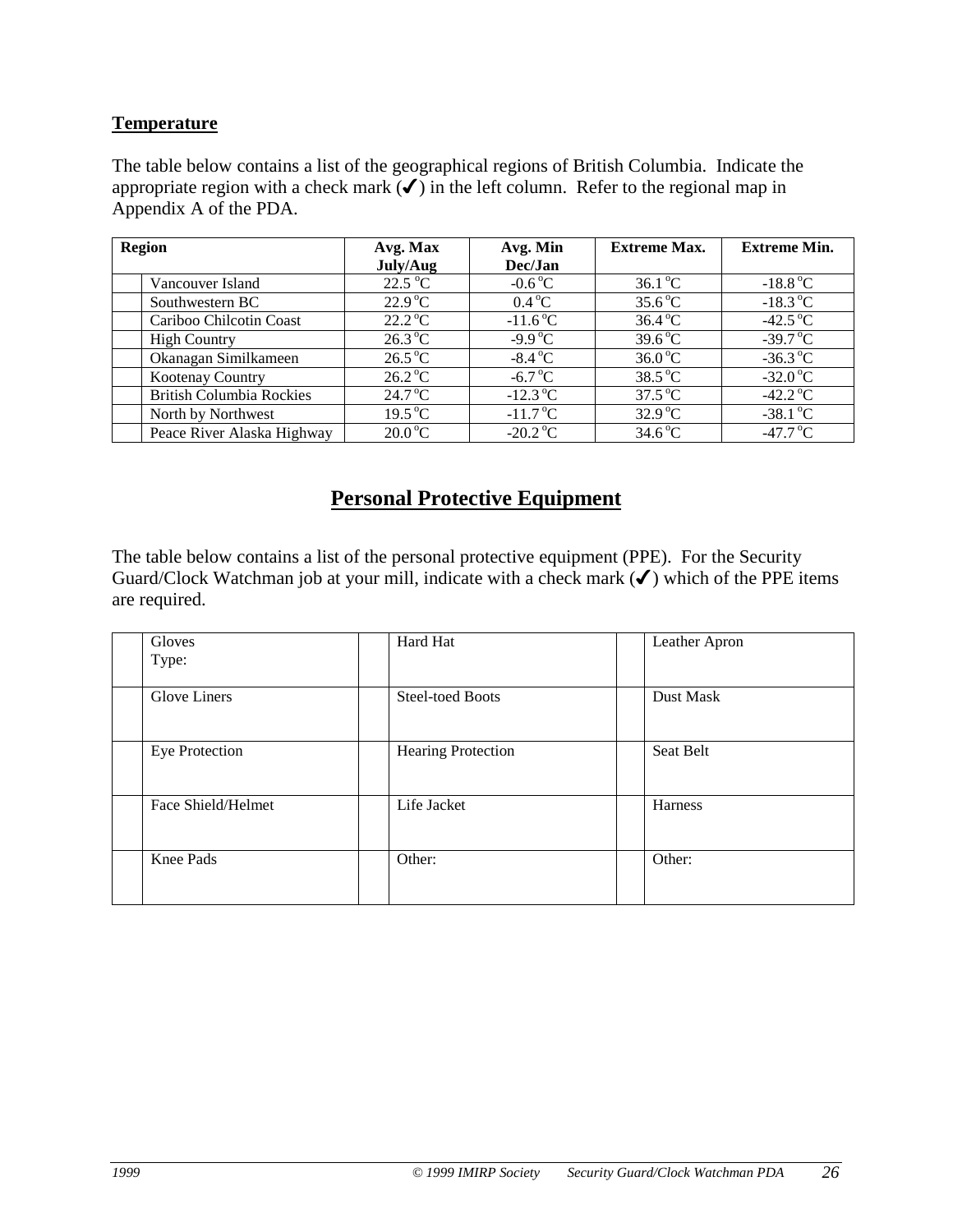#### **Appendix A – Regional Map**

<span id="page-26-1"></span><span id="page-26-0"></span>

- **A** Vancouver Island **F** Kootenay Country<br> **B** High Country **G** British Columbia R
- 
- 
- 
- **E** Okanagan Similkameen
- 
- **B** High Country<br> **C** Southwestern BC<br> **H** North by Northwest
	- **H** North by Northwest
- **D** Cariboo Chilcotin Coast **I** Peace River Alaska Highway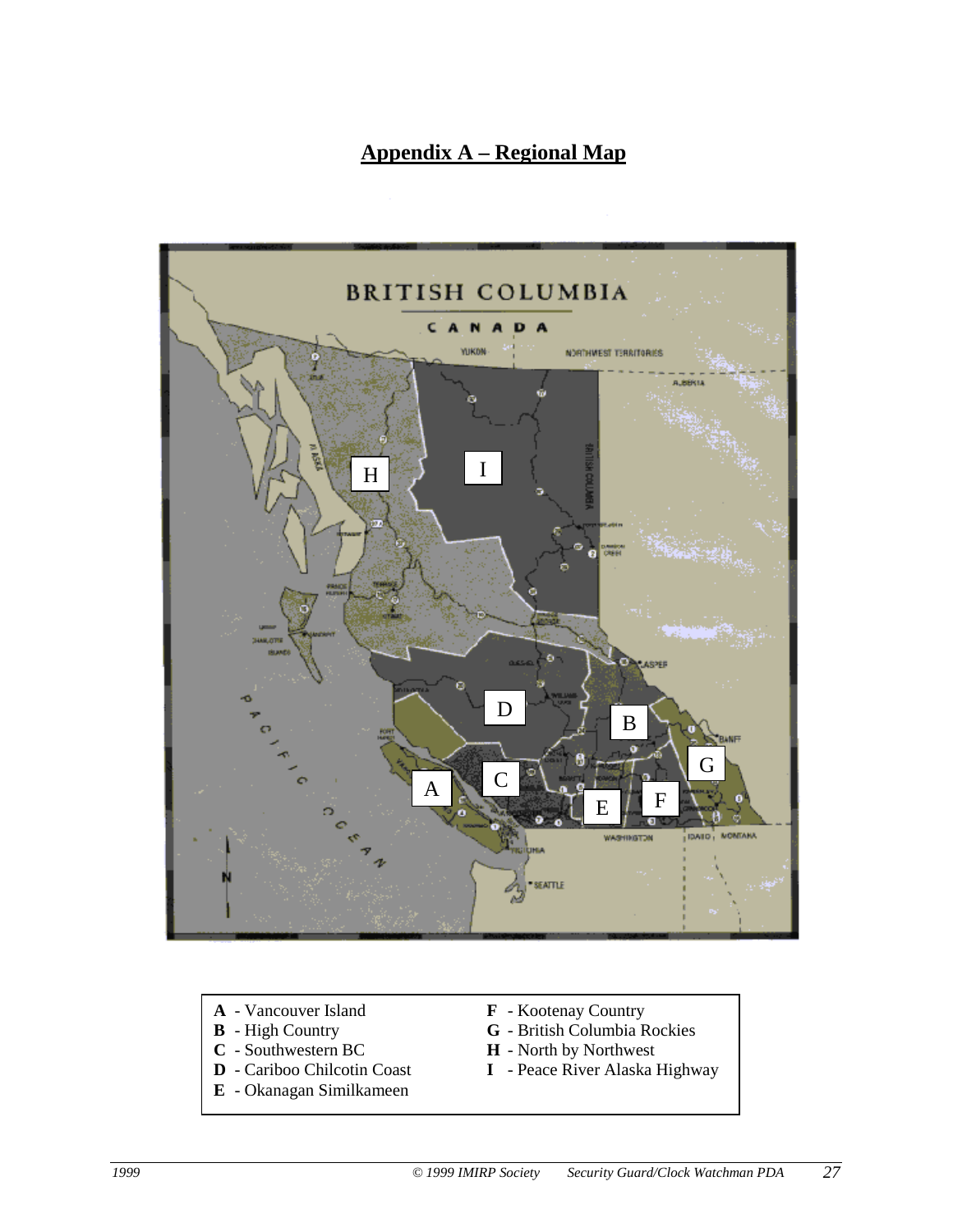## <span id="page-27-0"></span>**Risk Factor Identification Checklist Security Guard/Clock Watchman**

#### **Purpose**

The Risk Factor Identification Checklist for a Security Guard/Clock Watchman used to **identify** potential ergonomic risk factors. Keep in mind that the purpose of this checklist is only to **identify** potential ergonomic risk factors, **not** to assess them.

The checklist can be used as part of your ergonomic intervention process, when workers express concerns about their work environment, during regular workplace inspections and observations, or when conducting an accident or injury investigation. Ideally, management and worker representatives who have completed the IMIRP Occupational Health & Safety Committee and Supervisor Ergonomic Training Session should complete this checklist. Try to view different workers in the same occupation when completing the checklist. Some specific examples are given to help answer the questions.

#### **Instructions**

#### **General**

Except for the first two questions, all remaining questions will require an answer with an implied frequency. For appropriate questions indicate with a check mark whether the answer to the question is 'No' or **'**Yes'. This way you will have a record indicating that all risk factors have been considered in the identification process.

If you indicate 'No', please continue to the next question. If the question refers to a situation which does not exist (e.g., there is no seating available), please indicate 'No' in the appropriate box and continue to the next question.

If your answer is 'Yes', please check the appropriate box and then circle the frequency ('S' for 'Sometimes' or 'O' for 'Often'). If you answer 'Yes – Sometimes', then this risk factor **may be** a potential area of concern. If you answer 'Yes – Often' then there is an increased likelihood that this risk factor **is** an issue. Each mill will be responsible for defining what 'Sometimes' and 'Often' will mean to them. It is important that all people who complete the checklist are consistent in how they determine if a risk factor occurs 'Sometimes' or 'Often'. Use the 'Comments' section to indicate specific tasks, or to make other notes about the direct risk factors.

Since ergonomic risk factors frequently occur in combinations, you may find similar questions in different sections. Answering all questions will ensure that the situations that involve combinations of ergonomic risk factors are identified. It is very important to recognise all risk factors that occur in the work area.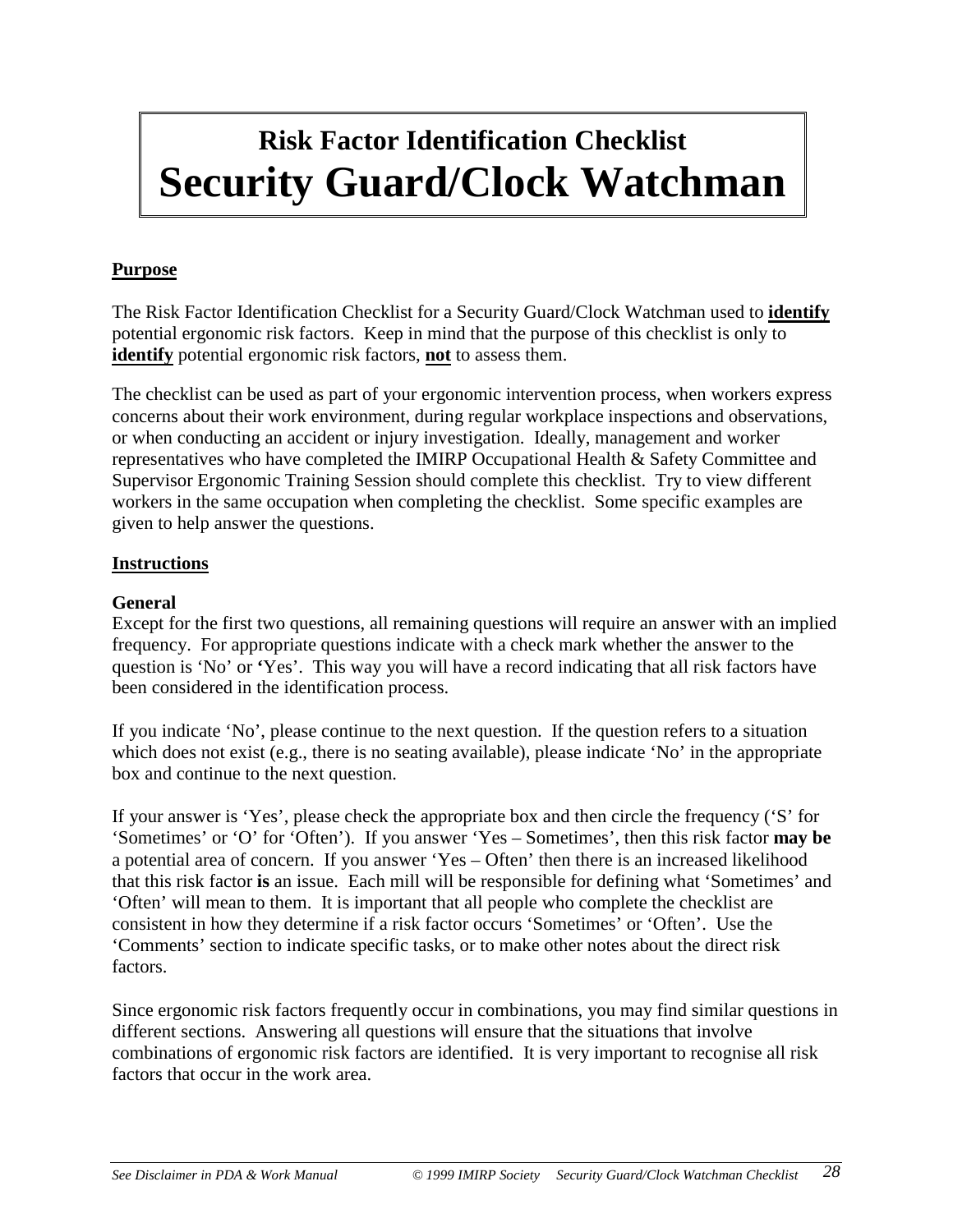Please note that for some of the questions it will be beneficial to ask the worker for their input. Please take the opportunity to include the operator in the risk factor identification process as much as possible. Videotaping the job of interest and reviewing the checklist in a quiet area with the worker may allow for more discussion.

#### **Summary Tables**

At the end of each body part section, summarise your findings in the table provided. If any of the direct risk factor sections contain a 'Yes', indicate 'Yes' in the appropriate section of the summary table. Answer the questions referring to injury statistics and discomfort survey findings. If there are only 'No' answers in a direct risk factor section, indicate 'No' in the summary table for that section. Use the summary information to determine how you will use the Work Manual.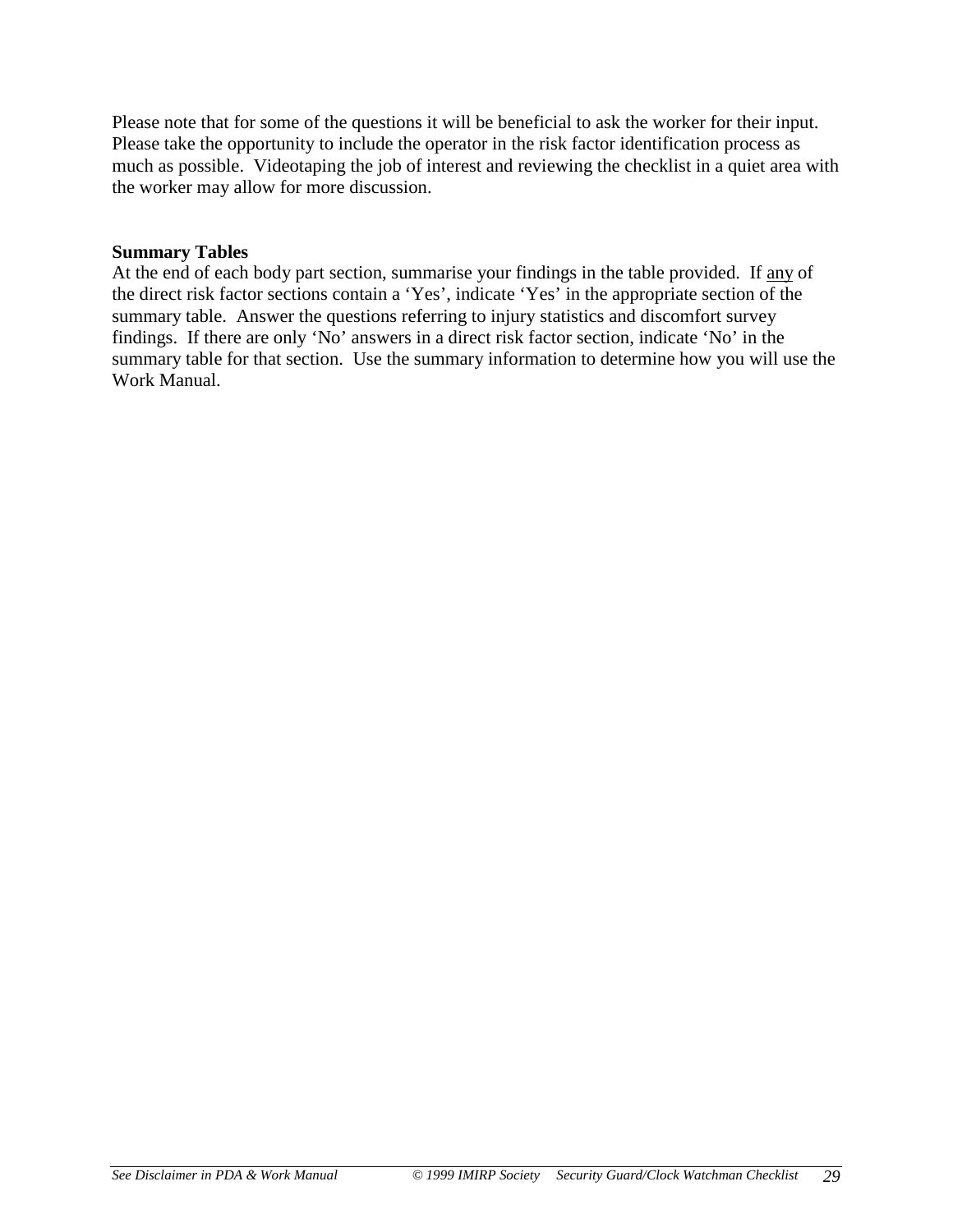#### **Risk Factor Identification Checklist Security Guard/Clock Watchman**

<span id="page-29-0"></span>

| Management Representative | Risk Identification completed:     |
|---------------------------|------------------------------------|
| Worker Representative     | Before implementation of solutions |
| Date                      | After implementation of solutions  |

| <b>Job History</b>                          | No | Yes | Comments |
|---------------------------------------------|----|-----|----------|
| Are there records of musculoskeletal        |    |     |          |
| injuries or accidents to indicate a risk of |    |     |          |
| musculoskeletal injury? (refer to           |    |     |          |
| Worksheet 1 in Implementation Guide)        |    |     |          |
| Are there worker comments to indicate a     |    |     |          |
| risk of musculoskeletal injuries? (refer to |    |     |          |
| Worksheet 2 in Implementation Guide)        |    |     |          |

#### **Definitions**

Force: Force is the amount of physical effort required by the person to do a task and/or maintain control of tools and equipment. The effort depends on the type of grip, object weight and dimensions, body posture, type of activity, surface of the object, temperature, vibration, duration of the task, and number of repetitions.

**Repetition:** Repetition is defined as similar or the same motions performed repeatedly. The severity of risk depends on the frequency of repetition, speed of the movement or action, the number of muscle groups involved, and the required force. Repetition is influenced by machine or line pacing, incentive programs, piecework, and deadlines.

**Static Postures:** Static loading (sustained exertions) is physical effort (body postures) that is held, requiring muscle contraction for more than a short time.

**Contact Stress:** Contact stress is the contact of the body with a hard surface or edge. Contact stress can also result when using a part of the body as a hammer or striking instrument.

**Awkward Postures:** Awkward postures occur when there is a deviation from a power working posture. Some examples of awkward postures typically include reaching behind, twisting, working overhead, and forward or backward bending.

**Vibration:** Vibration is oscillation of a tool or surface. Vibration can be transmitted through the arm or through the whole body.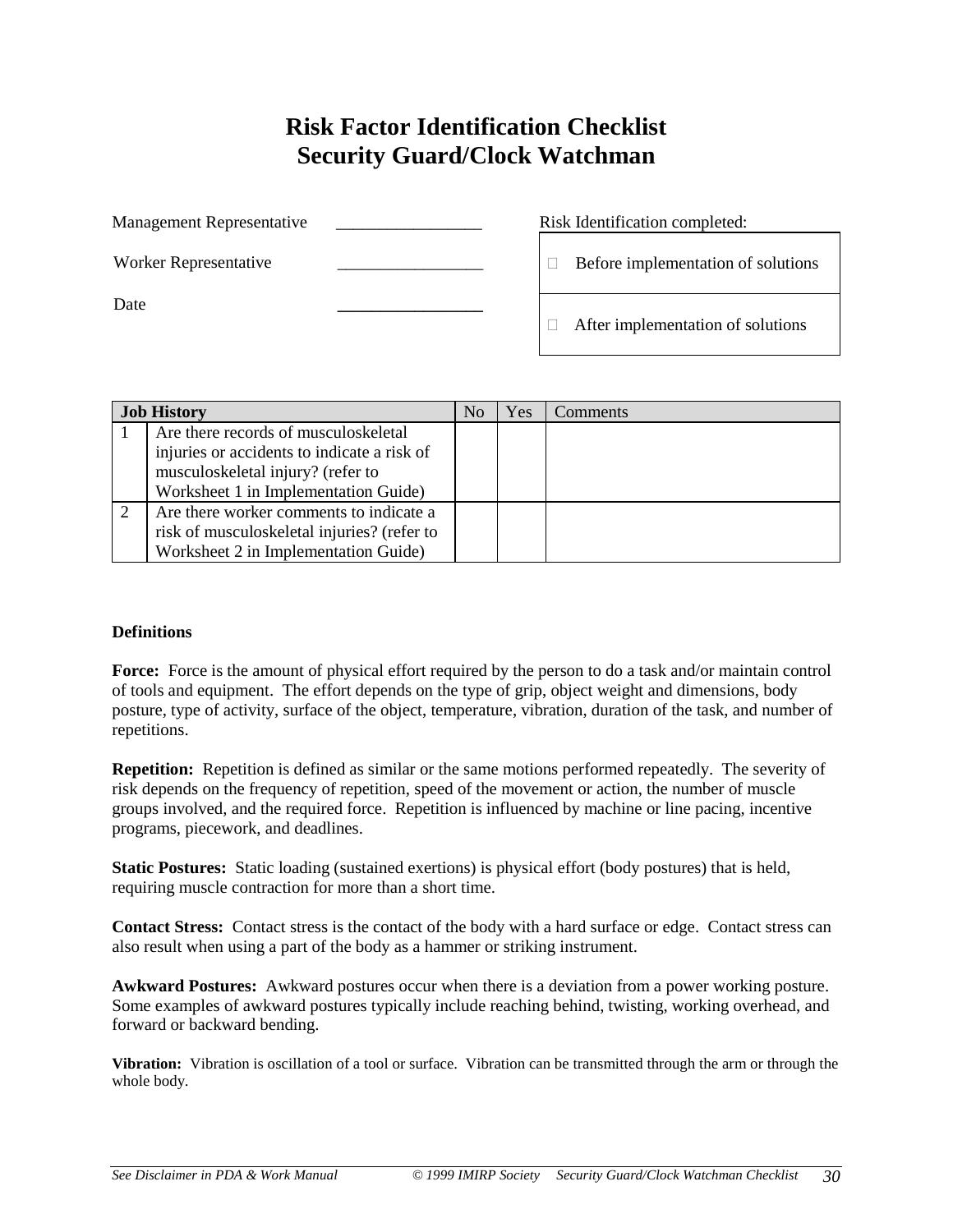#### <span id="page-30-0"></span>**NECK**

| <b>Repetition</b>                           |  | $\mathbf N$ | Y              | Comments: |
|---------------------------------------------|--|-------------|----------------|-----------|
| Are identical or similar motions performed  |  |             | S              |           |
| over and over again?                        |  |             |                |           |
| (e.g., looking up or down frequently)       |  |             | $\Omega$       |           |
| Ask the worker: Do you spend a large        |  |             | S              |           |
| percentage of the day performing one action |  |             |                |           |
| or task?                                    |  |             | $\overline{O}$ |           |
| <b>Static Posture</b>                       |  |             |                |           |
| Ask the worker: Do tasks require your neck  |  |             |                |           |
| or shoulders to be maintained in a fixed or |  |             | S              |           |
| static posture?                             |  |             |                |           |
|                                             |  |             | $\overline{O}$ |           |
| <b>Awkward Posture</b>                      |  |             |                |           |
| Flexion                                     |  |             | S              |           |
|                                             |  |             | $\Omega$       |           |
| Extension                                   |  |             | S              |           |
|                                             |  |             | $\Omega$       |           |
| <b>Lateral Bending</b>                      |  |             | S              |           |
|                                             |  |             | $\Omega$       |           |
| Rotation                                    |  |             | S              |           |
|                                             |  |             | $\Omega$       |           |

| Please indicate whether the following direct risk factors were                            |  |  |  |  |  |  |  |
|-------------------------------------------------------------------------------------------|--|--|--|--|--|--|--|
| identified at the <b>NECK</b> .                                                           |  |  |  |  |  |  |  |
| Repetition<br>$\Box$ Yes<br>$\Box$ No                                                     |  |  |  |  |  |  |  |
| Direct<br>Risk<br><sup>T</sup> actors<br><b>Static Posture</b><br>$\Box$ Yes<br>$\Box$ No |  |  |  |  |  |  |  |
| <b>Awkward Posture</b><br>$\Box$ Yes $\Box$ No                                            |  |  |  |  |  |  |  |
| In the Injury Statistics investigation, were<br>$\Box$ Yes<br>$\mathsf{LN}_0$             |  |  |  |  |  |  |  |
| there injury reports for the Neck or Head/Eye                                             |  |  |  |  |  |  |  |
| or Upper Back? (see Worksheet 1 in the                                                    |  |  |  |  |  |  |  |
| Implementation Guide)                                                                     |  |  |  |  |  |  |  |
| In the Discomfort Survey investigation,<br>$\Box$ Yes                                     |  |  |  |  |  |  |  |
| were there reports of discomfort for the Neck                                             |  |  |  |  |  |  |  |
| or Head/Eye or Upper Back? (see Worksheet                                                 |  |  |  |  |  |  |  |
| 2 in the Implementation Guide)                                                            |  |  |  |  |  |  |  |



*Body parts within the circled area will be classified as NECK issues.*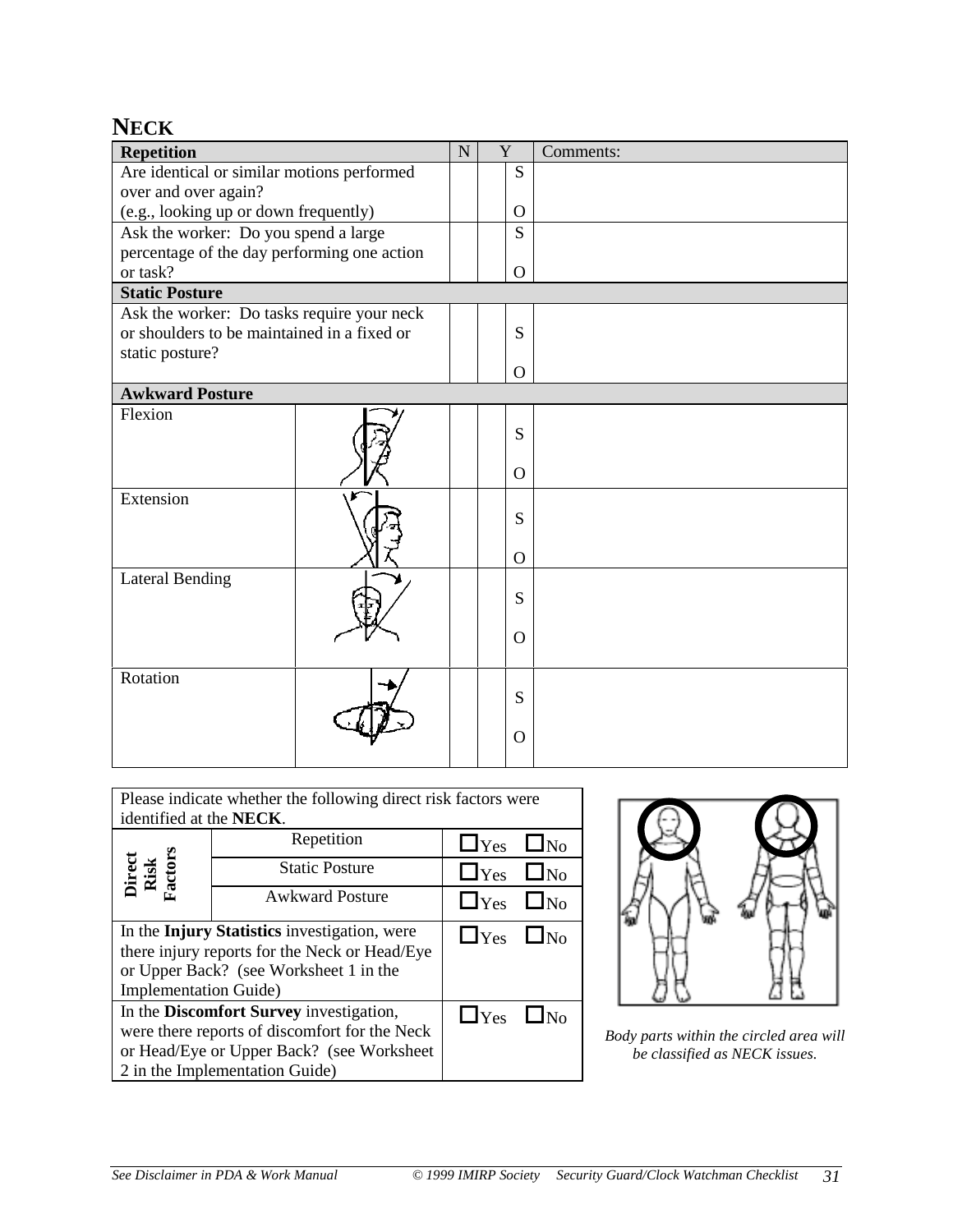#### <span id="page-31-0"></span>**SHOULDER**

| Force                                                                                        | $\mathbf N$ | Y            | Comments: |
|----------------------------------------------------------------------------------------------|-------------|--------------|-----------|
| Is forceful physical handling performed? Such as:                                            |             |              |           |
| Lifting                                                                                      |             | S            |           |
|                                                                                              |             | $\mathbf{O}$ |           |
| Lowering                                                                                     |             |              |           |
|                                                                                              |             | S            |           |
|                                                                                              |             | $\mathbf{O}$ |           |
| Pushing                                                                                      |             |              |           |
|                                                                                              |             | S            |           |
|                                                                                              |             | $\Omega$     |           |
| Pulling                                                                                      |             |              |           |
|                                                                                              |             | S            |           |
|                                                                                              |             | $\mathbf{O}$ |           |
| Carrying                                                                                     |             |              |           |
|                                                                                              |             | S            |           |
|                                                                                              |             | $\mathbf{O}$ |           |
| <b>Repetition</b>                                                                            |             |              |           |
| Are identical or similar motions performed over                                              |             |              |           |
| and over again? (e.g., hammering)                                                            |             | S            |           |
|                                                                                              |             | $\mathbf{O}$ |           |
|                                                                                              |             |              |           |
| Ask the worker: Do you spend a large percentage<br>of the day performing one action or task? |             | S            |           |
|                                                                                              |             |              |           |
|                                                                                              |             | $\Omega$     |           |
| <b>Static Posture</b>                                                                        |             |              |           |
| Ask the worker: Do tasks require your shoulders to                                           |             |              |           |
| be maintained in a fixed or static posture?                                                  |             | S            |           |
|                                                                                              |             | $\mathbf{O}$ |           |
|                                                                                              |             |              |           |
| Ask the worker: Do you hold parts, tools, or                                                 |             |              |           |
| objects for long periods?<br>(e.g., holding a fire hose to extinguish a fire)                |             | S            |           |
|                                                                                              |             | $\Omega$     |           |
|                                                                                              |             |              |           |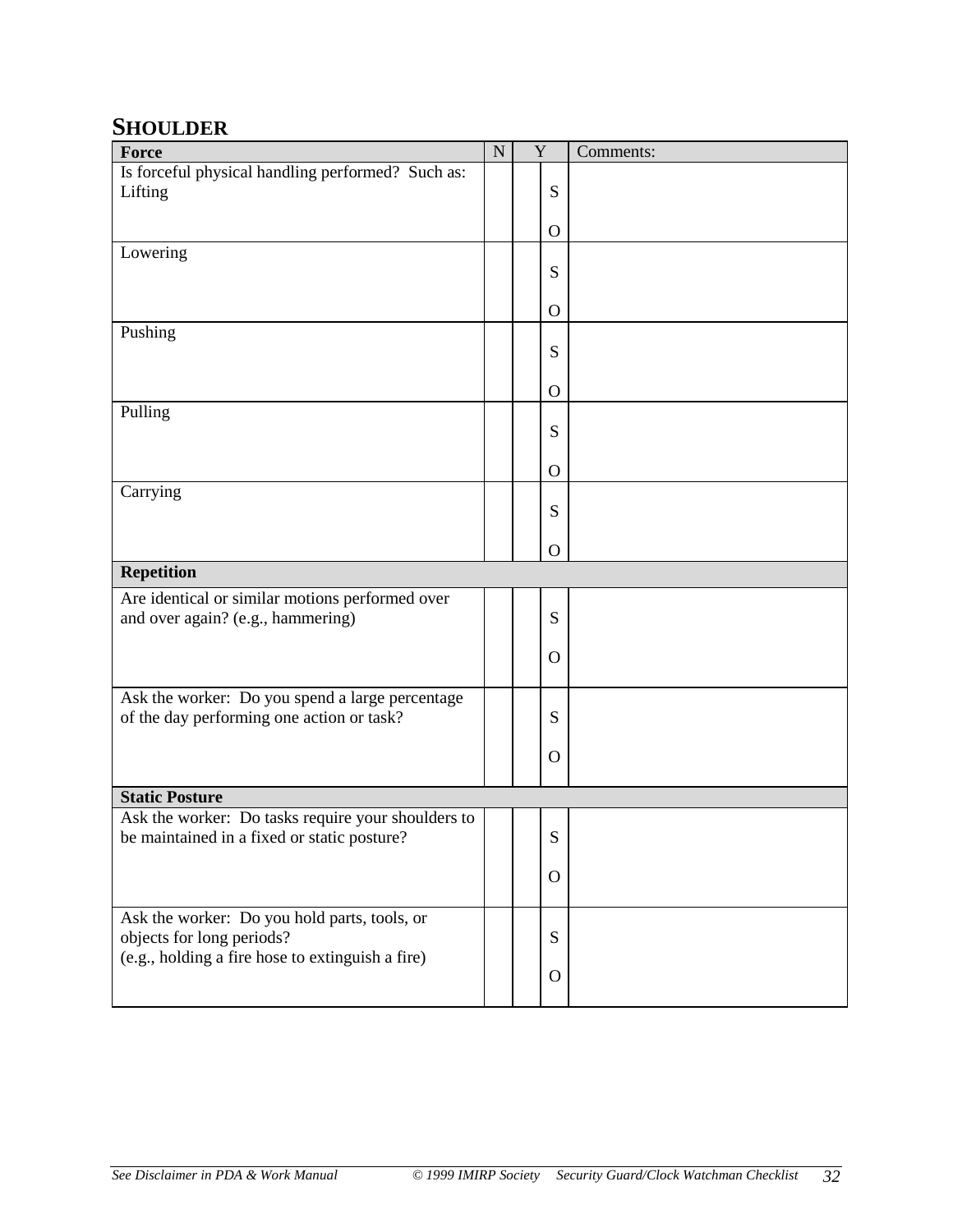| <b>Awkward Posture</b> |   | ${\bf N}$ | $\mathbf Y$ |                           | Comments: |
|------------------------|---|-----------|-------------|---------------------------|-----------|
| Flexion                |   |           |             | S<br>$\mathbf{O}$         |           |
| Extension              | ↖ |           |             | S<br>$\mathbf{O}$         |           |
| Abduction              |   |           |             | ${\bf S}$<br>$\mathbf{O}$ |           |
| Adduction              |   |           |             | S<br>$\mathbf{O}$         |           |

| Please indicate whether the following direct risk factors were |                                               |                      |           |  |  |  |  |  |  |
|----------------------------------------------------------------|-----------------------------------------------|----------------------|-----------|--|--|--|--|--|--|
| identified at the <b>SHOULDER</b> .                            |                                               |                      |           |  |  |  |  |  |  |
|                                                                | $\Box$ Yes                                    | $\Box_{\rm No}$      |           |  |  |  |  |  |  |
|                                                                | Repetition                                    | $\Box$ Yes $\Box$ No |           |  |  |  |  |  |  |
| Direct Risk<br>Factors                                         | <b>Static Posture</b>                         | $\Box$ Yes           | $\Box$ No |  |  |  |  |  |  |
|                                                                | <b>Awkward Posture</b>                        | $\Box$ Yes           | $\Box$ No |  |  |  |  |  |  |
|                                                                | In the Injury Statistics investigation, were  | $\Box$ Yes $\Box$ No |           |  |  |  |  |  |  |
|                                                                | there injury reports for the Shoulder or Neck |                      |           |  |  |  |  |  |  |
|                                                                | or Upper Back? (see Worksheet 1 in the        |                      |           |  |  |  |  |  |  |
|                                                                | <b>Implementation Guide</b> )                 |                      |           |  |  |  |  |  |  |
|                                                                | In the Discomfort Survey investigation,       | $\Box$ Yes $\Box$ No |           |  |  |  |  |  |  |
|                                                                | were there reports of discomfort for the      |                      |           |  |  |  |  |  |  |
|                                                                | Shoulder or Neck or Upper Back? (see          |                      |           |  |  |  |  |  |  |
|                                                                | Worksheet 2 in the Implementation Guide)      |                      |           |  |  |  |  |  |  |



Body parts within the circled area will *be classified as SHOULDER issues.*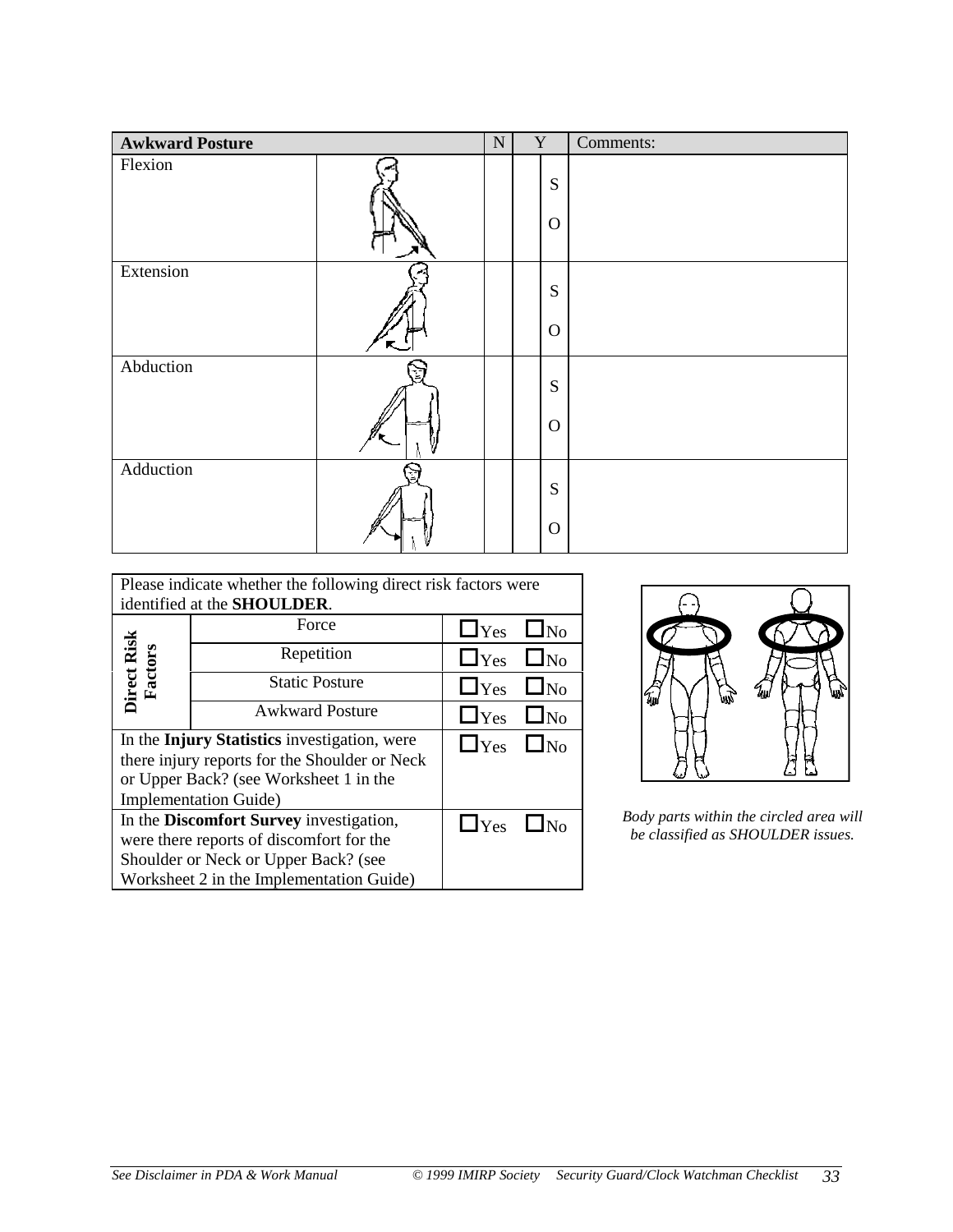#### <span id="page-33-0"></span>**ELBOW**

| <b>Force</b>                            | $\mathbf N$ |        | Y            | Comments: |
|-----------------------------------------|-------------|--------|--------------|-----------|
| Is forceful physical handling           |             |        | S            |           |
| performed? Such as:                     |             |        |              |           |
| Lifting                                 |             |        | $\mathbf{O}$ |           |
| Lowering                                |             |        | S            |           |
|                                         |             |        |              |           |
|                                         |             |        | $\mathbf{O}$ |           |
| Pushing                                 |             |        | S            |           |
|                                         |             |        |              |           |
|                                         |             |        | $\Omega$     |           |
| Pulling                                 |             |        | S            |           |
|                                         |             |        |              |           |
|                                         |             |        | $\mathbf{O}$ |           |
| Carrying                                |             |        | S            |           |
|                                         |             |        |              |           |
|                                         |             |        | $\mathbf{O}$ |           |
| Turning materials                       |             |        | S            |           |
|                                         |             |        | $\Omega$     |           |
| Are objects handled in a                |             |        | S            |           |
| power grip? (e.g., shovel)              |             |        |              |           |
|                                         |             |        | $\Omega$     |           |
|                                         |             |        |              |           |
| Are objects handled in a                |             |        | S            |           |
| pinch grip? (e.g., lumber)              |             |        |              |           |
|                                         |             |        | $\Omega$     |           |
|                                         |             |        |              |           |
| Are objects handled in a                |             |        | S            |           |
| hook grip?                              |             |        |              |           |
| (e.g., fire extinguishers)              |             |        | $\Omega$     |           |
| Ask the worker: Do you wear gloves      |             | $\ast$ | S            |           |
| while performing your job?              |             |        |              |           |
| If the answer is No, check the No box   |             |        | O            |           |
| and go to next section.                 |             |        |              |           |
| *If the answer to the above question is |             |        | S            |           |
| Yes, ask the worker:                    |             |        |              |           |
| Are the gloves too large/small?         |             |        | $\mathbf{O}$ |           |
|                                         |             |        | S            |           |
| Does the thickness of the gloves cause  |             |        |              |           |
| problems with gripping?                 |             |        | $\Omega$     |           |
| <b>Repetition</b>                       |             |        |              |           |
| Are identical or similar motions        |             |        | ${\bf S}$    |           |
| performed over and over again?          |             |        |              |           |
|                                         |             |        | $\Omega$     |           |
| Ask the worker: Do you spend a large    |             |        | S            |           |
| percentage of the day performing one    |             |        |              |           |
| action or task?                         |             |        | $\mathbf{O}$ |           |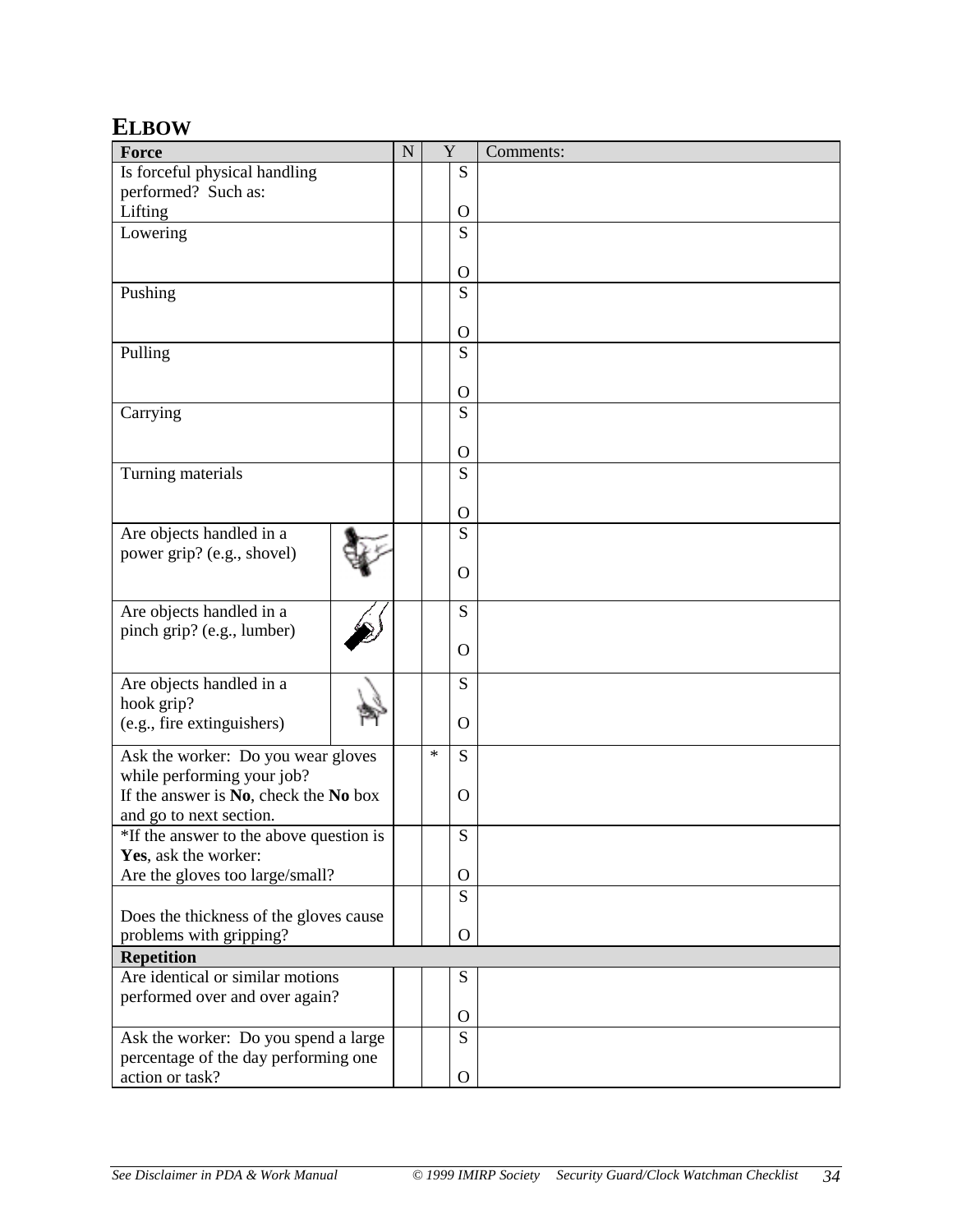| <b>Static Posture</b>                        | N | Y |          | Comments: |
|----------------------------------------------|---|---|----------|-----------|
| Ask the worker: Do tasks require             |   |   |          |           |
| your hand and arm to be maintained           |   |   | S        |           |
| in a fixed or static posture?                |   |   |          |           |
| (e.g., holding a fire hose to extinguish     |   |   | O        |           |
| a fire)                                      |   |   |          |           |
| Ask the worker: Do you apply                 |   |   |          |           |
| constant pressure on controls/objects        |   |   | S        |           |
| with your hand?                              |   |   |          |           |
|                                              |   |   | Ω        |           |
| Ask the worker: Do you hold parts,           |   |   | S        |           |
| tools, or objects for long periods?          |   |   |          |           |
| (e.g., holding a fire hose to extinguish     |   |   | O        |           |
| a fire)                                      |   |   |          |           |
| <b>Contact Stress</b>                        |   |   |          |           |
| Ask the worker: Do any objects,              |   |   |          |           |
| tools or parts of the workstation put        |   |   |          |           |
| pressure on <b>any</b> parts of your hand or |   |   | S        |           |
| arm, such as the backs or sides of           |   |   |          |           |
| fingers, palm or base of the hand,           |   |   | $\Omega$ |           |
| forearm, elbow? (e.g., hand tools that       |   |   |          |           |
| dig into the palm of the hand)               |   |   |          |           |
| <b>Vibration</b>                             |   |   |          |           |
| Ask the worker: Is vibration                 |   |   | S        |           |
| transmitted to your hand through a           |   |   |          |           |
| tool or piece of equipment?                  |   |   | $\Omega$ |           |

|                                              | Please indicate whether the following direct risk factors were |                         |                       |  |  |  |  |  |  |  |
|----------------------------------------------|----------------------------------------------------------------|-------------------------|-----------------------|--|--|--|--|--|--|--|
|                                              | identified at the ELBOW.                                       |                         |                       |  |  |  |  |  |  |  |
|                                              | $\Box$ Yes                                                     | $\Box$ No               |                       |  |  |  |  |  |  |  |
|                                              | Repetition                                                     |                         |                       |  |  |  |  |  |  |  |
|                                              | <b>Static Posture</b>                                          | $\Box$ Yes              | $\square_{\text{No}}$ |  |  |  |  |  |  |  |
| <b>Direct Risk</b><br>Factors                | $\Box$ Yes                                                     | $\square_{\mathrm{No}}$ |                       |  |  |  |  |  |  |  |
|                                              | Vibration                                                      | $\Box$ Yes              | $\square_{\text{No}}$ |  |  |  |  |  |  |  |
|                                              | In the Injury Statistics investigation, were                   | $\Box$ Yes              | $\square_{\text{No}}$ |  |  |  |  |  |  |  |
|                                              | there injury reports for the Elbow or Forearm?                 |                         |                       |  |  |  |  |  |  |  |
|                                              | (see Worksheet 1 in the Implementation Guide)                  |                         |                       |  |  |  |  |  |  |  |
| In the Discomfort Survey investigation, were | $\Box$ Yes                                                     |                         |                       |  |  |  |  |  |  |  |
|                                              | there reports of discomfort for the Elbow or                   |                         |                       |  |  |  |  |  |  |  |
| Forearm? (see Worksheet 2 in the             |                                                                |                         |                       |  |  |  |  |  |  |  |
|                                              | <b>Implementation Guide</b> )                                  |                         |                       |  |  |  |  |  |  |  |



**The** *Body parts within the circled area will be classified as ELBOW issues.*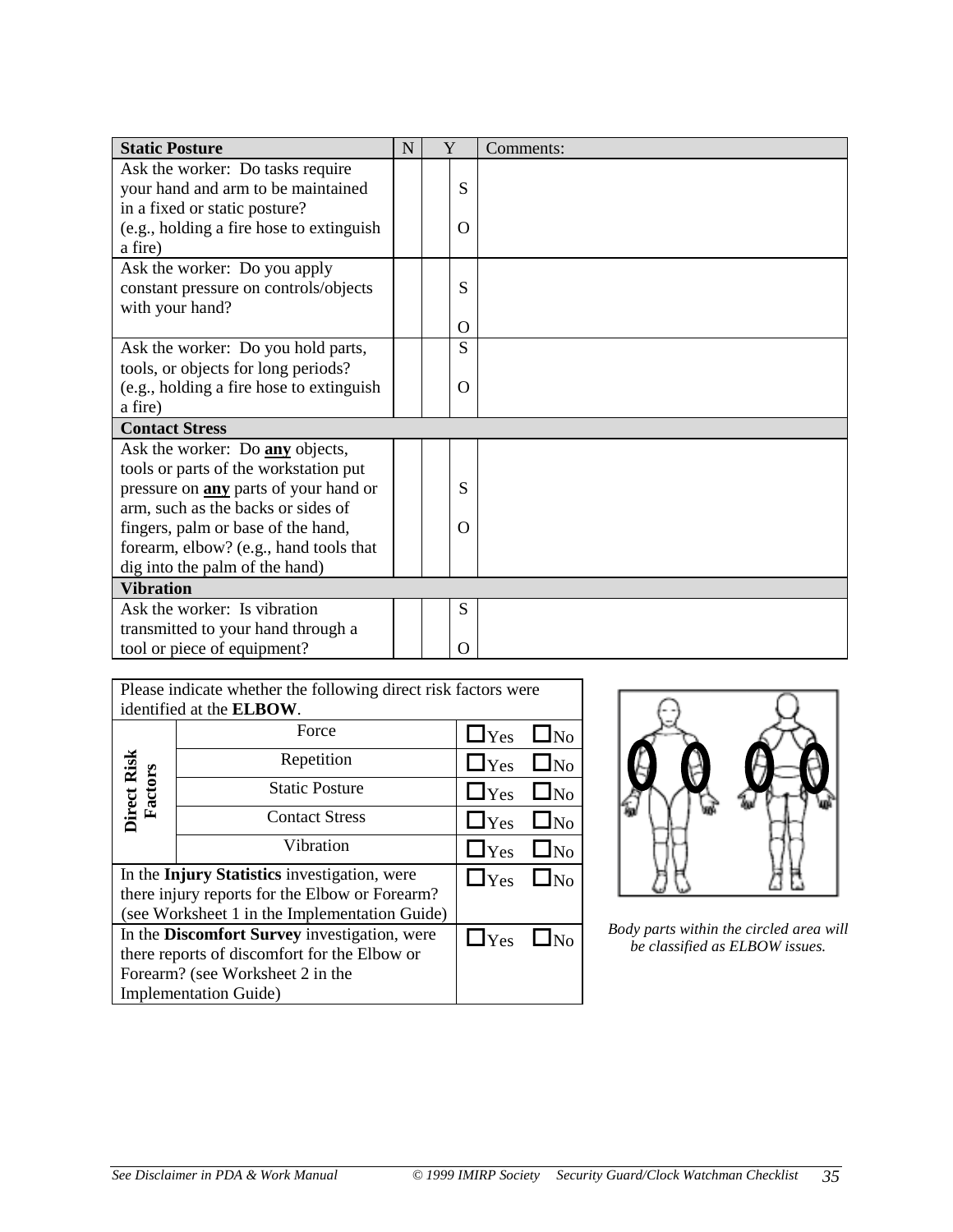#### <span id="page-35-0"></span>**WRIST/HAND**

| Force                                                             | ${\bf N}$ |        | Y                              | Comments: |
|-------------------------------------------------------------------|-----------|--------|--------------------------------|-----------|
| Is forceful physical handling                                     |           |        | S                              |           |
| performed? Such as:                                               |           |        |                                |           |
| Lifting                                                           |           |        | $\mathbf O$                    |           |
| Lowering                                                          |           |        | S                              |           |
|                                                                   |           |        |                                |           |
|                                                                   |           |        | $\mathbf O$<br>S               |           |
| Pushing                                                           |           |        |                                |           |
|                                                                   |           |        | O                              |           |
| Pulling                                                           |           |        | S                              |           |
|                                                                   |           |        |                                |           |
|                                                                   |           |        | $\mathbf O$                    |           |
| Carrying                                                          |           |        | $\overline{S}$                 |           |
|                                                                   |           |        |                                |           |
|                                                                   |           |        | $\mathbf{O}$<br>$\overline{S}$ |           |
| Turning materials                                                 |           |        |                                |           |
|                                                                   |           |        | $\mathbf O$                    |           |
| Are objects handled in a                                          |           |        | $\overline{S}$                 |           |
| power grip? (e.g., shovel)                                        |           |        |                                |           |
|                                                                   |           |        | O                              |           |
|                                                                   |           |        |                                |           |
| Are objects handled in a                                          |           |        | S                              |           |
| pinch grip? (e.g., lumber)                                        |           |        |                                |           |
|                                                                   |           |        | O                              |           |
| Are objects handled in a                                          |           |        | S                              |           |
| hook grip? (e.g., fire                                            |           |        |                                |           |
| extinguishers)                                                    |           |        | O                              |           |
| Ask the worker: Do you wear gloves                                |           | $\ast$ | S                              |           |
| while performing your job?                                        |           |        |                                |           |
| If the answer is No, check the No box                             |           |        | O                              |           |
| and go to next section.                                           |           |        |                                |           |
| *If the answer to the above question is                           |           |        | ${\bf S}$                      |           |
| Yes, ask the worker:                                              |           |        |                                |           |
| Are the gloves too large/small?                                   |           |        | $\mathbf{O}$                   |           |
|                                                                   |           |        | S                              |           |
| Does the thickness of the gloves cause<br>problems with gripping? |           |        | $\Omega$                       |           |
| <b>Repetition</b>                                                 |           |        |                                |           |
| Are identical or similar motions                                  |           |        | ${\bf S}$                      |           |
| performed over and over again?                                    |           |        |                                |           |
|                                                                   |           |        | $\mathbf{O}$                   |           |
| Ask the worker: Do you spend a large                              |           |        | $\overline{S}$                 |           |
| percentage of the day performing one                              |           |        |                                |           |
| action or task?                                                   |           |        | $\mathbf{O}$                   |           |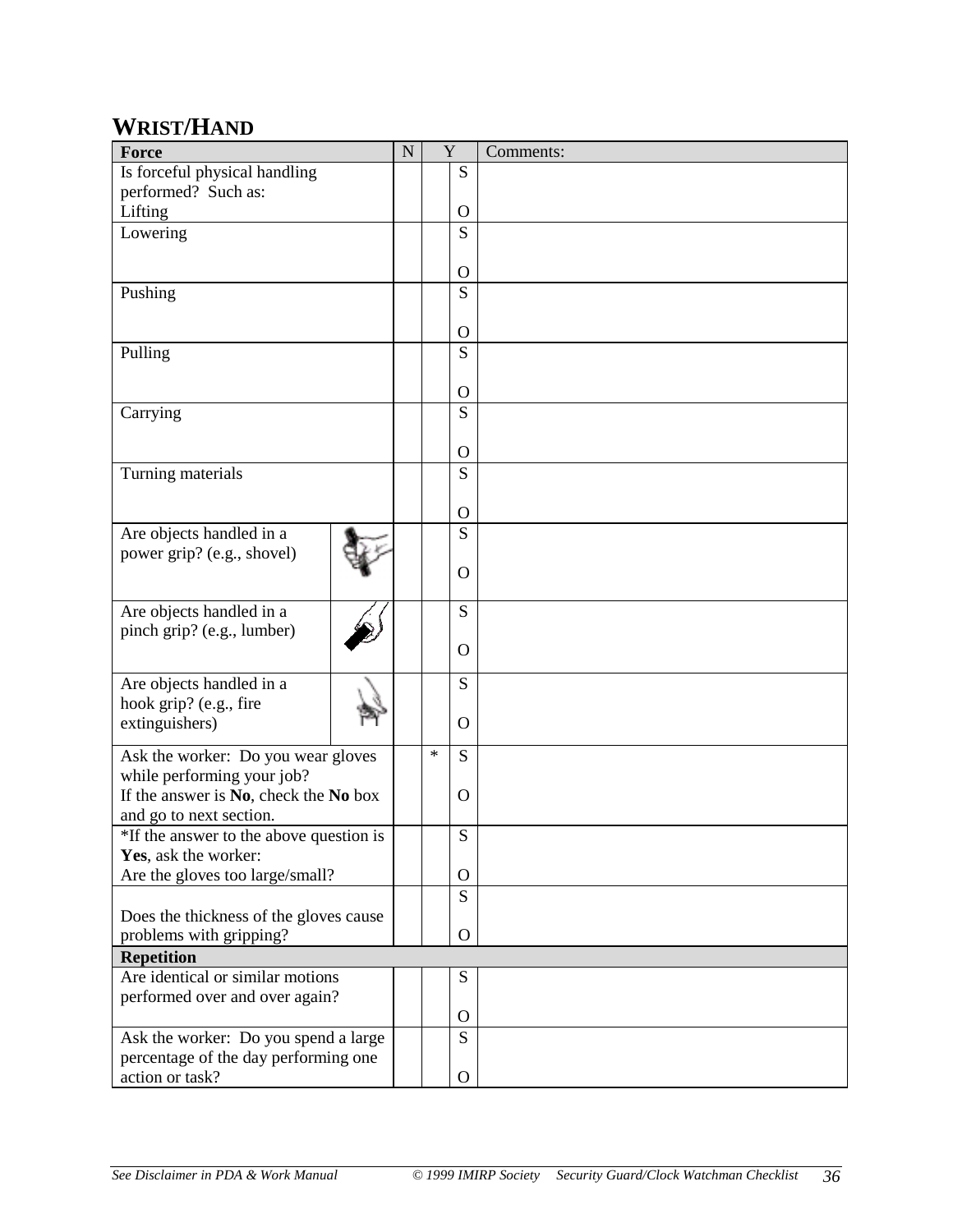| <b>Static Posture</b>                        | ${\bf N}$ | Y            | Comments: |
|----------------------------------------------|-----------|--------------|-----------|
| Ask the worker: Do tasks require any         |           |              |           |
| part of your arm or hand to be               |           | S            |           |
| maintained in a fixed or static              |           |              |           |
| posture?                                     |           | $\Omega$     |           |
|                                              |           |              |           |
| Ask the worker: Do you apply                 |           |              |           |
| constant pressure on controls/objects        |           | S            |           |
| with your hand?                              |           |              |           |
|                                              |           | O            |           |
| Ask the worker: Do you hold parts,           |           | S            |           |
| tools, or objects for long periods?          |           |              |           |
| (e.g., holding a fire hose to extinguish     |           | O            |           |
| a fire)                                      |           |              |           |
| <b>Contact Stress</b>                        |           |              |           |
| Ask the worker: Do any objects,              |           |              |           |
| tools or parts of the workstation put        |           | S            |           |
| pressure on <b>any</b> parts of your hand or |           |              |           |
| arm, such as the backs or sides of           |           | $\Omega$     |           |
| fingers, palm or base of the hand,           |           |              |           |
| forearm? (e.g., hand tools that dig into     |           |              |           |
| the palm of the hand)                        |           |              |           |
| Ask the worker: Do you use your              |           | S            |           |
| hand like a hammer for striking?             |           |              |           |
|                                              |           | O            |           |
| <b>Awkward Posture</b>                       |           |              |           |
| Flexion                                      |           | S            |           |
|                                              |           |              |           |
|                                              |           | O            |           |
| Extension                                    |           | S            |           |
|                                              |           |              |           |
|                                              |           | O            |           |
| <b>Ulnar Deviation</b>                       |           | S            |           |
|                                              |           |              |           |
|                                              |           | O            |           |
| Radial                                       |           | S            |           |
| Deviation                                    |           |              |           |
|                                              |           | $\mathbf{O}$ |           |
| <b>Vibration</b>                             |           |              |           |
| Ask the worker: Is vibration                 |           | S            |           |
| transmitted to your hand through a           |           |              |           |
| tool or piece of equipment?                  |           | $\Omega$     |           |
|                                              |           |              |           |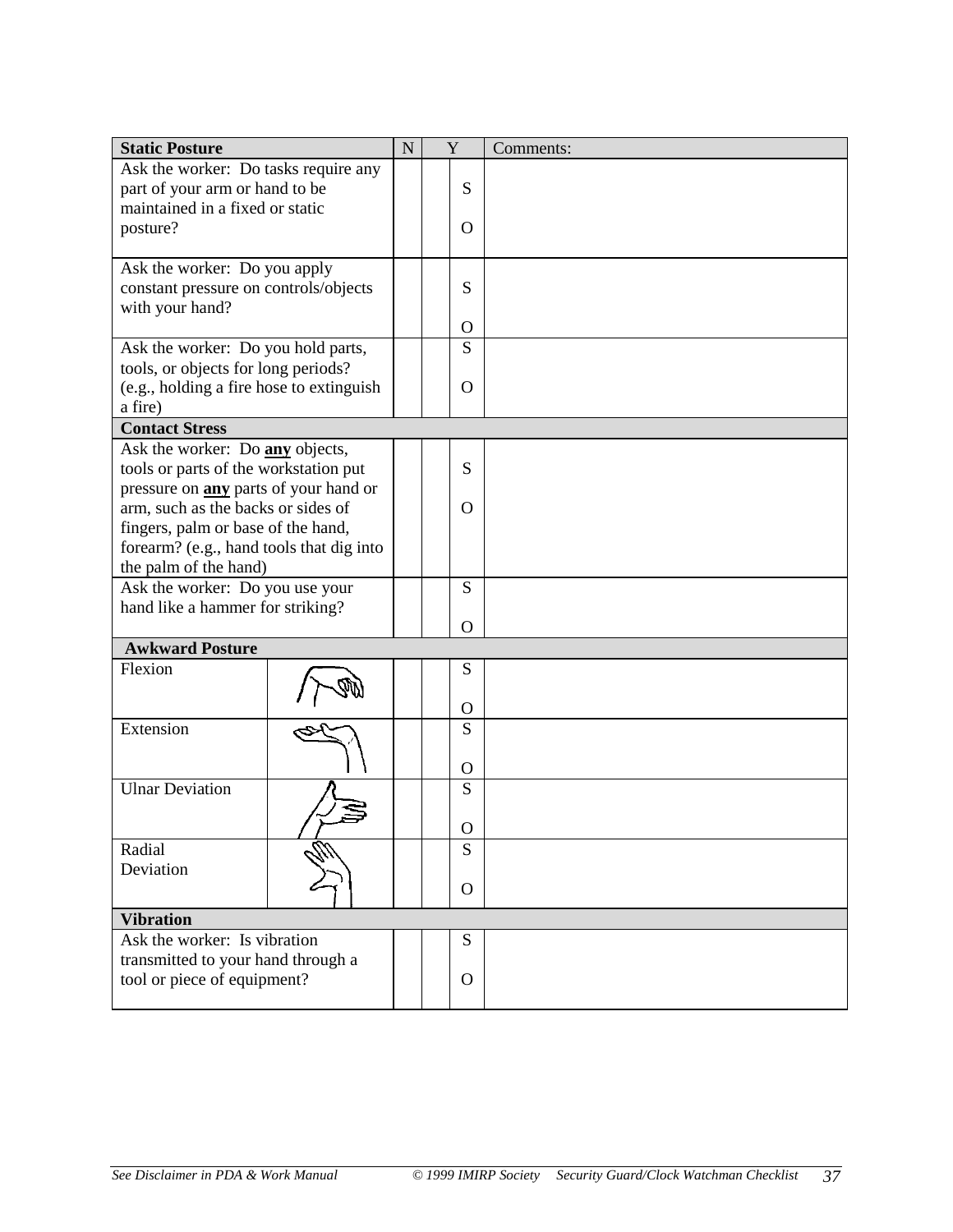|                     | Please indicate whether the following direct risk factors were<br>identified at the WRIST/HAND. |                      |                       |  |  |  |  |  |  |
|---------------------|-------------------------------------------------------------------------------------------------|----------------------|-----------------------|--|--|--|--|--|--|
|                     | Force                                                                                           | $\Box$ Yes           | $\Box$ No             |  |  |  |  |  |  |
| Direct Risk Factors | Repetition                                                                                      | $\Box$ Yes           | $\Box$ No             |  |  |  |  |  |  |
|                     | <b>Static Posture</b>                                                                           | $\Box$ Yes           | $\Box$ No             |  |  |  |  |  |  |
|                     | <b>Contact Stress</b>                                                                           | $\Box$ Yes           | $\Box$ No             |  |  |  |  |  |  |
|                     | <b>Awkward Posture</b>                                                                          | $\Box$ Yes           | $\Box$ No             |  |  |  |  |  |  |
|                     | Vibration                                                                                       | $\Box$ Yes           | $\Box$ No             |  |  |  |  |  |  |
|                     | In the Injury Statistics investigation, were<br>there injury reports for the Wrist or           | $\Box$ Yes           | $\square_{\text{No}}$ |  |  |  |  |  |  |
|                     | Hand/Finger or Forearm? (see Worksheet 1)                                                       |                      |                       |  |  |  |  |  |  |
|                     | in the Implementation Guide)                                                                    |                      |                       |  |  |  |  |  |  |
|                     | In the Discomfort Survey investigation,                                                         | $\Box$ Yes $\Box$ No |                       |  |  |  |  |  |  |
|                     | were there reports of discomfort for the Wrist                                                  |                      |                       |  |  |  |  |  |  |
|                     | or Hand/Finger or Forearm? (see Worksheet                                                       |                      |                       |  |  |  |  |  |  |
|                     | 2 in the Implementation Guide)                                                                  |                      |                       |  |  |  |  |  |  |



*Body parts within the circled area will be classified as WRIST issues.*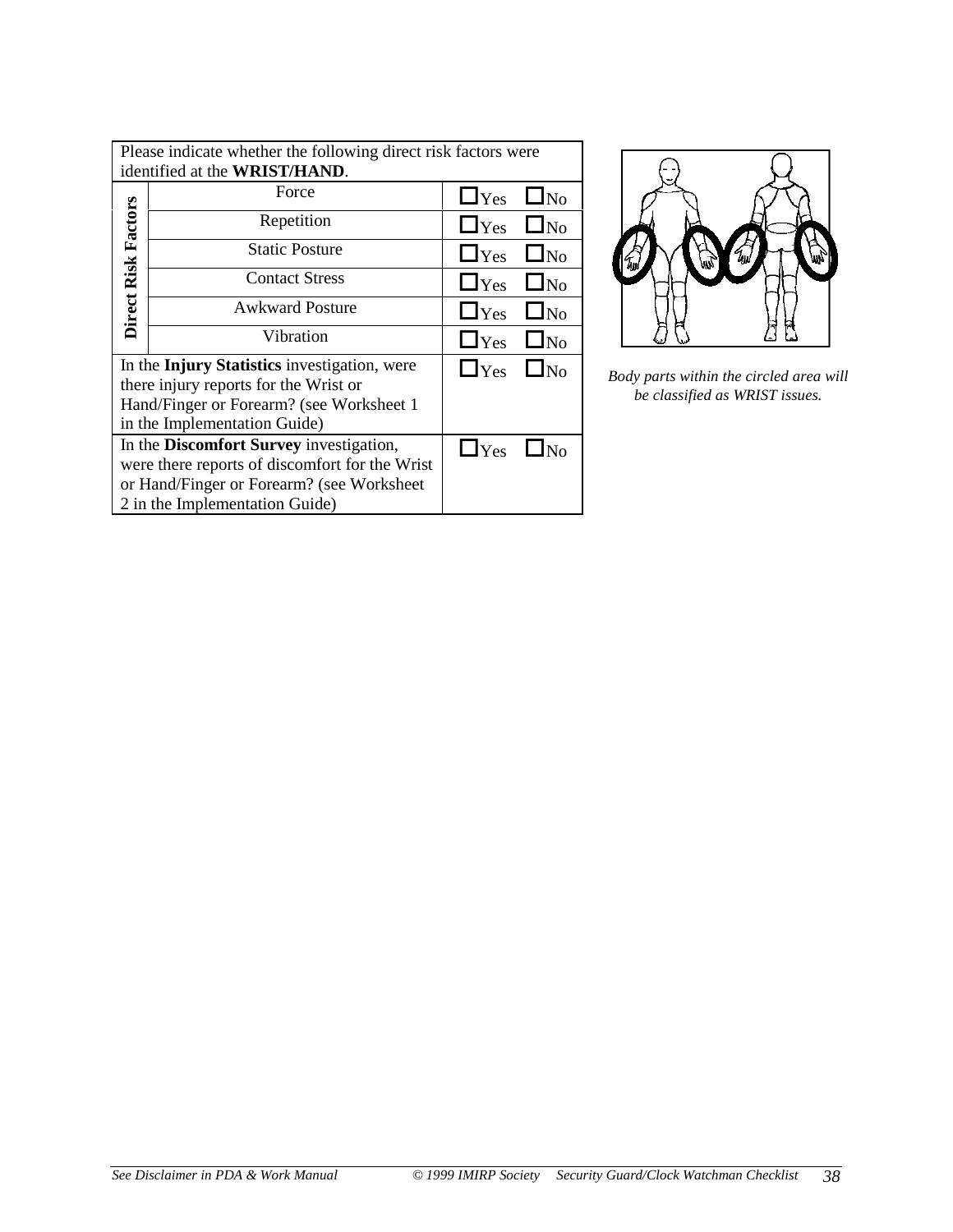### <span id="page-38-0"></span>**LOW BACK OR HIP/THIGH**

| Force                                   | $\overline{N}$ | Y |                | Comments: |
|-----------------------------------------|----------------|---|----------------|-----------|
| Is forceful physical handling           |                |   | S              |           |
| performed? Such as:                     |                |   |                |           |
| Lifting                                 |                |   | $\mathbf{O}$   |           |
| Lowering                                |                |   | S              |           |
|                                         |                |   |                |           |
|                                         |                |   | $\mathbf{O}$   |           |
| Pushing                                 |                |   | S              |           |
|                                         |                |   |                |           |
|                                         |                |   | O              |           |
| Pulling                                 |                |   | $\overline{S}$ |           |
|                                         |                |   |                |           |
|                                         |                |   | $\mathbf{O}$   |           |
| Carrying                                |                |   | $\overline{S}$ |           |
|                                         |                |   |                |           |
|                                         |                |   | O              |           |
| <b>Repetition</b>                       |                |   |                |           |
| Are identical or similar motions        |                |   | S              |           |
| performed over and over again?          |                |   |                |           |
|                                         |                |   | $\mathbf{O}$   |           |
| Ask the worker: Do you spend a large    |                |   | S              |           |
| percentage of the day performing one    |                |   |                |           |
| action or task?                         |                |   | O              |           |
| <b>Static Posture</b>                   |                |   |                |           |
| Ask the worker: Do tasks require        |                |   | S              |           |
| your trunk and upper body to be         |                |   |                |           |
| maintained in a fixed or static         |                |   | O              |           |
| posture?                                |                |   |                |           |
|                                         |                |   |                |           |
| Are workers required to sit or stand in |                |   | S              |           |
| a stationary position for long periods  |                |   |                |           |
| of time during the shift?               |                |   | O              |           |
|                                         |                |   |                |           |
| <b>Contact Stress</b>                   |                |   |                |           |
| Ask the worker: Do any objects,         |                |   | S              |           |
| tools or parts of the workstation put   |                |   |                |           |
| pressure on <b>any</b> parts of your    |                |   | O              |           |
| hip/thigh? (e.g., equipment that digs   |                |   |                |           |
| into the hip or thigh while reaching    |                |   |                |           |
| key stations in awkward places)         |                |   |                |           |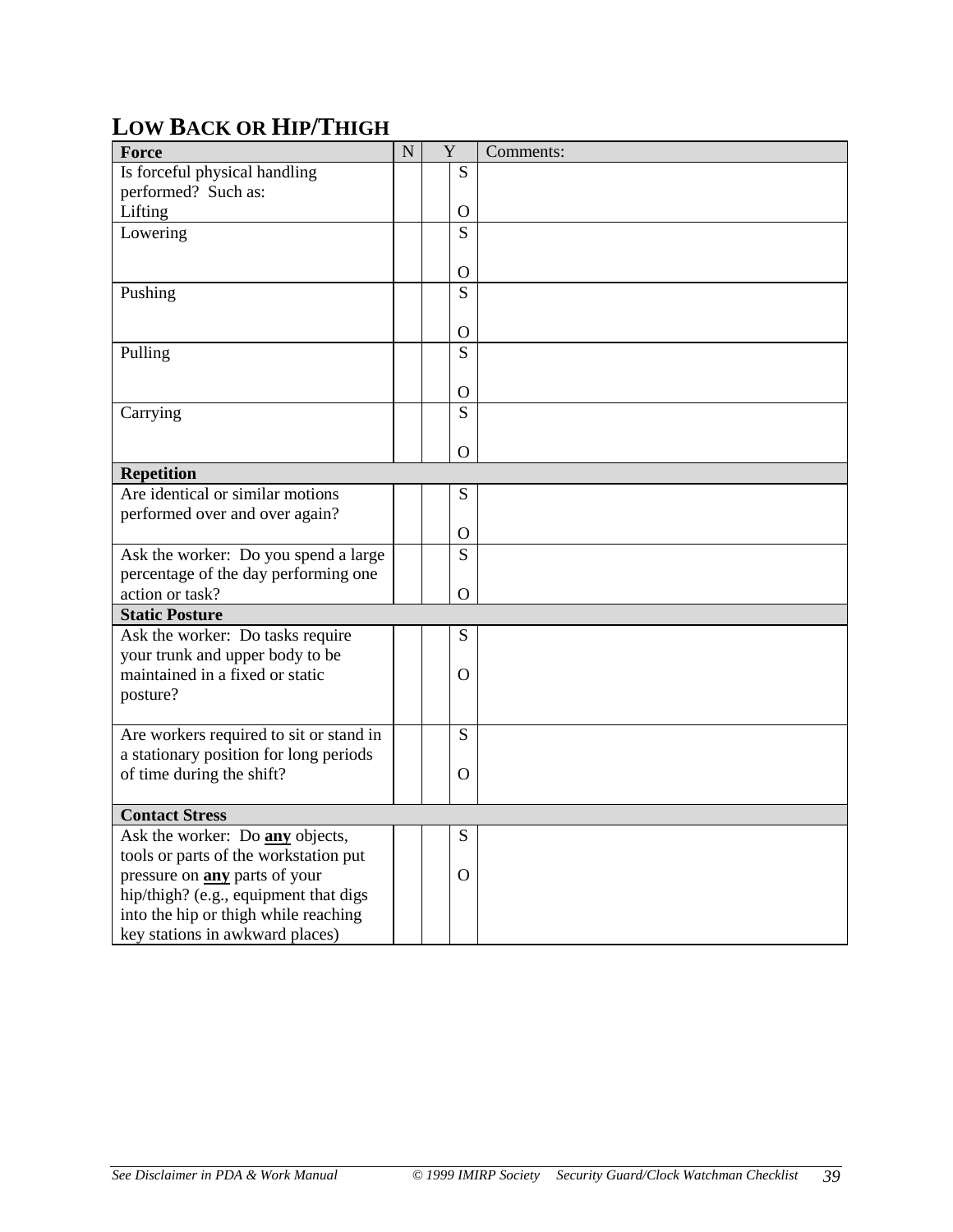| <b>Awkward Posture</b> |                                                                                                                                              | $\mathbf N$ | Y                | Comments: |
|------------------------|----------------------------------------------------------------------------------------------------------------------------------------------|-------------|------------------|-----------|
| Flexion                |                                                                                                                                              |             | S<br>$\Omega$    |           |
| Extension              |                                                                                                                                              |             | S<br>$\mathbf O$ |           |
| Lateral<br>Bending     |                                                                                                                                              |             | S<br>$\Omega$    |           |
| Twisting               |                                                                                                                                              |             | S<br>$\Omega$    |           |
| <b>Vibration</b>       |                                                                                                                                              |             |                  |           |
| machinery)             | Ask the worker: Is your whole body<br>exposed to vibration for significant<br>portions of the work shift?<br>(e.g., standing on catwalks and |             | S<br>$\Omega$    |           |

| Please indicate whether the following direct risk factors were |                                              |               |                       |  |  |  |  |  |  |  |  |
|----------------------------------------------------------------|----------------------------------------------|---------------|-----------------------|--|--|--|--|--|--|--|--|
|                                                                | identified at the LOW BACK or HIP/THIGH.     |               |                       |  |  |  |  |  |  |  |  |
|                                                                | Force                                        | $\Box$ Yes    | $\Box$ No             |  |  |  |  |  |  |  |  |
|                                                                | Repetition                                   | $\Box$ Yes    | $\square_{\text{No}}$ |  |  |  |  |  |  |  |  |
| Direct Risk<br>Factors                                         | <b>Static Posture</b>                        | $\Box$ Yes    | $\square_{\text{No}}$ |  |  |  |  |  |  |  |  |
|                                                                | <b>Contact Stress</b>                        | $\Box$ Yes    | $\Box$ No             |  |  |  |  |  |  |  |  |
|                                                                | <b>Awkward Posture</b>                       | $\Box$ Yes    | $\Box$ No             |  |  |  |  |  |  |  |  |
|                                                                | Vibration                                    | $\Box$ Yes    | $\Box$ No             |  |  |  |  |  |  |  |  |
|                                                                | In the Injury Statistics investigation, were | $\Box$ Yes    | $\Box$ No             |  |  |  |  |  |  |  |  |
|                                                                | there injury reports for the Low Back or     |               |                       |  |  |  |  |  |  |  |  |
|                                                                | Hip/Thigh? (see Worksheet 1 in the           |               |                       |  |  |  |  |  |  |  |  |
|                                                                | Implementation Guide)                        |               |                       |  |  |  |  |  |  |  |  |
|                                                                | In the Discomfort Survey investigation,      | $\square$ Yes |                       |  |  |  |  |  |  |  |  |
|                                                                | were there reports of discomfort for the Low |               |                       |  |  |  |  |  |  |  |  |
| Back or Hip/Thigh? (see Worksheet 2 in the                     |                                              |               |                       |  |  |  |  |  |  |  |  |
|                                                                | <b>Implementation Guide</b> )                |               |                       |  |  |  |  |  |  |  |  |



*Body parts within the circled area will be classified as LOW BACK issues.*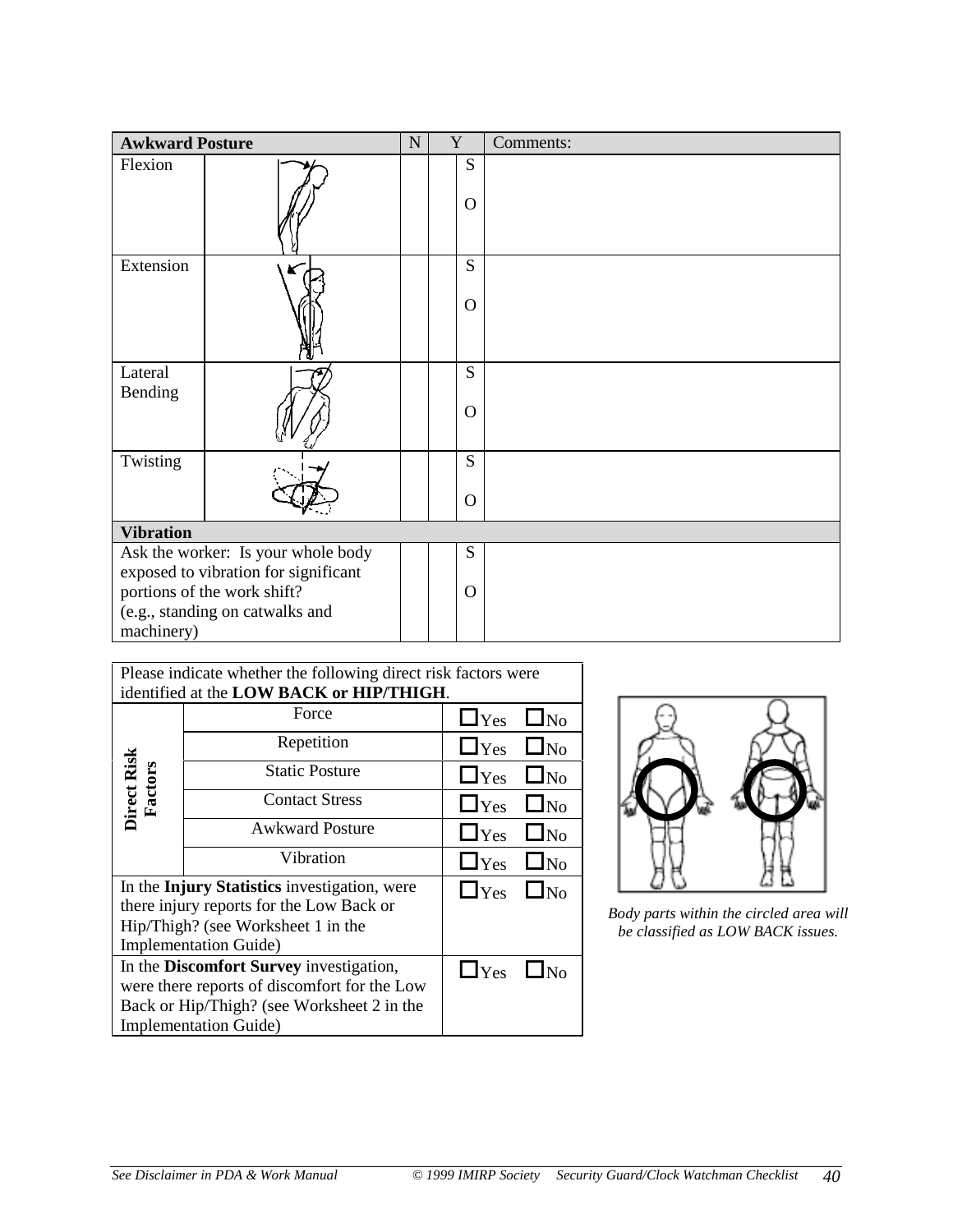#### <span id="page-40-0"></span>**KNEE**

| <b>Repetition</b>                         | N | Y        | Comments: |  |  |
|-------------------------------------------|---|----------|-----------|--|--|
| Are identical or similar motions          |   | S        |           |  |  |
| performed over and over again?            |   |          |           |  |  |
| (e.g., climbing stairs, crouching)        |   | $\Omega$ |           |  |  |
| <b>Static Posture</b>                     |   |          |           |  |  |
| Ask the worker: Do tasks require you      |   | S        |           |  |  |
| to maintain your knee(s) in a fixed or    |   |          |           |  |  |
| static posture?                           |   | $\Omega$ |           |  |  |
|                                           |   |          |           |  |  |
| Are workers required to sit or stand in   |   | S        |           |  |  |
| a stationary position for long periods of |   |          |           |  |  |
| time during the shift?                    |   | $\Omega$ |           |  |  |
|                                           |   |          |           |  |  |
| Do workers kneel (with one or both        |   | S        |           |  |  |
| knees)?                                   |   |          |           |  |  |
|                                           |   | $\Omega$ |           |  |  |
| <b>Contact Stress</b>                     |   |          |           |  |  |
| Ask the worker: Do any objects or         |   | S        |           |  |  |
| parts of the workstation put pressure on  |   |          |           |  |  |
| your knee(s)?                             |   | $\Omega$ |           |  |  |
| (e.g., kneeling on a catwalk)             |   |          |           |  |  |
| <b>Awkward Posture</b>                    |   |          |           |  |  |
| <b>Extreme Flexion</b>                    |   | S        |           |  |  |
|                                           |   |          |           |  |  |
|                                           |   | $\Omega$ |           |  |  |
|                                           |   |          |           |  |  |

| Please indicate whether the following direct risk factors were |                               |                      |           |  |  |  |  |  |
|----------------------------------------------------------------|-------------------------------|----------------------|-----------|--|--|--|--|--|
| identified at the <b>KNEE</b> .                                |                               |                      |           |  |  |  |  |  |
|                                                                | Repetition                    | $\Box$ Yes           | $\Box$ No |  |  |  |  |  |
|                                                                | <b>Static Posture</b>         | $\Box$ Yes $\Box$ No |           |  |  |  |  |  |
| Direct Risk<br>Factors<br><b>Contact Stress</b>                |                               | $\Box$ Yes           | $\Box$ No |  |  |  |  |  |
|                                                                | <b>Awkward Posture</b>        | $\Box$ Yes           | $\Box$ No |  |  |  |  |  |
| In the Injury Statistics investigation, were                   | $\Box$ Yes $\Box$ No          |                      |           |  |  |  |  |  |
| there injury reports for the Knee or                           |                               |                      |           |  |  |  |  |  |
| Hip/Thigh? (see Worksheet 1 in the                             |                               |                      |           |  |  |  |  |  |
|                                                                | <b>Implementation Guide</b> ) |                      |           |  |  |  |  |  |
| In the Discomfort Survey investigation,                        | $\Box$ Yes                    |                      |           |  |  |  |  |  |
| were there reports of discomfort for the Knee                  |                               |                      |           |  |  |  |  |  |
| or Hip/Thigh? (see Worksheet 2 in the                          |                               |                      |           |  |  |  |  |  |
|                                                                | <b>Implementation Guide</b> ) |                      |           |  |  |  |  |  |



*Body parts within the circled area will be classified as KNEE issues.*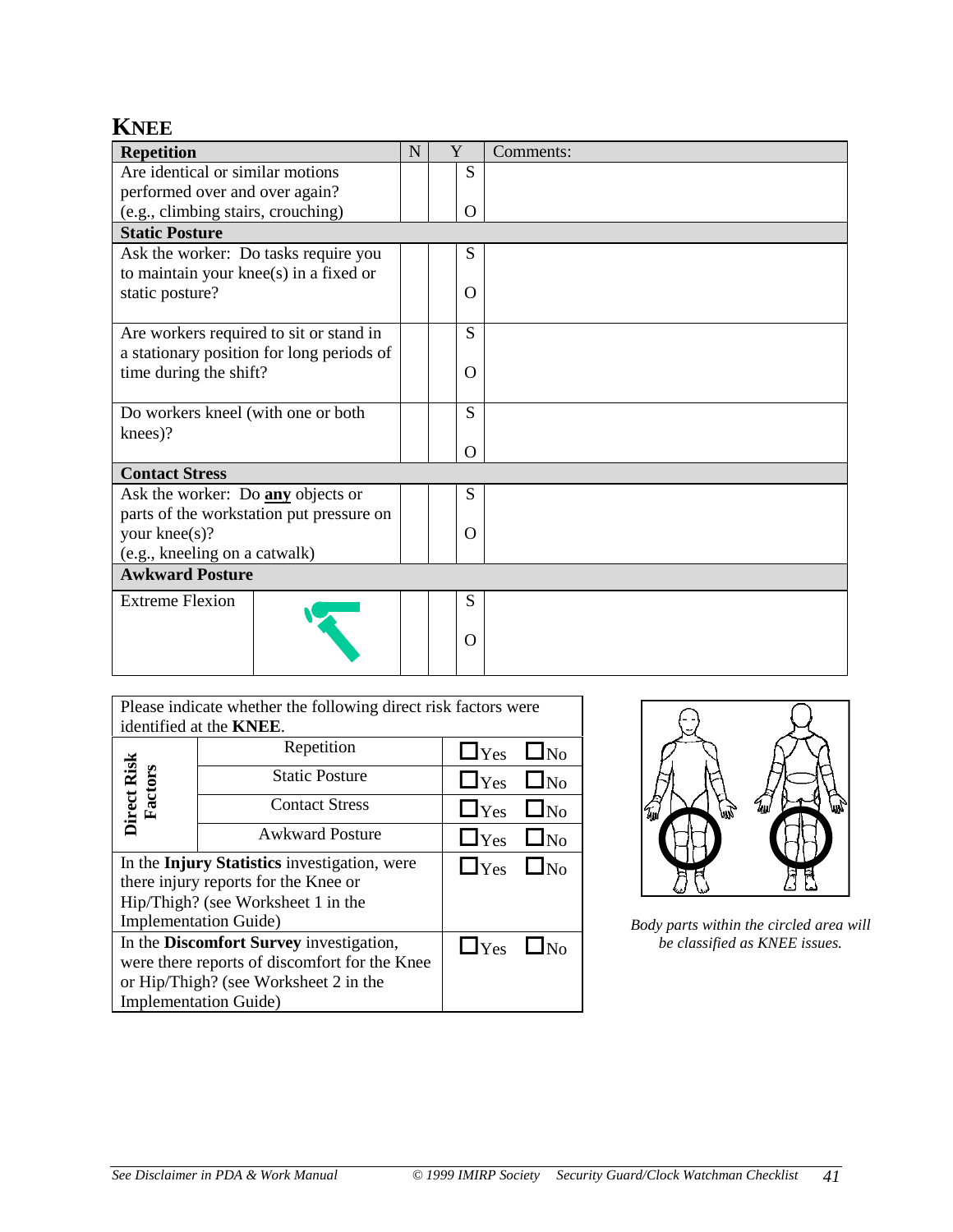#### <span id="page-41-0"></span>**ANKLE/FOOT**

| <b>Repetition</b>      |                                         | N | Y | Comments: |  |  |
|------------------------|-----------------------------------------|---|---|-----------|--|--|
|                        | Are identical or similar motions        |   | S |           |  |  |
|                        | performed over and over again?          |   |   |           |  |  |
|                        | (e.g., walking on uneven surfaces)      |   | O |           |  |  |
| <b>Static Posture</b>  |                                         |   |   |           |  |  |
|                        | Are workers required to stand in a      |   | S |           |  |  |
|                        | stationary position for long periods of |   |   |           |  |  |
| time during the shift? |                                         |   | O |           |  |  |
|                        |                                         |   |   |           |  |  |
| <b>Awkward Posture</b> |                                         |   |   |           |  |  |
| Flexion                |                                         |   | S |           |  |  |
|                        |                                         |   | O |           |  |  |
| Extension              |                                         |   | S |           |  |  |
|                        |                                         |   |   |           |  |  |
|                        |                                         |   | Ω |           |  |  |
| <b>Vibration</b>       |                                         |   |   |           |  |  |
|                        | Ask the worker: Is your whole body      |   | S |           |  |  |
|                        | exposed to vibration for significant    |   |   |           |  |  |
|                        | portions of the work shift?             |   | O |           |  |  |
|                        | (e.g., standing on catwalks and         |   |   |           |  |  |
| machinery)             |                                         |   |   |           |  |  |

| Please indicate whether the following direct risk factors were |                        |                      |           |  |  |  |  |
|----------------------------------------------------------------|------------------------|----------------------|-----------|--|--|--|--|
| identified at the ANKLE/FOOT.                                  |                        |                      |           |  |  |  |  |
|                                                                | Repetition             | $\Box$ Yes           | $\Box$ No |  |  |  |  |
| Direct Risk<br>Factors                                         | <b>Static Posture</b>  | $\Box$ Yes $\Box$ No |           |  |  |  |  |
|                                                                | <b>Awkward Posture</b> | $\Box$ Yes           | $\Box$ No |  |  |  |  |
|                                                                | Vibration              | $\Box$ Yes $\Box$ No |           |  |  |  |  |
| In the Injury Statistics investigation, were                   | $\Box$ Yes $\Box$ No   |                      |           |  |  |  |  |
| there injury reports for the Ankle or Foot?                    |                        |                      |           |  |  |  |  |
| (see Worksheet 1 in the Implementation)                        |                        |                      |           |  |  |  |  |
| Guide)                                                         |                        |                      |           |  |  |  |  |
| In the Discomfort Survey investigation,                        | $\Box$ Yes             |                      |           |  |  |  |  |
| were there reports of discomfort for the                       |                        |                      |           |  |  |  |  |
| Ankle or Foot? (see Worksheet 2 in the                         |                        |                      |           |  |  |  |  |
| <b>Implementation Guide</b> )                                  |                        |                      |           |  |  |  |  |



 $\Box$  Yes  $\Box$  No *Body parts within the circled area will be classified as ANKLE/FOOT issues.*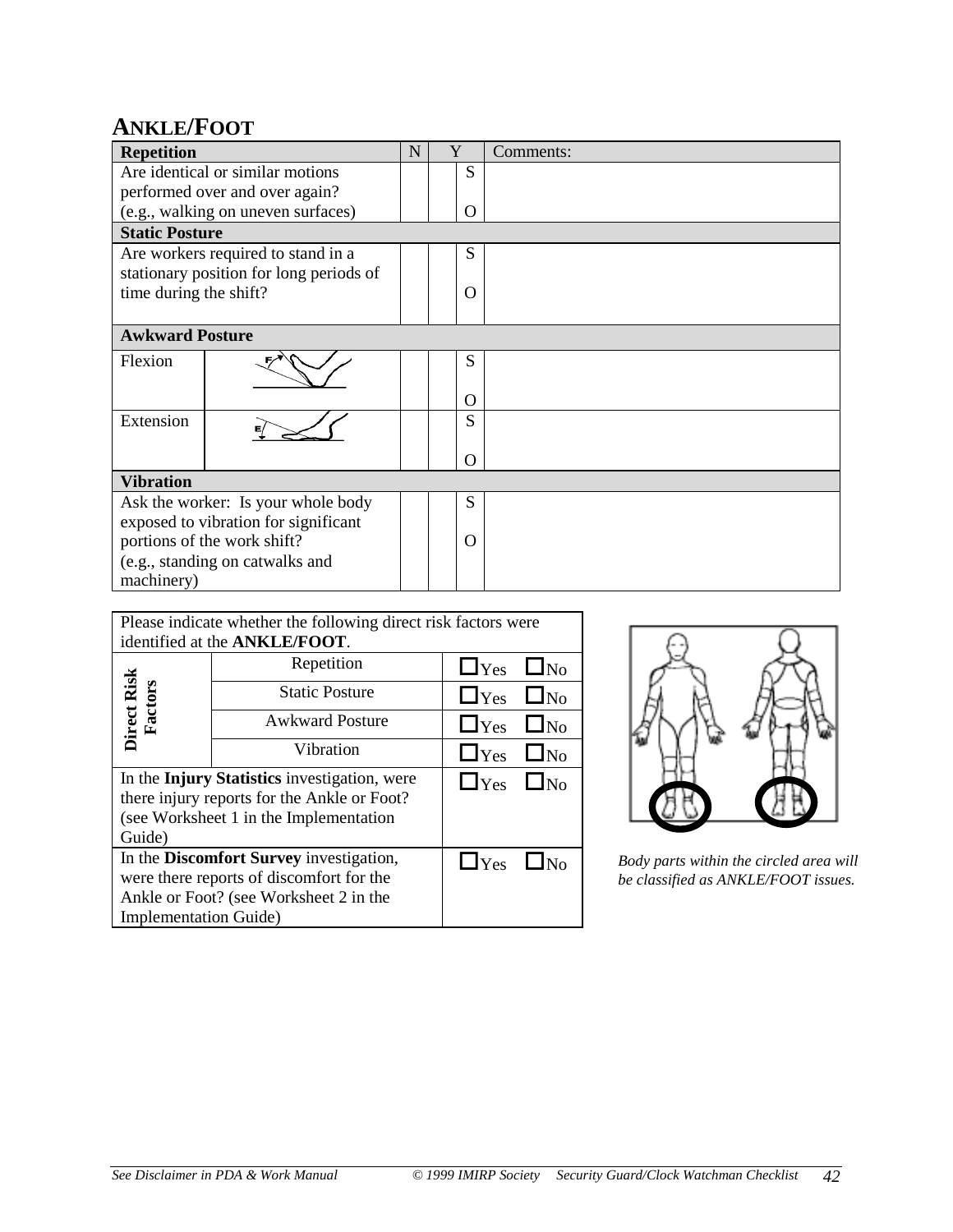#### <span id="page-42-1"></span><span id="page-42-0"></span>**CHARACTERISTICS OF OBJECTS BEING HANDLED**

|                                          | N | Y        | Comments: |
|------------------------------------------|---|----------|-----------|
| Are there problems handling a load       |   | S        |           |
| due to its size or shape?                |   |          |           |
| (e.g., fire hose)                        |   | $\Omega$ |           |
| Are there problems handling a load       |   | S        |           |
| due to its fragile, unbalanced, or non-  |   |          |           |
| rigid conditions? (e.g., fire hose)      |   | O        |           |
| Ask the worker: Do you experience        |   | S        |           |
| situations where mechanical aids or      |   |          |           |
| equipment are not readily available to   |   | O        |           |
| assist with manipulating an object?      |   |          |           |
| Are handles for tools and equipment      |   | S        |           |
| inappropriate in terms of size or shape? |   |          |           |
| (e.g., pneumatic tools, hand tools)      |   | $\Omega$ |           |
| Ask the worker: Do any objects that      |   | S        |           |
| you work with (other than tools or       |   |          |           |
| equipment) have handles? If the          |   | $\Omega$ |           |
| answer is No, check the No box and go    |   |          |           |
| to the next section.                     |   |          |           |
| If the answer to the above question is   |   | S        |           |
| Yes, ask the worker: Are the handles     |   |          |           |
| an inappropriate size or shape for the   |   | O        |           |
| characteristics of the object?           |   |          |           |

#### **ENVIRONMENTAL CONDITIONS**

| <b>Temperature</b>                       |  |          |  |
|------------------------------------------|--|----------|--|
| Ask the worker: Are your hands or        |  | S        |  |
| arms exposed to cold from exhaust air,   |  |          |  |
| cold liquids or solids?                  |  | O        |  |
| Ask the worker: Are you exposed          |  | S        |  |
| directly to temperature extremes that    |  |          |  |
| may cause you to use more force or       |  | $\Omega$ |  |
| cause you to fatigue quicker than        |  |          |  |
| normal? (e.g., hot or cold, either by    |  |          |  |
| equipment or natural environment)        |  |          |  |
| <b>Lighting</b>                          |  |          |  |
| Ask the worker: Do you assume            |  | S        |  |
| awkward postures to overcome             |  |          |  |
| problems associated with glare,          |  | $\Omega$ |  |
| inadequate lighting, or poor visibility? |  |          |  |
| (e.g., working under equipment)          |  |          |  |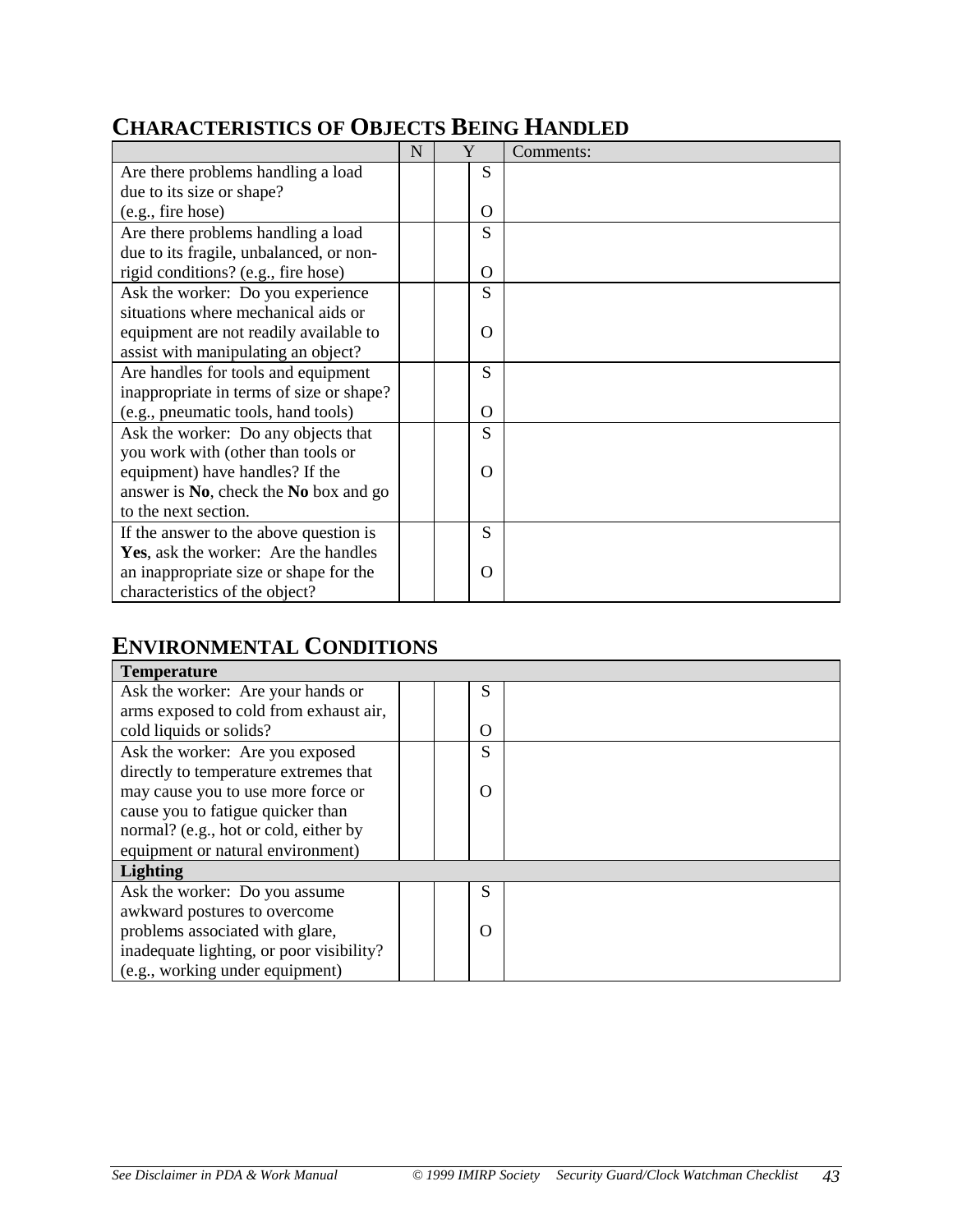| <b>Noise</b>                                          | N |  |                   | Comments: |  |  |  |  |
|-------------------------------------------------------|---|--|-------------------|-----------|--|--|--|--|
| Have there been complaints on the                     |   |  | د                 |           |  |  |  |  |
| level of noise in the work area?                      |   |  |                   |           |  |  |  |  |
|                                                       |   |  | $\Omega$          |           |  |  |  |  |
| Ask the worker: Are there any                         |   |  | $\mathbf{C}$<br>د |           |  |  |  |  |
| distracting or annoying noises at the<br>workstation? |   |  | O                 |           |  |  |  |  |

#### <span id="page-43-0"></span>**ENVIRONMENTAL CONDITIONS [CONTINUED]**

#### **WORK ORGANISATION**

|                                          | N | Y |   | Comments: |
|------------------------------------------|---|---|---|-----------|
| Is the work externally-paced or          |   |   | S |           |
| controlled by a machine or the           |   |   |   |           |
| process?                                 |   |   | O |           |
| Do peak workloads or sudden              |   |   | S |           |
| increases in pace occur with the tasks?  |   |   |   |           |
| (e.g., extinguishing fires)              |   |   | O |           |
| Ask the worker: Are there indications    |   |   | S |           |
| of excessive fatigue or pain, or         |   |   |   |           |
| symptoms of adverse health effects       |   |   | O |           |
| due to extended work days or             |   |   |   |           |
| overtime?                                |   |   |   |           |
| (e.g., extended weekend duties)          |   |   |   |           |
| Ask the worker: Are there indications    |   |   | S |           |
| of excessive fatigue or adverse health   |   |   |   |           |
| effects due to shiftwork?                |   |   | O |           |
| (e.g., graveyard shifts)                 |   |   |   |           |
| Ask the worker: Are rest periods or      |   |   | S |           |
| task variety insufficient to prevent the |   |   |   |           |
| build-up of fatigue or the risk of       |   |   | Ω |           |
| adverse health effects?                  |   |   |   |           |
| Ask the worker: Are tasks in a job       |   |   | S |           |
| rotation program similar to one          |   |   |   |           |
| another, and therefore not providing a   |   |   | O |           |
| variation in movements?                  |   |   |   |           |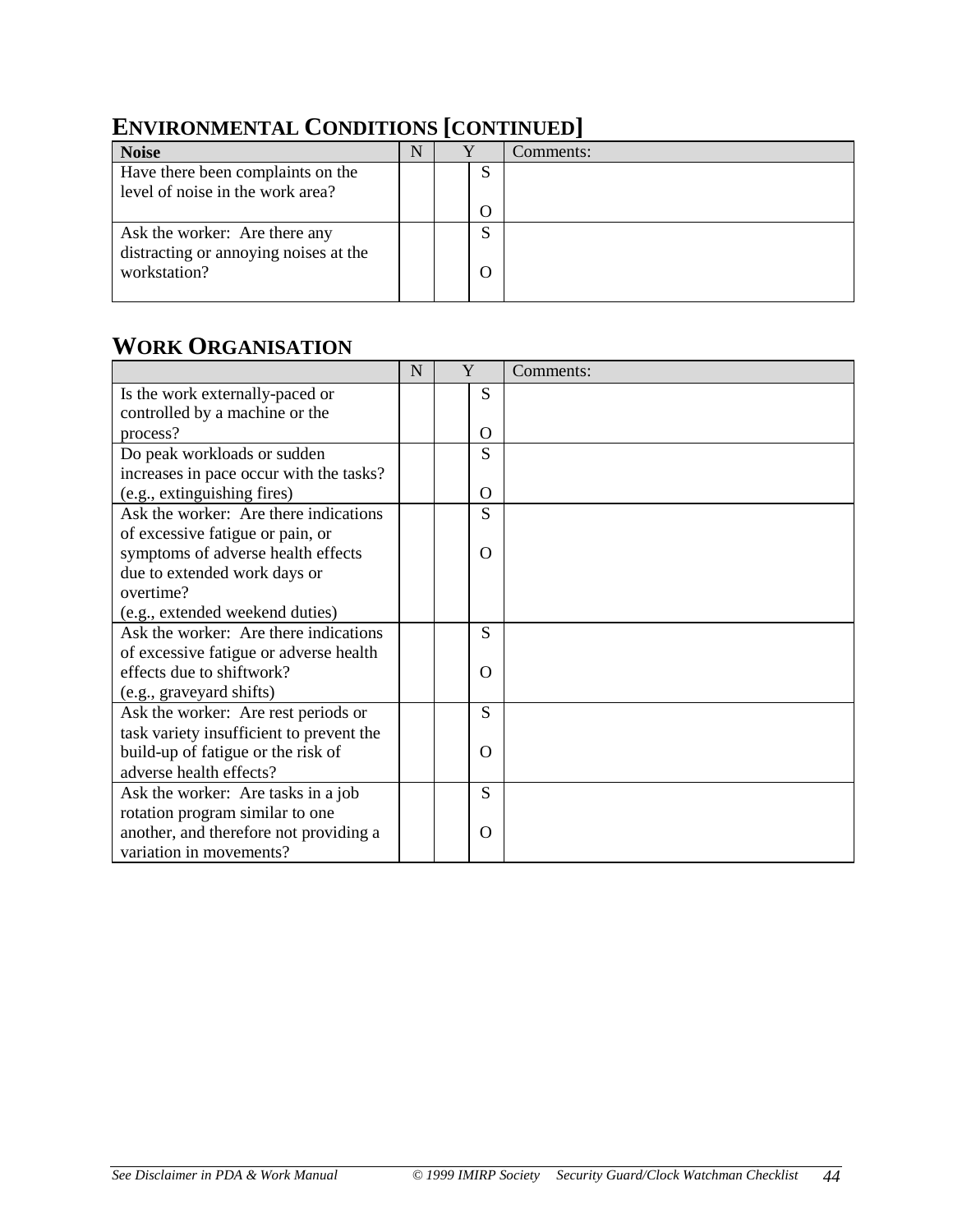# **Work Manual**

<span id="page-44-0"></span>**[Injury Education](#page-47-1) [Injury Prevention](#page-49-0)**

**I**ndustrial **M**usculoskeletal **I**njury **R**eduction **P**rogram



## **Security Guard/ Clock Watchman**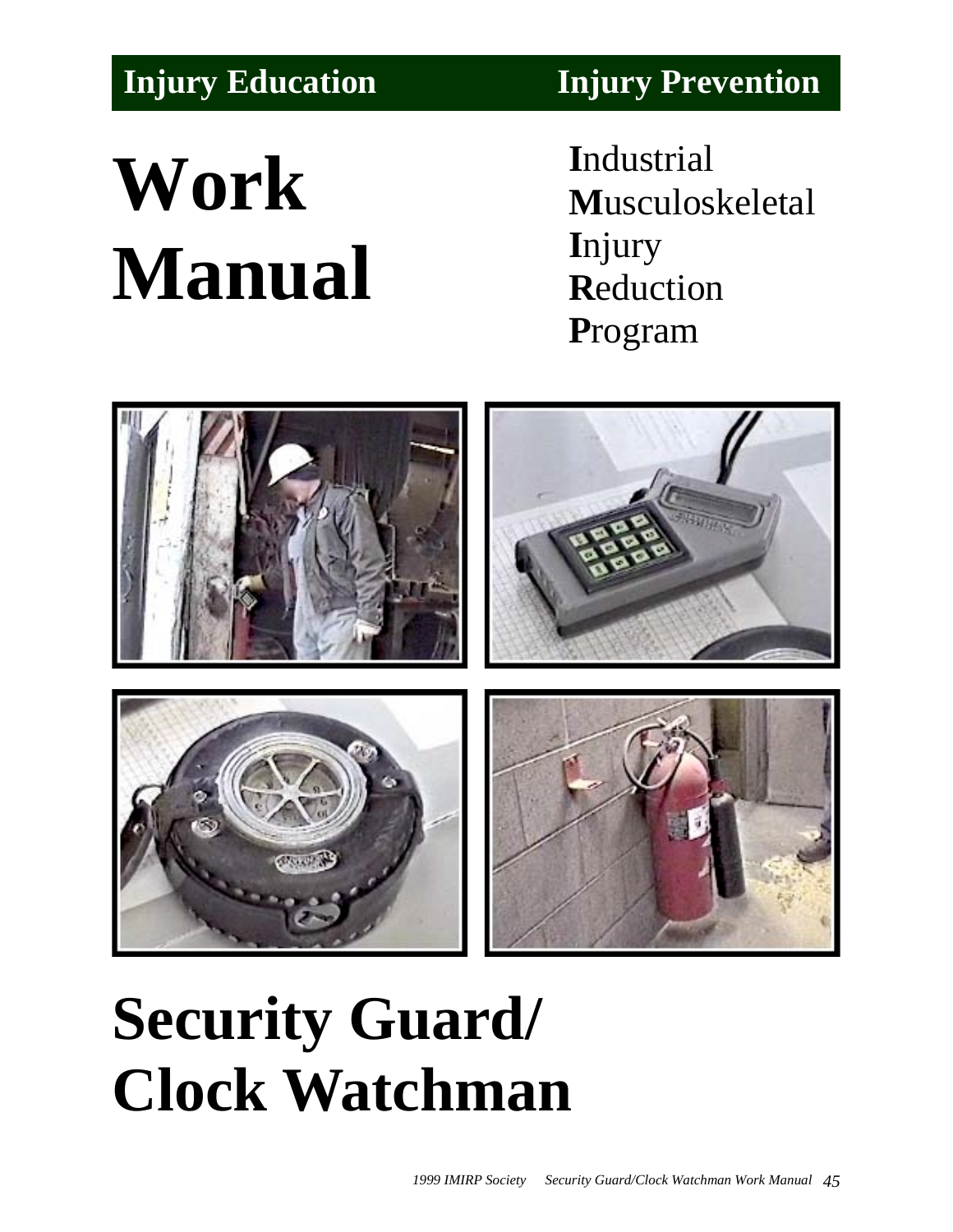This Work Manual contains information about the body parts found to be at risk of musculoskeletal injury (MSI) for the Security Guard/Clock Watchman (Injury Education), and how to reduce the risk of MSIs using various control measures (Injury Prevention). Each Work Manual is intended to help Occupational Health and Safety Committee members establish effective solutions to reduce MSIs, and as a resource for workers to understand the MSI risks that they may encounter on the job.

The Body Manual, referenced throughout the Work Manual, is a separate document that contains information on how to prevent common MSIs through exercise. Please note exercises described in the Body Manual should only be used after consulting a healthcare practitioner.

The General Risk Factor Solutions Manual, referenced throughout the Work Manual, is a separate document that contains general, preventative information on Environmental Conditions and Work Organisation issues.

## **Work Manual** Security Guard/ Clock Watchman

#### **Disclaimer**

*The BC sawmill IMIRP documents were developed by Advanced Ergonomics Inc. (AEI) based on analyses conducted in a number of voluntary, participating sawmills in British Columbia and should be considered applicable only to the BC sawmill industry. Modification to these documents may reduce their usefulness and/or lead to hazardous situations. Individuals or committees wishing to make Physical Demands Analyses (PDAs) sitespecific, or wishing to implement options from the Work Manuals, are advised to first complete the two-day OHSC and Supervisors Ergonomics Training Session. Modifications to a PDA must be within the scope of competence of those individuals making the changes and must be reported to any rehabilitation professional using the PDA. Neither AEI nor the IMIRP Society accepts any responsibility for the use or misuse of these documents.*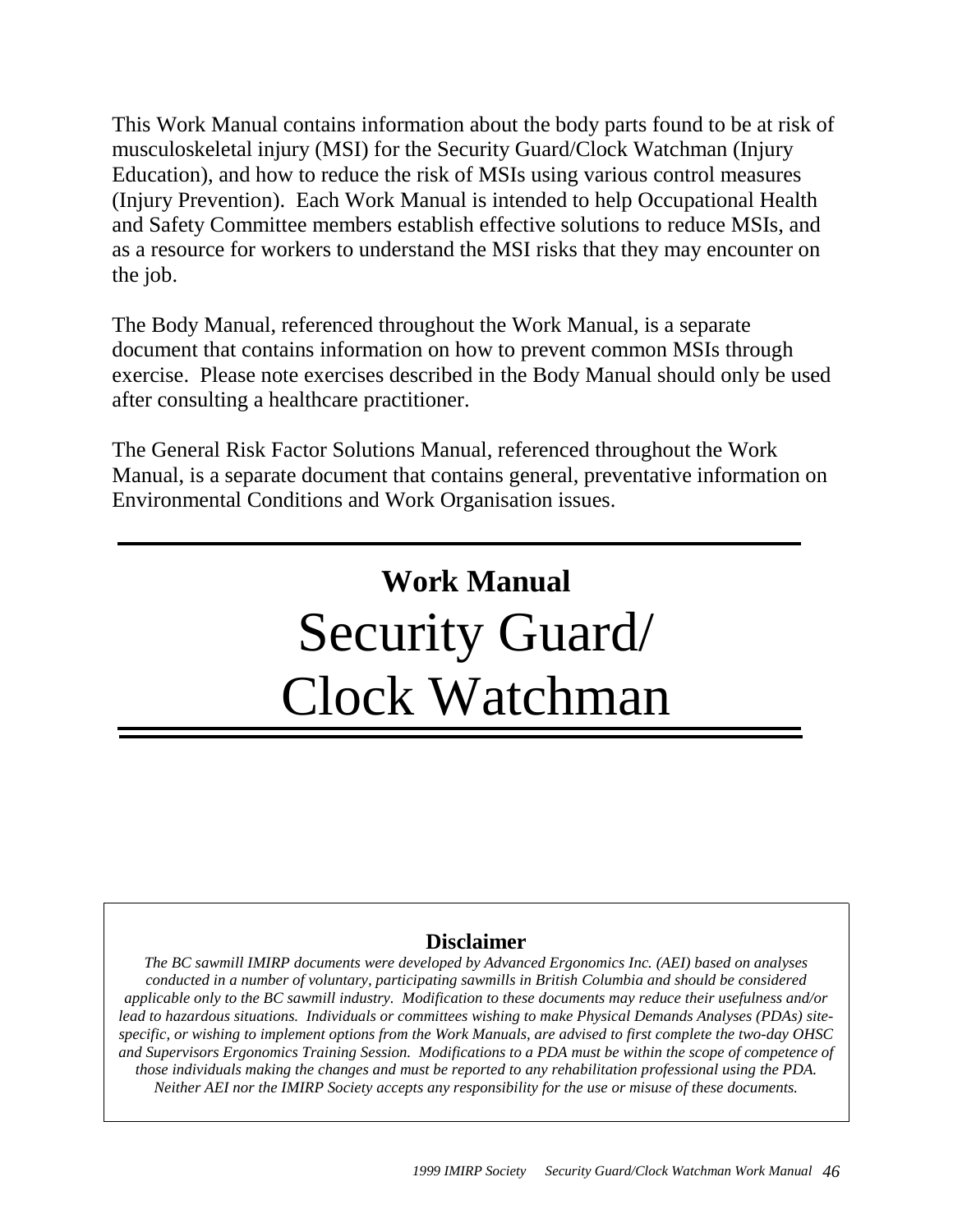### **WM Table of Contents**

<span id="page-46-0"></span>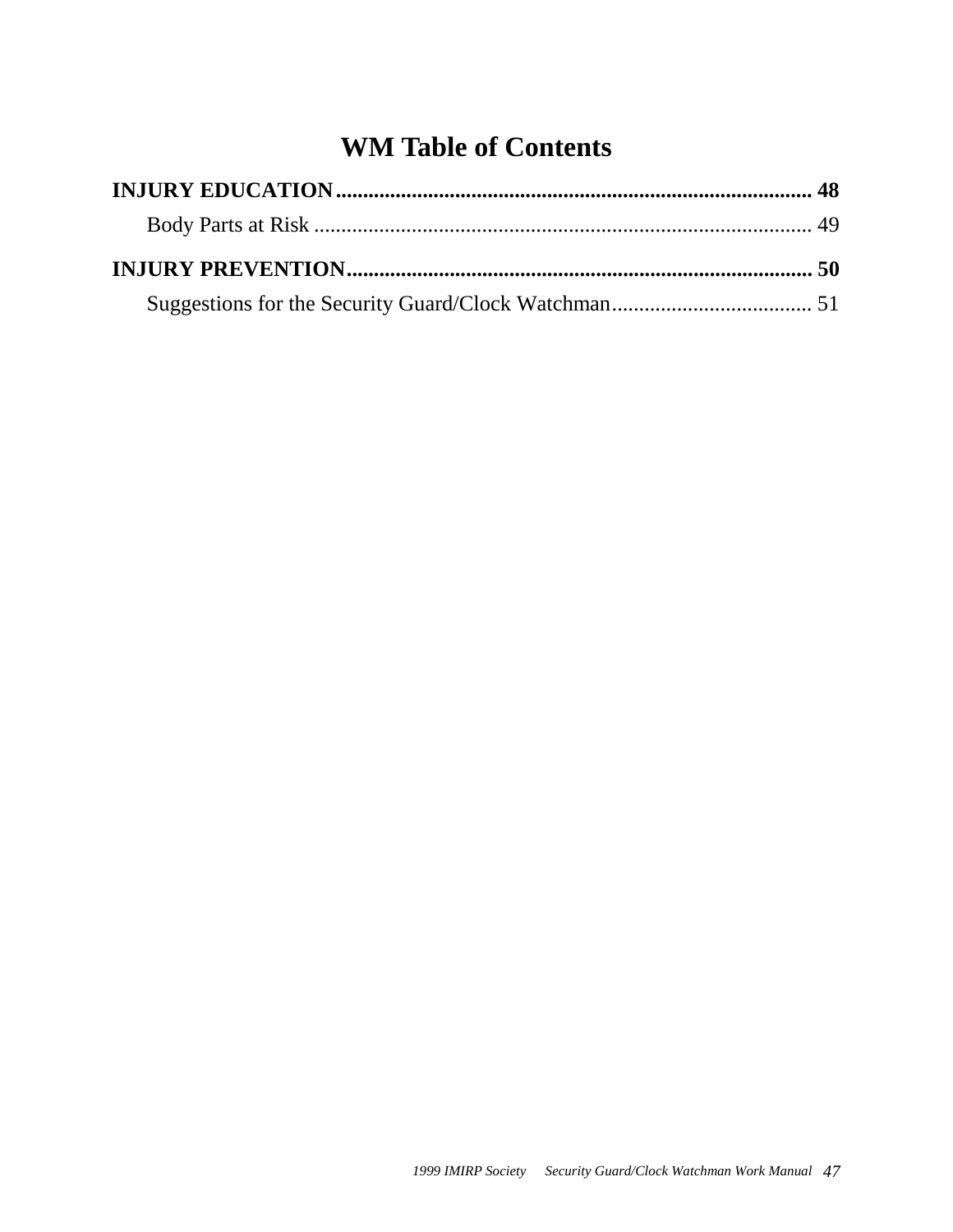## <span id="page-47-2"></span><span id="page-47-1"></span>**Injury Education**

## *Injuries occur when … Loads exceed tissue tolerances*

<span id="page-47-0"></span>

*Excessive Force*



*Excessive Repetition*

This type of injury occurs from a single event, where the loads or forces are so great they exceed tissue tolerances and cause an immediate injury. This type of injury is more common with trips and falls.

#### *Example – a worker going over on their ankle and spraining it.*

This type of injury occurs from repeated loading weakening tissue to the point of failure. It progresses slowly to the point where a subfailure load can cause an injury. This type of injury is more common with repetitive tasks.

*Example – a worker pulling lumber off a chain developing a herniated disc.*



*Excessive Duration* **Time**

This type of injury occurs from constant loading weakening tissue to the point of failure. This type of injury is more common with tasks that require workers to adopt static or awkward postures for extended periods.

#### *Example – a Grader developing neck tension.*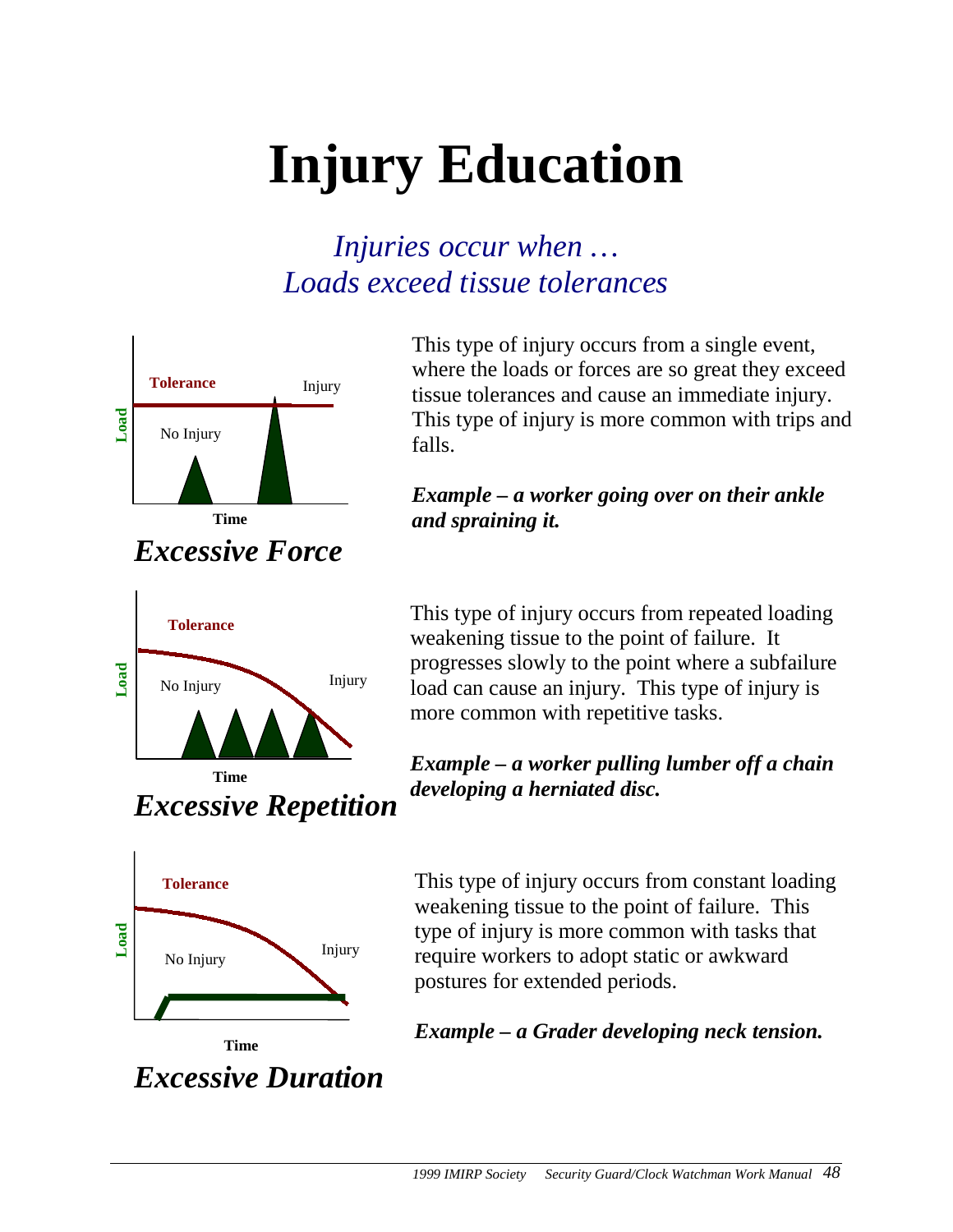## <span id="page-48-1"></span><span id="page-48-0"></span>**Body Parts at Risk**

The previous page on injury education explains how injuries can occur. From the sample of Security Guard/Clock Watchman that were observed and interviewed, as well as the available injury statistics and discomfort surveys, it was determined that there was no *significant* risk of ergonomics-related injury for this job.

Although injuries have been recorded for this position, they were accidents such as trips and falls. The following characteristics of the Security Guard/Clock Watchman job make it an ergonomically safe job:

- 1. Generally no forceful exertions (e.g., heavy lifting) are involved in the regular duties of the job.
- 2. Work is self-paced, and movements are not repetitive.
- 3. No awkward or static postures are maintained for a significant length of time. Although sitting in the shack may be static the worker has the opportunity to change postures when needed.
- 4. Frequent opportunities for stretch breaks.
- 5. Alternating physical demands (walking, sitting, standing).
- 6. Little or no exposure to contact stress.

Although there were no significant risk factors observed with the Security Guard/Clock Watchman's regular tasks, he/she may occasionally be assigned to other tasks and job duties as required (e.g. Kiln Operator duties, Clean up duties.) If these duties make up a significant portion of the shift, refer to the appropriate Work Manual for that job to find risk factors and solutions.

General comments on injury prevention at work are presented in the next section of this manual.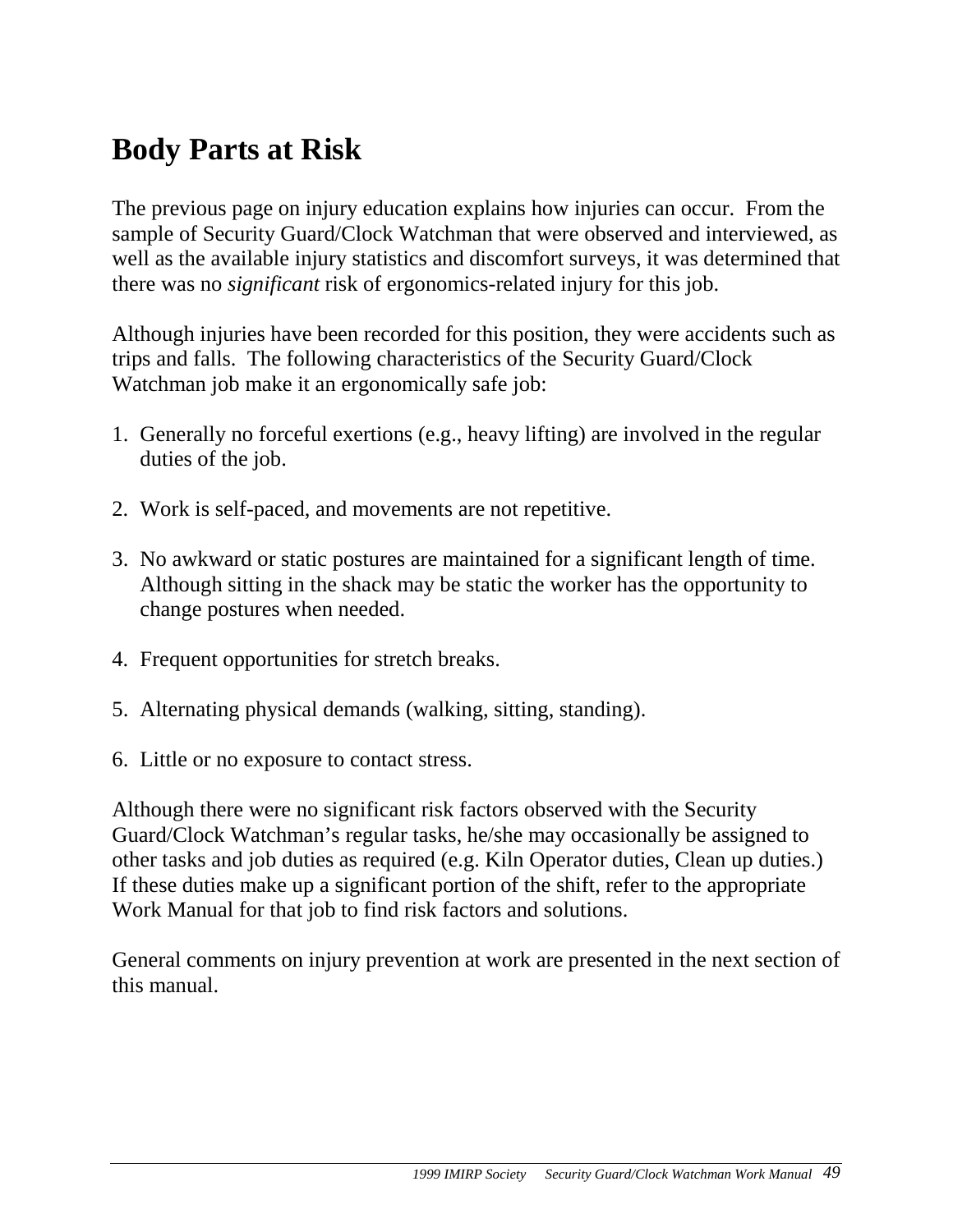## <span id="page-49-1"></span><span id="page-49-0"></span>**Injury Prevention**

### *Injuries are prevented by … Decreasing loads and increasing tissue tolerances*



Injuries may be avoided by decreasing the size of the loads on the tissue*.*

*Example – using a torque multiplier wrench to loosen bolts.*



Injuries may be avoided by increasing tissue tolerances, and allowing the body to endure more loading.

*Example – using maintenance exercises to strengthen tissues.*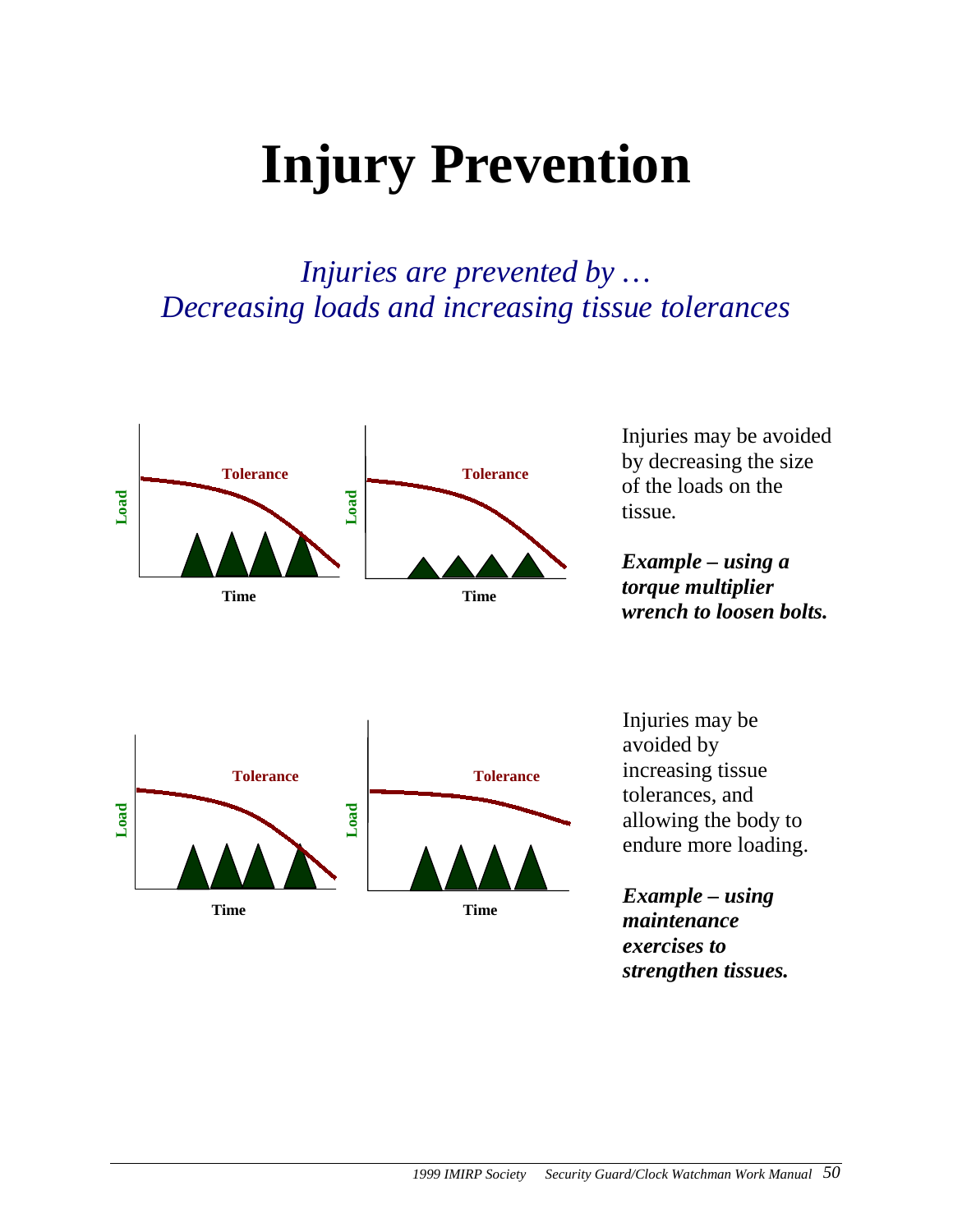## <span id="page-50-1"></span><span id="page-50-0"></span>**Suggestions for the Security Guard/Clock Watchman**

The previous page explains how injuries may be prevented by decreasing the load on a tissue or by increasing the tissue tolerances. Although the job does not put excessive loads on the body, a Security Guard/ Clock Watchman should still be conscious of increasing and/or maintaining tissue tolerances through exercise and stretching. The need for physical conditioning is based on the amount of walking required as part of the regular tasks.

The Security Guard/Clock Watchman may also be required to perform a variety of job tasks that may be assigned in addition to regular tasks. For example, a Security Guard/Clock Watchman may be required to extinguish fires, resulting in manual handling of fire extinguishers and/or hoses, or clean-up in and around machinery. An improvement in physical conditioning enables an individual to perform additional tasks with a decreased likelihood of injury to the body.

The person performing the duties of a Security Guard/Clock Watchman generally works alone with little or no contact with others, as such, some sort of personal monitoring system should be in place. This may be accomplished by providing medical panic alert devices, or developing a buddy system with one of the other workers on shift (i.e., regularly checking in with someone specific during each tour of the facility).

Security Guards/Clock Watchman may have adverse health effects due to working continuous graveyard/night shifts. It is important for them to get adequate sleep during off-hours and weekends, as well as proper nourishment before and during the shift to maintain optimal health and alertness.

The Security Guard/Clock Watchman should be given a Body Manual, which addresses the issue of injury prevention in terms of increasing tissue tolerances through exercise. This information is not provided in the Work Manual.

Also, please refer to the General Risk Factor Solutions Manual for solutions that address risk factors common to many jobs in the sawmill industry.